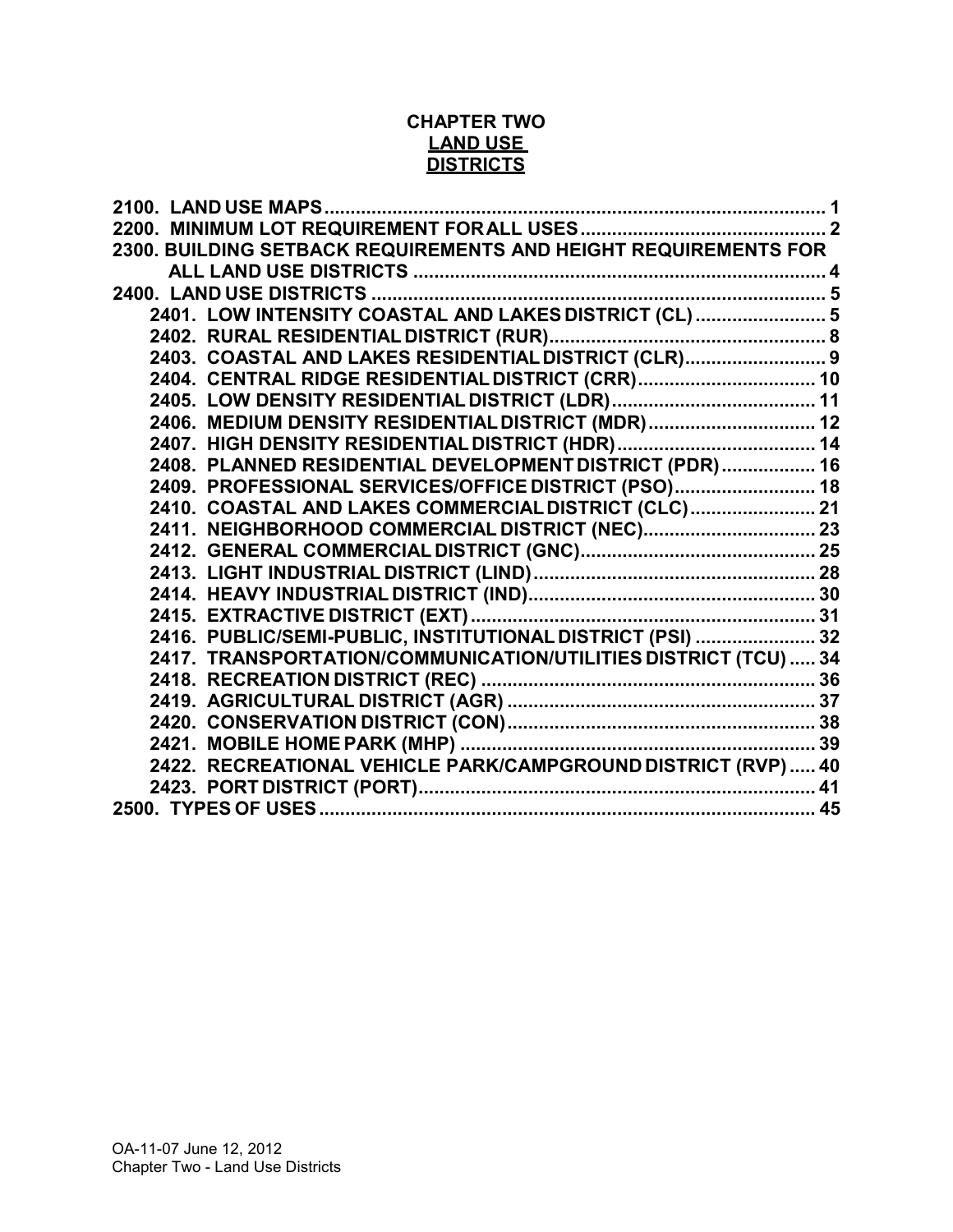OA-11-07 June 12, 2012 Chapter Two - Land Use Districts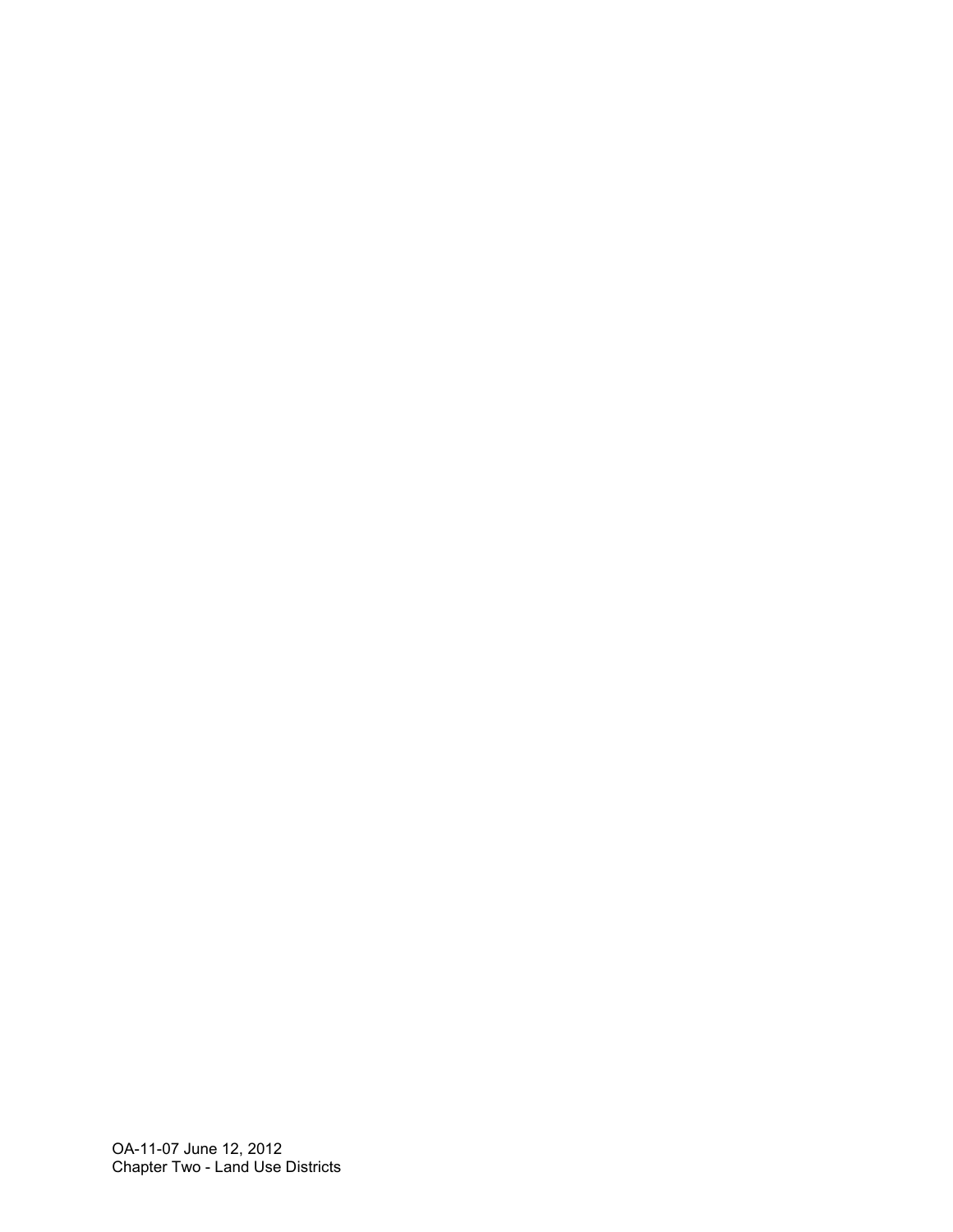## **CHAPTER TWO LAND USE DISTRICTS**

## <span id="page-2-0"></span>**2100. LAND USE MAPS**

- A. Establishment of land use atlas maps The locations and boundaries of the land use districts established within the county shall be shown on a map, comprising of one or more paper sheets, or comprised of electronic data, entitled "Land Use Atlas Map of Citrus County, Florida," adopted (effective date of new LDC), and which is incorporated herein.
- B. Unauthorized changes prohibited No changes of any nature shall be made on the Land Use Atlas Map or any matter shown thereon except in conformity with the procedures set out in this Code and in applicable state law. Any unauthorized change of whatever kind by any person or persons shall be considered a violation of this code.
- C. Interpretation of Land Use district boundaries The location of any land use district boundaries shown on the Land Use Atlas Map shall be determined using the following rules:
	- 1. Land use district boundary lines are intended to follow property lot lines unless said land use district lines are fixed by dimensions as shown onthe Land Use Atlas Map.
	- 2. Where land use district boundaries approximately follow platted lot lines on the Land Use Atlas Map, said lot lines shall be construed to be said boundaries.
	- 3. Where land use district boundaries approximately follow county limits, said limits shall be construed to be said boundaries.
	- 4. Where land use district boundaries approximately follow section lines or subsection lines, said lines shall be construed to be said boundaries.
	- 5. Where the foregoing rules cannot be applied to a land use district boundary traversing unsubdivided property, or where a land use district boundary divides a lot, the location of any said boundary shall be determined as delineated on the Land Use Atlas Map.
	- 6. If, after the application of the foregoing rules, uncertainty exists as to the exact location of the land use district boundary, the Land Development Director shall interpret and determine said location in accordance with the intent and purpose of this code. Appeal from the interpretation of the Land Development Director shall be prescribed herein.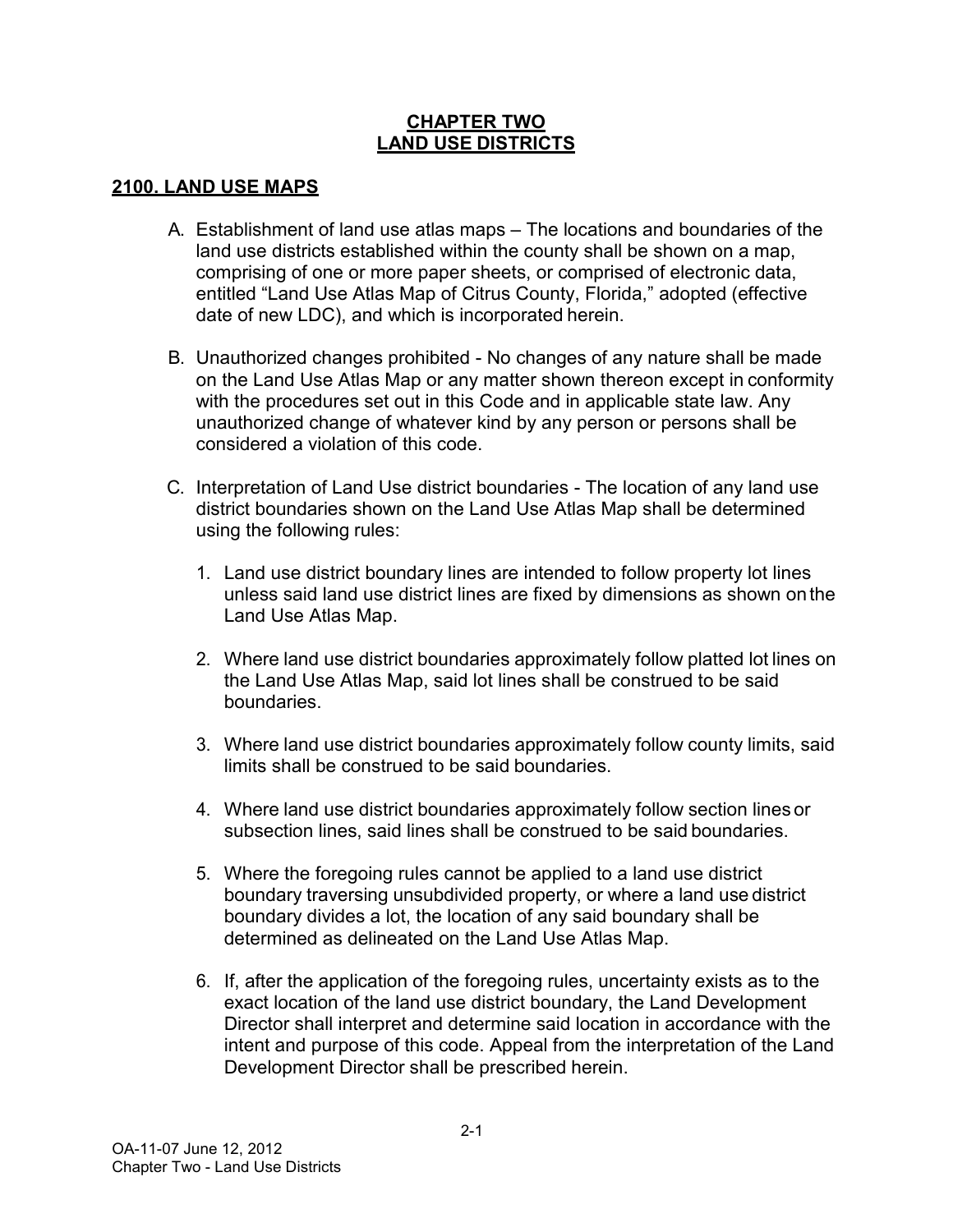D. Modification of land use district designations on a parcel(s) or portion of a parcel(s) may be considered via public hearings as delineated in Florida Statutes and as provided for on forms supplied by the Citrus County Land Development Division.

## <span id="page-3-0"></span>**2200. MINIMUM LOT REQUIREMENT FOR ALL USES**

- A. All proposed developments shall have a total land area sufficient to meet all site design standards in this LDC including, but not limited to: land required to provide setbacks from abutting rights-of-way, buffers, stormwater management, off-street parking and circulation, protection of wetlands, or other provisions that may require land area to be set aside.
- B. There is no minimum lot area for individual lots within a residential development served by both a central water and central sewersystem provided that all of the following requirements shall be met:
	- 1. The land area for the total project is sufficient to meet standards asstated herein.
	- 2. Gross density of the area shall not exceed the provisions of this LDC.
	- 3. Land exclusive of individual lots to be conveyed in fee simple ownership shall be controlled and maintained through a condominium association, property owners' association, dedicated to a public agency, or other similar provision. Recordable instruments providing for these commonownership lands shall be submitted for review with the application for a development order.
	- 4. All new residential subdivisions and nonresidential developments inareas not served by central water and central sewer shall have the following minimum lot areas:

| Type of<br><b>Development</b> | <b>Sewer/Water System</b>   | Lot Area          |
|-------------------------------|-----------------------------|-------------------|
| <b>Residential</b>            | OSTDS* Individual wells     | 0.5 acre per unit |
| Nonresidential                | OSTDS* Individual wells     | 0.5 acre per unit |
| <b>Residential</b>            | <b>OSTDS* Central water</b> | 0.5 acre per unit |
| Nonresidential                | <b>OSTDS* Central water</b> | 0.5 acre per unit |

\*OSTDS - onsite sewage treatment disposal system, aka septic tanks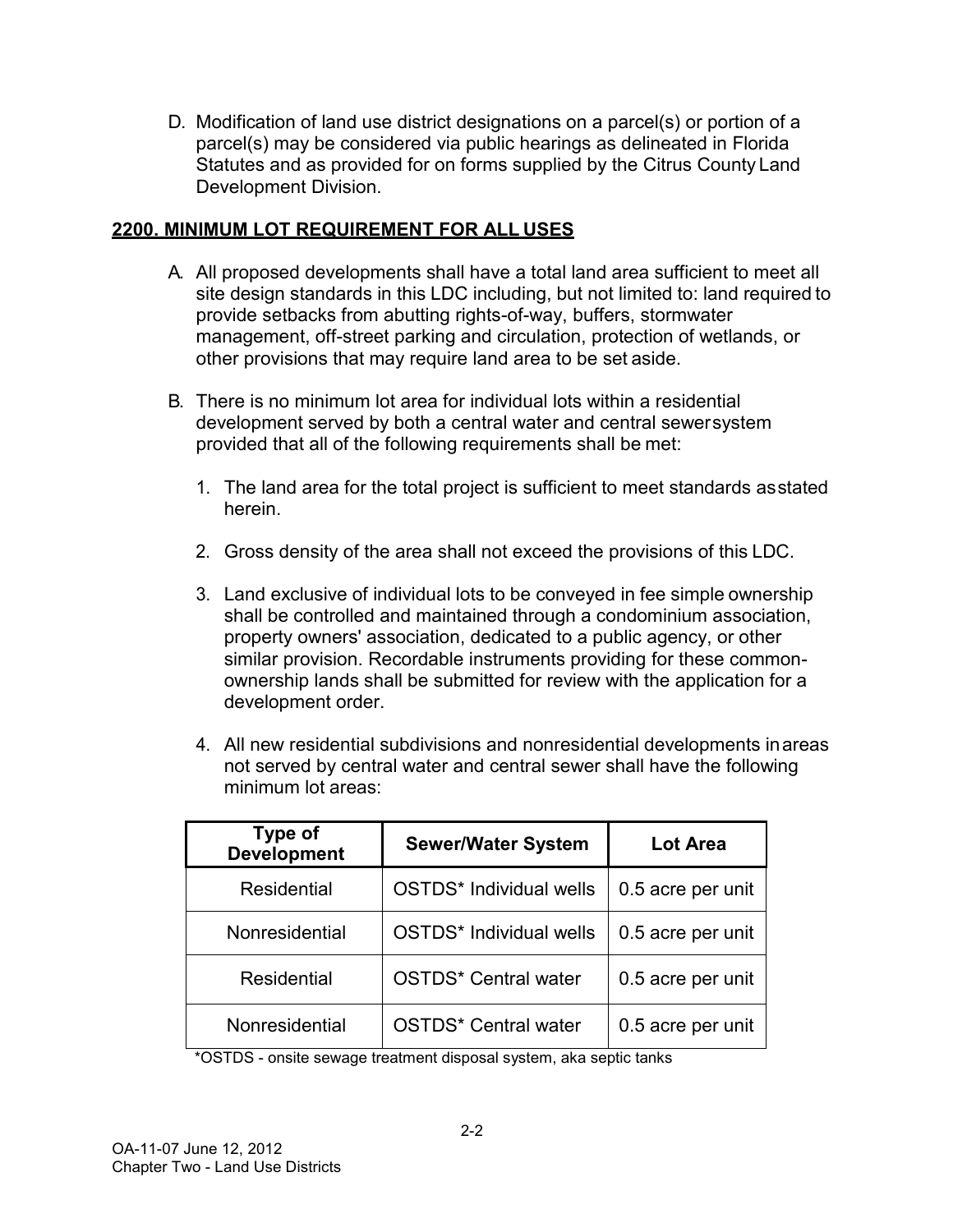C. There is no minimum lot width for new individual lots within the planned service area served by both a central water and central sewer system except as provided elsewhere within this LDC. However, those properties located outside the planned service area or not served by central water and central sewer shall maintain a minimum 100 feet for residential and 150 feet for nonresidential new lots.



- D. Except as permitted by other provisions of this LDC or approved as a Planned Residential Development or a Planned Unit Development, lot width shall be at least 40 feet on a street.
- E. Additional lot area requirements shall apply to those limited agricultural uses, as specified in the following table:

| <b>Land Use</b>                | <b>Minimum Lot Size</b> |
|--------------------------------|-------------------------|
| <b>Confinement Feeding Lot</b> | $10.0$ acres            |
| <b>Livestock Auction</b>       | $10.0$ acres            |
| <b>Slaughter House</b>         | 20.0 acres              |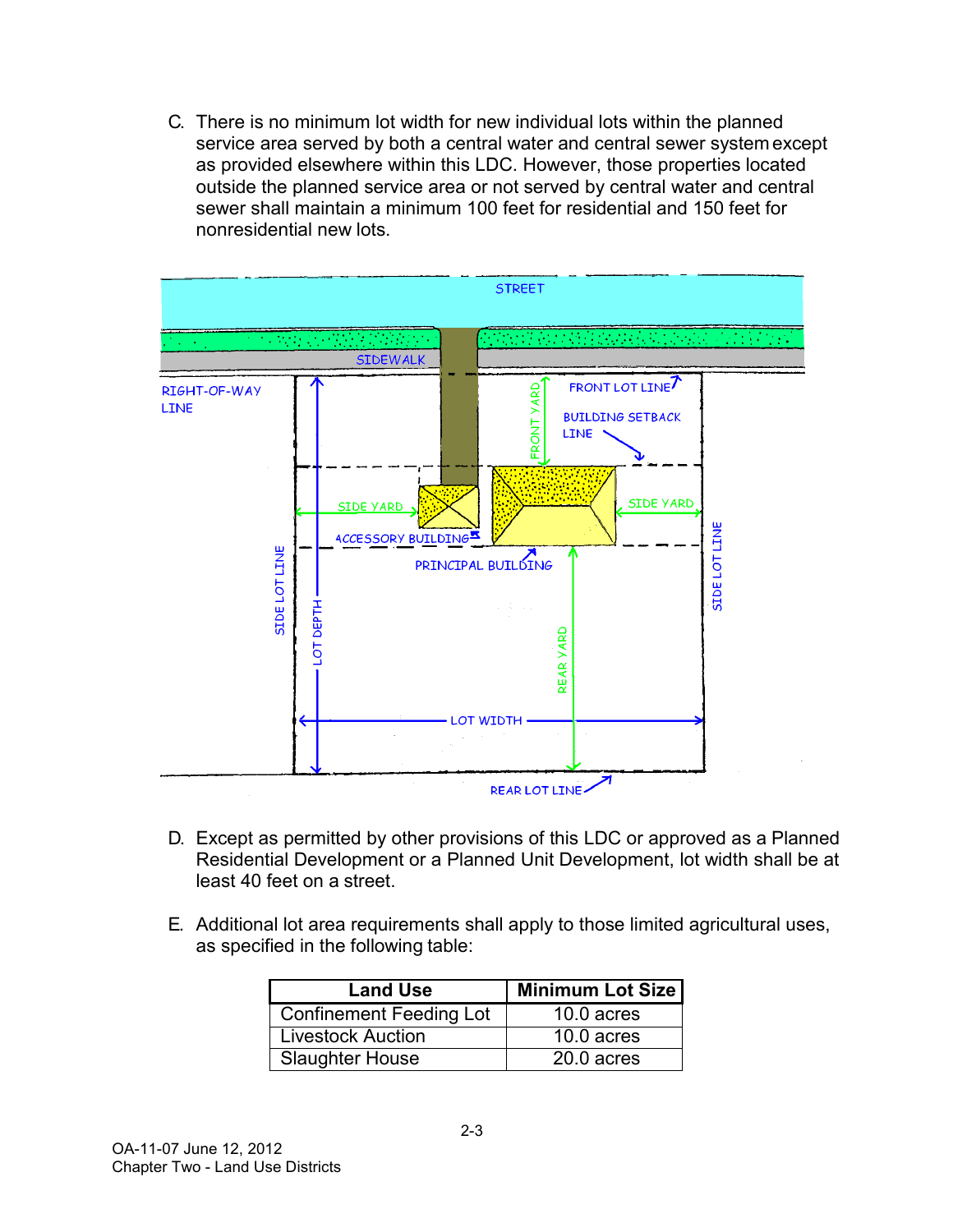## <span id="page-5-0"></span>**2300. BUILDING SETBACK REQUIREMENTS AND HEIGHT REQUIREMENTS FOR ALL LAND USE DISTRICTS**

A. A minimum setback from an abutting right-of-way shall be required for all buildings. The required minimum setback shall be measured from the centerline of the right-of-way. The distance is determined by thefunctional classification of the roadway, as specified on the Functional Classification Map in this LDC. Minimum distance is shown in the following table:

| <b>BUILDING SETBACK REQUIREMENTS</b> |          |
|--------------------------------------|----------|
| Local Street (public or private)     | 50 feet  |
| <b>Minor Collector</b>               | 65 feet  |
| <b>Major Collector</b>               | 75 feet  |
| <b>Minor Arterial</b>                | 100 feet |
| <b>Principal Arterial</b>            | 125 feet |

- **1.** Principal uses should be located 25 feet from any existing right-of-way line, except as provided elsewhere within this LDC. In cases where private and local streets are 60 feet in width where residential uses may be permitted, the setback may be administratively approved no less than 20 feet from an existing right-of-way line.
- **2.** Metal or wood carports, awnings, or other open accessory structuresmay be permitted administratively with up to 20 percent reduction of the required building setback from the centerline of the right-of-way.
- B. There are no minimum setbacks required for side and rear yards (those sides of a building which do not abut a right-of-way) provided that one of the following requirements shall be met:
	- **1.** If the distance from the structure to the property line is less than five feet, the applicant must show evidence of a maintenance easement granted by adjacent property owner(s), **OR**
	- **2.** A structure may be built on the property line provided the adjacent property owner shall grant an attachment easement to theproperty owner(s) making application.

**NOTE:** Standards for specified individual uses as provided in this LDC may include requirements for setbacks.

C. When a building exceeds 50 feet in height, the minimum distance from an adjacent building or property line shall be increased by two feet for each 10 feet above 50 feet.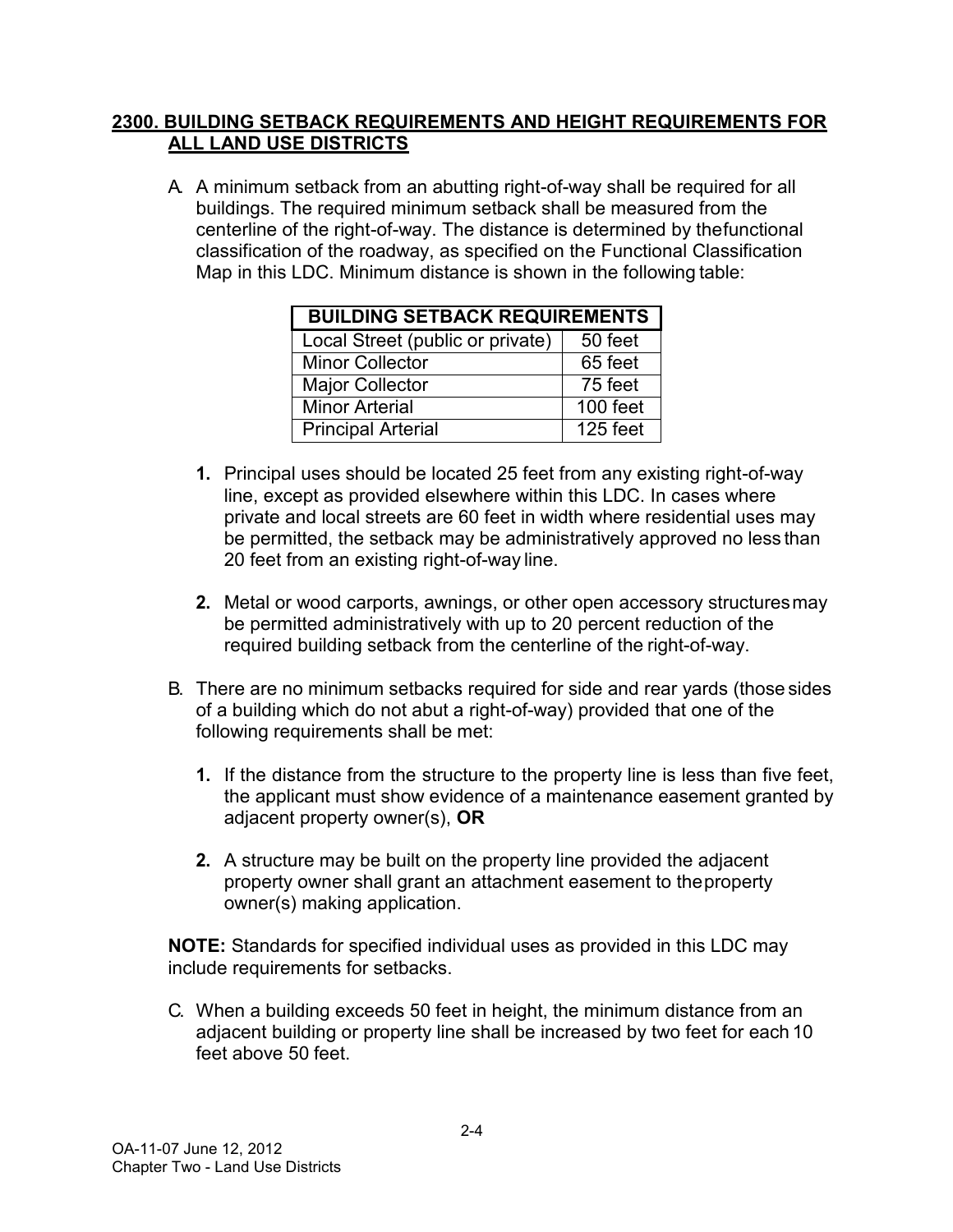- D. Architectural features, eaves, balconies, and the like may project into required front yards not more than three feet.
- E. Special setbacks are established for structures adjacent to existing sinkholes and caves as provided in this LDC.

## <span id="page-6-0"></span>**2400. LAND USE DISTRICTS**

# <span id="page-6-1"></span>**2401. LOW INTENSITY COASTAL AND LAKES DISTRICT (CL)**

This category designates those areas having environmental characteristics sensitive to development and therefore should be protected. No land use amendment that would increase residential density should be approved except for the Planned Unit Development standards where allowed. No additional high intensity non-residential land uses, specifically new GNC and IND, shall be allowed in the Coastal, Lakes, and River region. Where preservation is not possible, only the lowest intensity development shall be allowed.

- A. Velocity Zones: The predominant land uses shall be single family residential development at a maximum density of one dwelling unit per 40 acres. No PUD provisions will be allowed within the V-zone.
- B. Coastal, Lakes, and River Area (CLRA, all CL District lands excluding Vzones): The predominant land uses shall be single family residential development a maximum density of one dwelling unit per 20 acres. Planned Unit Developments are allowed provided the following provisions are met:
	- 1. A minimum of 160 acres is required for a development plan.
	- 2. Gross density shall not exceed one dwelling unit per five acres.
	- 3. The development shall be serviced by regional water and sewer facilities.
	- 4. One hundred percent of wetlands on site shall be protected. Mitigation shall not be allowed.
	- 5. Clustering of units shall be required to assure preservation of a minimum of 80 percent of the existing uplands on site.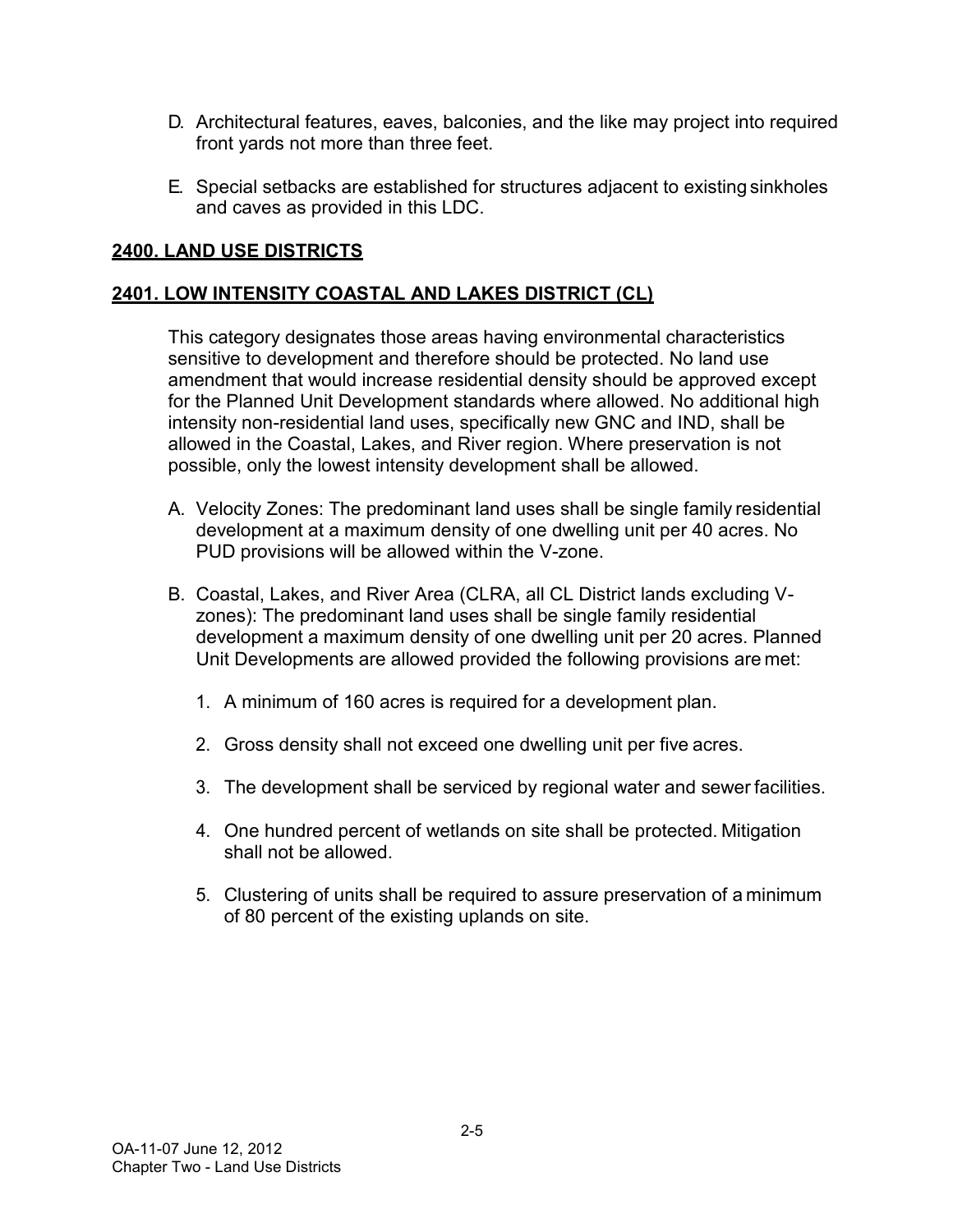6. A 1,000-foot buffer shall be provided around all lands designated aspart of the S[t. Martin's](http://www.dep.state.fl.us/coastal/sites/stmartins/) Marsh Aquatic Preserve.



- 7. All development shall be encouraged to utilize best management practices for a stormwater management, erosion control, and wildlife preservation by a Wildlife Educational Program.
- C. A Planned Unit Development within the upland areas of the Lakes and River Region may be permitted at a density not to exceed 0.1 dwelling units per acre (one dwelling unit per 10 acres) subject to the following special conditions:
	- 1. A minimum of 20 upland acres is required.
	- 2. Documentation of sufficient upland soils on-site shall be provided by the applicant based on data from the Natural Resources [Conservation](http://www.nrcs.usda.gov/) Servic[e](http://www.nrcs.usda.gov/) [\(NRCS\),](http://www.nrcs.usda.gov/) water management district or other appropriate agency.
	- 3. Clustering of units to preserve 80 percent of the gross site area as permanent open space is required; and
	- 4. All projects proposed under this option shall provide a biological survey.
- D. In addition to single family residential development, the following is a list of land uses with notations as to whether they are permitted.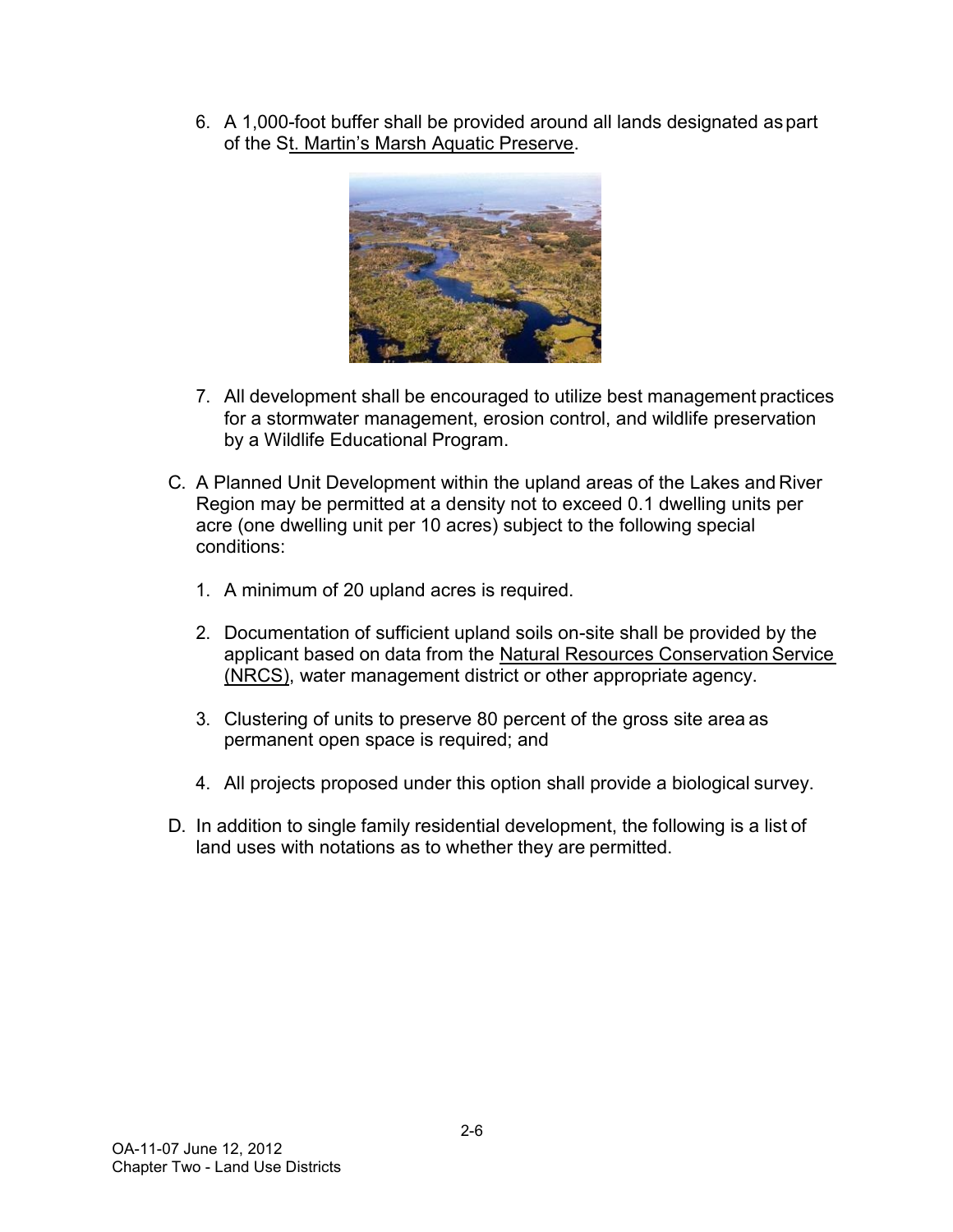| <b>CL District</b>                                          |                         | <b>Key - Level of Review</b><br>$P = Permitted$       |                         |
|-------------------------------------------------------------|-------------------------|-------------------------------------------------------|-------------------------|
|                                                             |                         | <b>C</b> = Conditional Use                            |                         |
|                                                             |                         |                                                       |                         |
|                                                             |                         | <b>USES</b>                                           |                         |
|                                                             |                         | <b>Residential</b>                                    |                         |
| <b>Single Family</b>                                        | P                       | <b>Home Occupation</b>                                | $\overline{P}$          |
| Model Homes (no sales office)                               | P                       | <b>Accessory Structure</b>                            | $\overline{P}$          |
| Group Home <sup>1</sup>                                     | $\overline{C}$          | <b>Bed &amp; Breakfast</b>                            | $\overline{\mathsf{C}}$ |
|                                                             |                         | <b>Institutional</b>                                  |                         |
| <b>Educational Facilities (excluding public</b><br>schools) | C                       | Nursing Homes <sup>1</sup>                            | $\overline{\text{C}}$   |
| Day Care Centers                                            | $\overline{C}$          | Halfway Houses <sup>1</sup>                           | С                       |
| <b>Houses of Worship</b>                                    | $\overline{C}$          | Cemeteries (without funeral                           | $\overline{\text{C}}$   |
|                                                             |                         | home/crematory)                                       |                         |
| Assisted Living Facilities <sup>1</sup>                     | $\overline{\text{C}}$   |                                                       |                         |
|                                                             |                         | <b>Recreational</b>                                   |                         |
| <b>Passive Recreation</b>                                   | P                       | <b>Hunting/Fishing Preserves</b>                      | $\overline{P}$          |
| <b>Golf Course</b>                                          | $\overline{\mathsf{C}}$ | <b>Stables</b>                                        | $\overline{\mathsf{C}}$ |
| Playgrounds                                                 | $\overline{P}$          | <b>Preserves/Reserves</b>                             | $\overline{P}$          |
| <b>Swimming Pools/Bathing Areas</b>                         | $\overline{\text{C}}$   | <b>Summer Camps/Retreats</b>                          | $\overline{\mathbb{C}}$ |
| <b>Fishing Docks/Piers</b>                                  | $\overline{\text{C}}$   |                                                       |                         |
|                                                             |                         | <b>Agricultural</b>                                   |                         |
| Croplands/Pastures                                          | $\overline{P}$          | <b>Confinement Feeding/Feedlots</b>                   | $\overline{\text{C}}$   |
| Silviculture                                                | P                       | <b>Plant Nurseries - wholesale</b>                    | $\overline{P}$          |
| Aquaculture                                                 | P                       | Sod Farm                                              | $\overline{\mathsf{P}}$ |
| <b>Viticulture</b>                                          | $\overline{\mathsf{P}}$ |                                                       |                         |
|                                                             |                         | <b>Public Service/Utility</b>                         |                         |
| <b>Emergency Service Facilities</b>                         | P                       | Utility Facilities (Water & Wastewater) <sup>2</sup>  | $\overline{P}$          |
| Communications/Transmission                                 | $\overline{C}$          | Wellfields (Greater than 100,000 gpd) <sup>2</sup>    | $C^*$                   |
| Towers (limitations apply)                                  |                         |                                                       |                         |
| <b>Government Facility</b>                                  | $\mathsf{P}$            | Wellfields (Less than or equal to 100,000<br>$gpd)^2$ | $\mathsf{P}$            |

<sup>1</sup> Use limited within Coastal High Hazard Area to those sites with direct access to a principal arterial roadway. See [LDC Atlas](http://gis.citrusbocc.com/ccimap.html) for CHHA delineation.

<sup>2</sup> Regional facilities not allowed within the Coastal High Hazard Area. See [LDC Atlas](http://gis.citrusbocc.com/ccimap.html) for CHHA delineation. \*Wellfields greater than 100,000 gpd are subject to approval by the BCC.

Area Requirements:

Maximum Lot Coverage – 35%, except for lots of record that are less than one acre shall not exceed 40%

Floor Area Ratio (non-residential uses only) – 0.2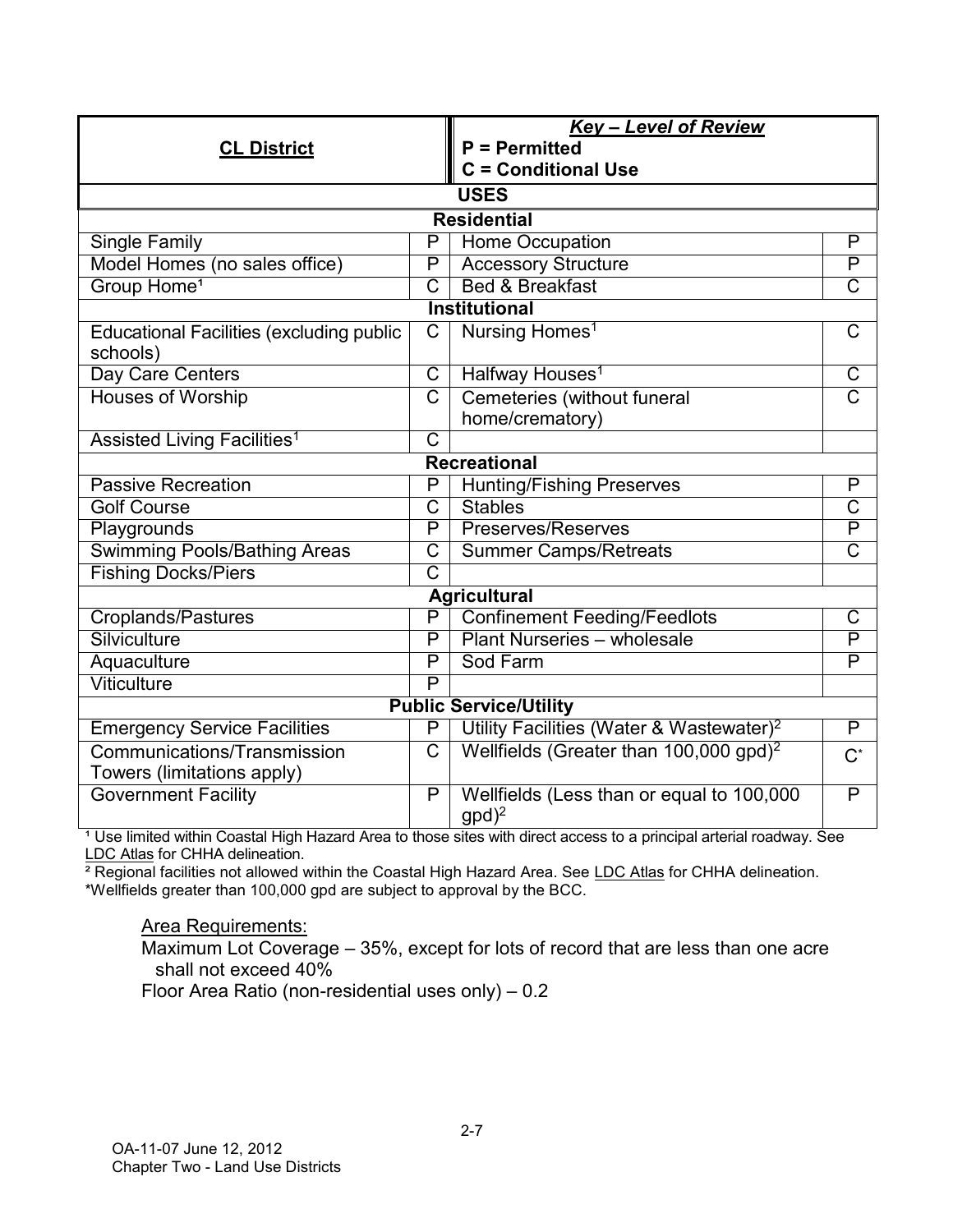## <span id="page-9-0"></span>**2402. RURAL RESIDENTIAL DISTRICT (RUR)**

This category represents primarily those areas that are transitional between higher density developments and agricultural or conservation uses. This district is intended to preserve economically viable agricultural land and large tracts of residential land in order to maintain a rural atmosphere in appropriate areas of the County.

This category allows for residential use at a maximum density of 1.0 unit per 10 acres. Single family residential may be permitted at a density not to exceed one unit per five (5) acres when having at least fifty percent (50%) open space, provided additional standards are met, including a PUD as outlined in Chapter Four.

In addition to residential development, the following is a list of land uses with notations as to whether they are permitted.

|                                          |                       | <b>Key - Level of Review</b>                         |                       |  |
|------------------------------------------|-----------------------|------------------------------------------------------|-----------------------|--|
| <b>RUR District</b>                      |                       | $P = Permitted$                                      |                       |  |
|                                          |                       | <b>C</b> = Conditional Use                           |                       |  |
|                                          |                       | <b>Uses</b>                                          |                       |  |
|                                          |                       | <b>Residential</b>                                   |                       |  |
| <b>Single Family</b>                     | P                     | <b>Bed &amp; Breakfast</b>                           | C                     |  |
| <b>Attached Housing</b>                  | C                     | Home Occupation                                      | $\overline{P}$        |  |
| Model Homes (no sales office)            | $\mathsf{P}$          | <b>Accessory Structure</b>                           | P                     |  |
| Group Home <sup>1</sup>                  | $\overline{\text{C}}$ |                                                      |                       |  |
|                                          |                       | <b>Institutional</b>                                 |                       |  |
| <b>Educational Facilities (excluding</b> | $\mathsf{C}$          | Nursing Homes <sup>1</sup>                           | $\mathsf{C}$          |  |
| public schools)                          |                       |                                                      |                       |  |
| Day Care Centers                         | C                     | Halfway Houses <sup>1</sup>                          | С                     |  |
| <b>Houses of Worship</b>                 | $\mathsf{C}$          | Cemeteries (without funeral                          | $\mathsf{C}$          |  |
|                                          |                       | home/crematory)                                      |                       |  |
| Assisted Living Facilities <sup>1</sup>  | $\mathsf{C}$          |                                                      |                       |  |
|                                          |                       | <b>Recreational</b>                                  |                       |  |
| <b>Passive Recreation</b>                | P                     | <b>Stables</b>                                       | C                     |  |
| <b>Golf Course</b>                       | C                     | <b>Preserves/Reserves</b>                            | $\overline{\text{C}}$ |  |
| Playgrounds                              | $\overline{\text{C}}$ |                                                      |                       |  |
|                                          |                       | <b>Agricultural</b>                                  |                       |  |
| <b>Croplands/Pastures</b>                | P                     | <b>Confinement Feeding/Feedlots</b>                  | $\mathsf C$           |  |
| Silviculture                             | C                     | <b>Plant Nurseries - wholesale</b>                   | $\overline{\text{C}}$ |  |
| Aquaculture                              | $\overline{\text{C}}$ | Sod Farm                                             | $\overline{\text{C}}$ |  |
| Viticulture                              | C                     | Septage/Biosolid Land Application                    | C                     |  |
| <b>Public Service/Utility</b>            |                       |                                                      |                       |  |
| <b>Emergency Service Facilities</b>      | P                     | Utility Facilities (Water & Wastewater) <sup>2</sup> | $\mathsf{P}$          |  |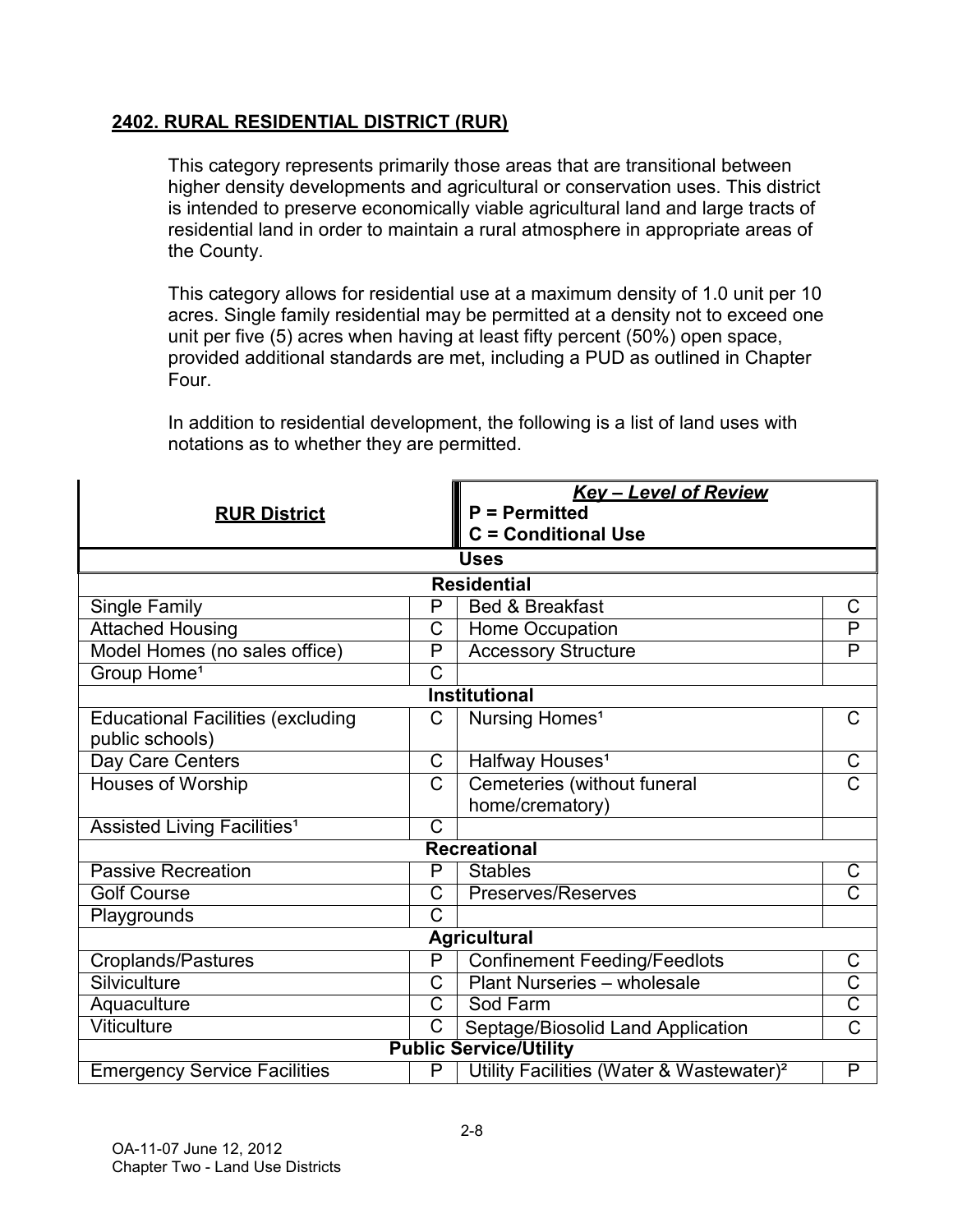| <b>RUR District</b>                                                   |   | <u>Key – Level of Review</u><br>$P = Permitted$<br><b>C</b> = Conditional Use |       |
|-----------------------------------------------------------------------|---|-------------------------------------------------------------------------------|-------|
|                                                                       |   | <b>Uses</b>                                                                   |       |
|                                                                       |   | <b>Public Service/Utility (cont'd)</b>                                        |       |
| Communications/Transmission<br>Towers (limitations apply)             | С | Wellfields (Greater than $100,000$ gpd) <sup>2</sup>                          | $C^*$ |
| Railroad rights of way (storage<br>facilities, or related structures) | С | Wellfields (Less than or equal to 100,000<br>$gpd)^2$                         | D     |
| <b>Government Facility</b>                                            | С |                                                                               |       |

<sup>1</sup> Use limited within Coastal High Hazard Area to those sites with direct access to a principal arterial roadway. See [LDC Atlas](http://gis.citrusbocc.com/ccimap.html) for CHHA delineation.

<sup>2</sup> Regional facilities not allowed within the Coastal High Hazard Area. See [LDC Atlas](http://gis.citrusbocc.com/ccimap.html) for CHHA delineation.

\*Wellfields greater than 100,000 gpd are subject to approval by the BCC.

### Area Requirements:

Maximum Lot Coverage – 20%, except for lots of record that are less than one acre shall not exceed 30%

Floor Area Ratio (non-residential uses only) – 0.2

## <span id="page-10-0"></span>**2403. COASTAL AND LAKES RESIDENTIAL DISTRICT (CLR)**

This category recognizes lawful unrecorded and recorded subdivisions within the coastal, lakes, and river regions of the County. Density shall be limited to the maximum provided by the final development order approved for the underlying subdivision plat. Replatting to accomplish clustering and/or development consistent with current standards will be permitted provided gross density is not increased.

| <b>CLR District</b>                             |   | <u> Key – Level of Review</u><br>$P = Permitted$<br><b>C</b> = Conditional Use |   |
|-------------------------------------------------|---|--------------------------------------------------------------------------------|---|
|                                                 |   | <b>Uses</b>                                                                    |   |
|                                                 |   | <b>Residential</b>                                                             |   |
| Single Family                                   | Р | Group Home <sup>1</sup>                                                        | С |
| Attached Housing (Density limited to            | P | Home Occupation                                                                | P |
| underlying subdivision plat.)                   |   |                                                                                |   |
| Multifamily <sup>1X</sup> (Density limited to   | P | <b>Accessory Structure</b>                                                     | P |
| underlying subdivision plat.)                   |   |                                                                                |   |
| Model Homes (no sales office)                   | С |                                                                                |   |
|                                                 |   | <b>Institutional</b>                                                           |   |
| <b>Educational Facilities (excluding public</b> | С | Nursing Homes <sup>1</sup>                                                     | C |
| schools)                                        |   |                                                                                |   |
| Day Care Centers                                | С | Halfway Houses <sup>1</sup>                                                    | C |
| <b>Houses of Worship</b>                        | С | Assisted Living Facilities <sup>1</sup>                                        | С |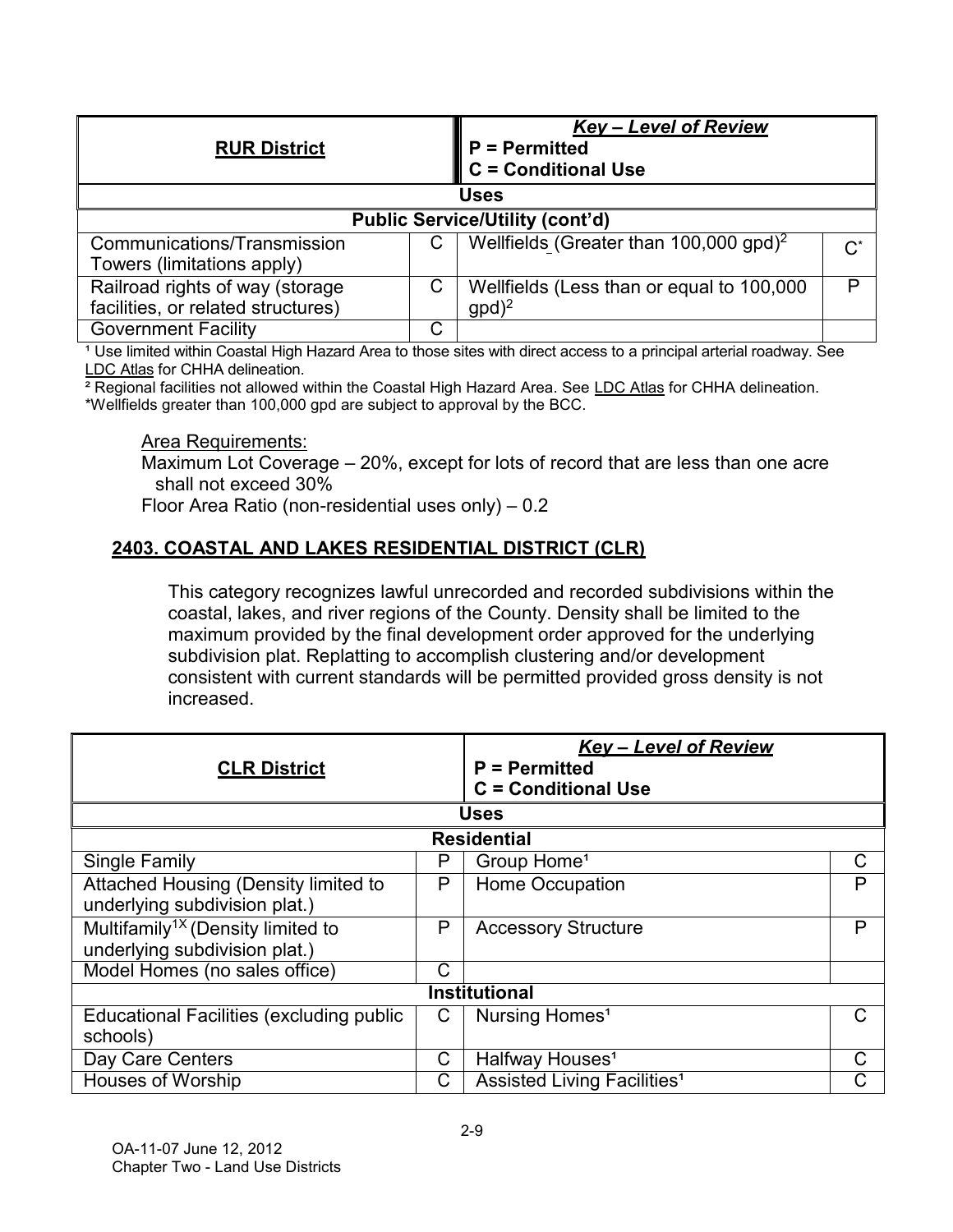| <b>CLR District</b>                                              |   | <u>Key – Level of Review</u><br>$P = Permitted$<br><b>C</b> = Conditional Use |       |
|------------------------------------------------------------------|---|-------------------------------------------------------------------------------|-------|
|                                                                  |   | <b>Uses</b>                                                                   |       |
|                                                                  |   | <b>Recreational</b>                                                           |       |
| <b>Passive Recreation</b>                                        | Р | <b>Fishing Docks/Piers</b>                                                    | P     |
| <b>Golf Course</b>                                               | P | Playgrounds                                                                   | P     |
|                                                                  |   | <b>Public Service/Utility</b>                                                 |       |
| <b>Emergency Service Facilities</b>                              | Р | Utility Facilities <sup>2</sup>                                               | P     |
| <b>Communications/Transmission Towers</b><br>(limitations apply) | C | Wellfields (Greater than $100,000$ gpd) <sup>2</sup>                          | $C^*$ |
| <b>Government Facility</b>                                       | C | Wellfields (Less than or equal to 100,000<br>$gpd)^2$                         | P     |

<sup>1x</sup>Use limited within the Coastal High Hazard Area as a [PUD. S](http://www.citrusbocc.com/plandev/landdev/applications/conditional-use.pdf)ee <u>LDC Atlas</u> for CHHA delineation.

<sup>1</sup> Use limited within Coastal High Hazard Area to those sites with direct access to a principal arterial roadway. See [LDC](http://gis.citrusbocc.com/ccimap.html) [Atlas](http://gis.citrusbocc.com/ccimap.html) for CHHA delineation.

² Regional facilities not allowed within the Coastal High Hazard Area. See [LDC Atlas](http://gis.citrusbocc.com/ccimap.html) for CHHA delineation \*Wellfields greater than 100,000 gpd are subject to approval by the BCC.

#### Area Requirements:

Maximum Lot Coverage – 40%, except for lots of record that are less than 10,000 square feet in these areas shall not exceed 50%. For lots greater than 10,000 square feet but less than one (1) acre in size, an extra 10% of ISR may be added provided same is a non-vertical improvement (i.e., walkways, decks, driveways, pool decks, and like or similar improvements).

Floor Area Ratio (non-residential uses only) – 0.2

## <span id="page-11-0"></span>**2404. CENTRAL RIDGE RESIDENTIAL DISTRICT (CRR)**

This category is designed to protect the rural character of existing large lot subdivisions by prohibiting any increase in residential density beyond the approved final plat or accepted unrecorded subdivision plan.

This district consists of lawful unrecorded and recorded subdivisions located within the Planned Service Area (PSA). Density shall be limited to the maximum provided by the final development order under the approved subdivision plat and any subsequent lot divisions up to the effective date of the established CRR District on the GFLUM. Lot reconfiguration is permitted. Replatting to accomplish clustering and/or development consistent with the current standards is permitted provided the gross density is not increased.

This category, permitted only within the PSA, allows for single family residential development at a density no greater than the density of the existing subdivision. This category may be assigned to only a portion of a subdivision and shall not apply to undivided land.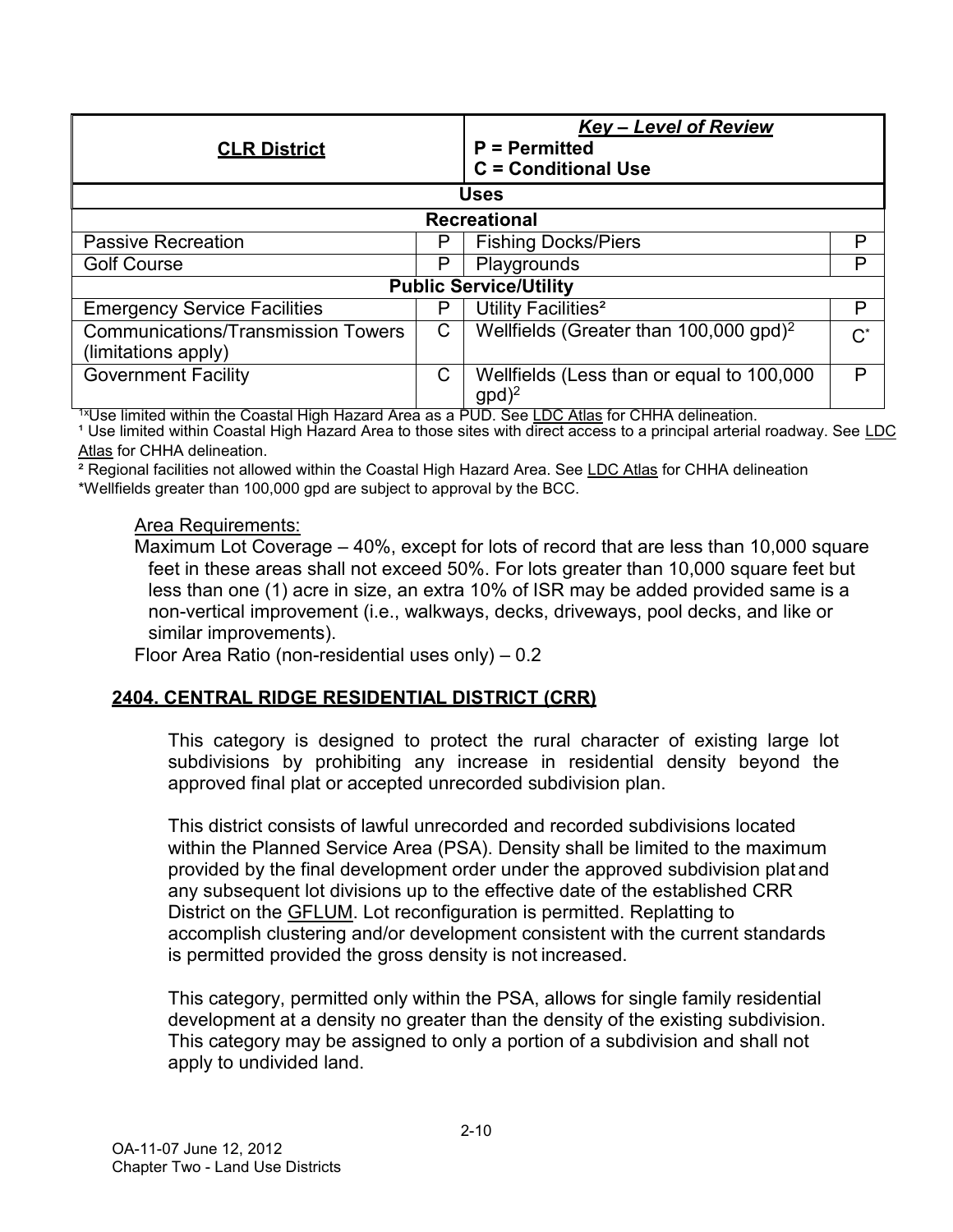|                                                             |                         | <u>Key - Level of Review</u>                         |                         |
|-------------------------------------------------------------|-------------------------|------------------------------------------------------|-------------------------|
| <b>CRR District</b>                                         |                         | $P = Permitted$                                      |                         |
|                                                             |                         | <b>C</b> = Conditional Use                           |                         |
|                                                             |                         | <b>Uses</b>                                          |                         |
|                                                             |                         |                                                      |                         |
|                                                             |                         | <b>Residential</b>                                   |                         |
| <b>Single Family</b>                                        | P                       | <b>Home Occupation</b>                               | $\overline{P}$          |
| <b>Attached Housing</b>                                     | P                       | <b>Accessory Structure</b>                           | $\overline{\mathsf{P}}$ |
| Model Homes (no sales office)                               | P                       | Group Home <sup>1</sup>                              | $\overline{\mathsf{C}}$ |
|                                                             |                         | <b>Institutional</b>                                 |                         |
| <b>Educational Facilities (excluding public</b><br>schools) | $\mathsf{C}$            | Nursing Homes <sup>1</sup>                           | C                       |
| Day Care Centers                                            | C                       | Halfway Houses <sup>1</sup>                          | С                       |
| <b>Houses of Worship</b>                                    | $\overline{\text{C}}$   | Cemeteries (without funeral                          | $\overline{\text{C}}$   |
|                                                             |                         | home/crematory)                                      |                         |
| <b>Assisted Living Facilities<sup>1</sup></b>               | $\overline{\text{C}}$   |                                                      |                         |
|                                                             |                         | <b>Recreational</b>                                  |                         |
| <b>Passive Recreation</b>                                   | P                       | <b>Stables</b>                                       | $\overline{\text{C}}$   |
| <b>Golf Course</b>                                          | $\overline{\text{C}}$   | <b>Preserves/Reserves</b>                            | $\overline{\text{C}}$   |
| Playgrounds                                                 | $\overline{\mathsf{C}}$ | <b>Hunting/Fishing Preserves</b>                     | $\overline{\text{C}}$   |
| <b>Summer Camps/Retreats</b>                                | $\overline{\text{C}}$   |                                                      |                         |
|                                                             |                         | <b>Agricultural</b>                                  |                         |
| Silviculture                                                | $\overline{\mathrm{C}}$ | Plant Nurseries - wholesale                          | $\overline{\text{C}}$   |
| Aquaculture                                                 | $\overline{\text{C}}$   | Sod Farm                                             | $\overline{\text{C}}$   |
| Viticulture                                                 | $\overline{\text{C}}$   |                                                      |                         |
|                                                             |                         | <b>Public Service/Utility</b>                        |                         |
| <b>Emergency Service Facilities</b>                         | P                       | Utility Facilities <sup>2</sup>                      | $\overline{P}$          |
| <b>Communications/Transmission Towers</b>                   | $\overline{\mathsf{C}}$ | Wellfields (Greater than $100,000$ gpd) <sup>2</sup> | $\overline{\text{C}}^*$ |
| <b>Government Facility</b>                                  | $\overline{\text{C}}$   | Wellfields (Less than or equal to 100,000            | $\overline{P}$          |
|                                                             |                         | $gpd)^2$                                             |                         |

<sup>1</sup> Use limited within Coastal High Hazard Area to those areas with direct access to a principal arterial roadway. See [LDC Atlas](http://gis.citrusbocc.com/ccimap.html) for CHHA delineation.

<sup>2</sup> Regional facilities not allowed within the Coastal High Hazard Area. See [LDC Atlas](http://gis.citrusbocc.com/ccimap.html) for CHHA delineation.

\*Wellfields greater than 100,000 gpd are subject to approval by the BCC.

Area Requirements: Maximum Lot Coverage – 35% Floor Area Ratio (non-residential uses only) – 0.2

# <span id="page-12-0"></span>**2405. LOW DENSITY RESIDENTIAL DISTRICT (LDR)**

This category allows for residential development at a maximum of up to 2.0 dwelling units per acre. Higher density developments, 2.1 to 6.0 units per acre, may be allowed provided additional standards are met, including a PUD as outlined in Chapter Four.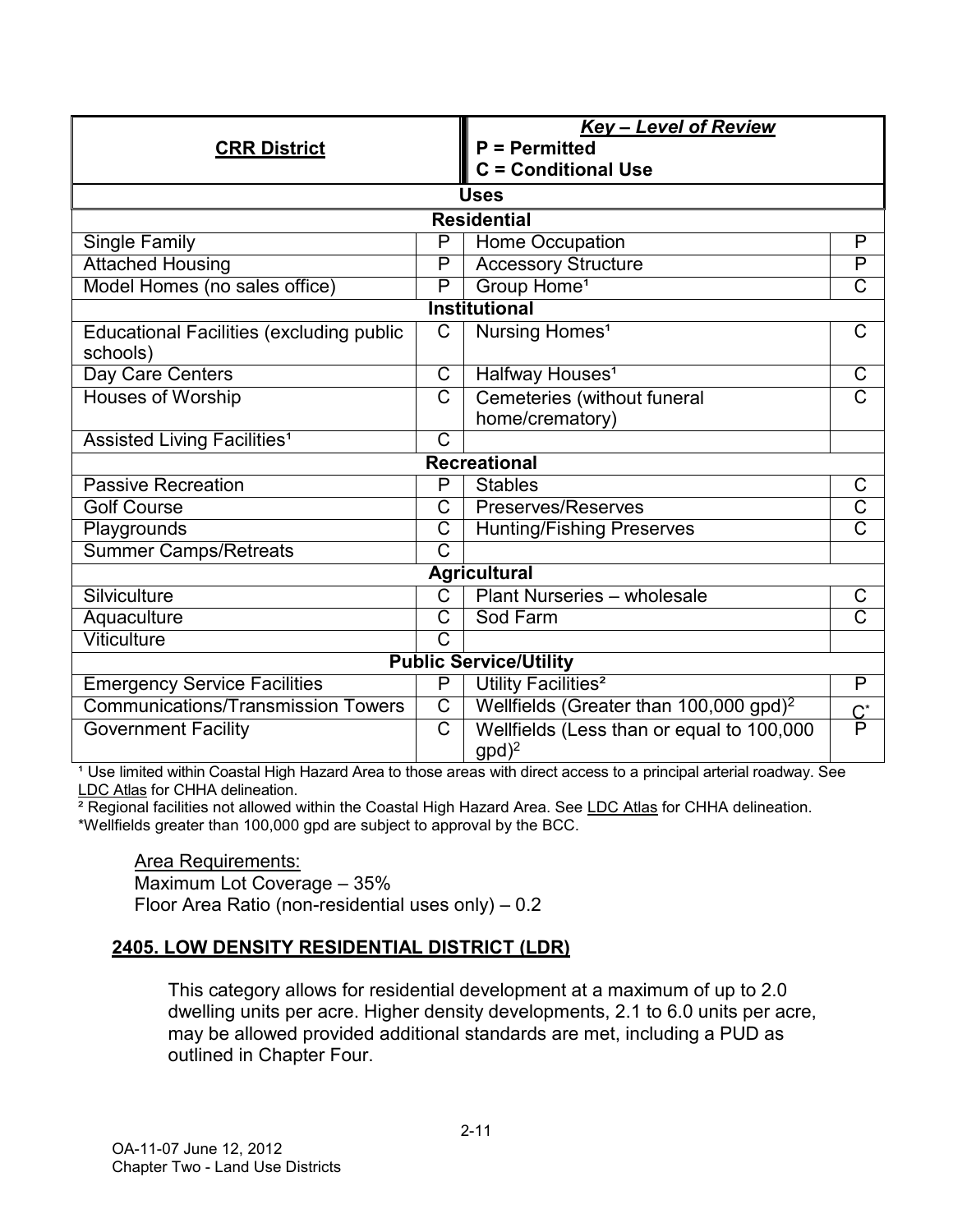| <b>LDR District</b>                                         |                       | <b>Key - Level of Review</b><br>$P = Permitted$<br><b>C</b> = Conditional Use |                 |
|-------------------------------------------------------------|-----------------------|-------------------------------------------------------------------------------|-----------------|
|                                                             |                       | <b>Uses</b>                                                                   |                 |
|                                                             |                       | <b>Residential</b>                                                            |                 |
| <b>Single Family</b>                                        | P                     | Group Home <sup>1</sup>                                                       | С               |
| <b>Attached Housing</b>                                     | C                     | <b>Home Occupation</b>                                                        | P               |
| <b>Duplex</b>                                               | C                     | <b>Accessory Structure</b>                                                    | P               |
| Model Homes (no sales office)                               | P                     |                                                                               |                 |
|                                                             |                       | <b>Institutional</b>                                                          |                 |
| <b>Educational Facilities (excluding public</b><br>schools) | C                     | Nursing Homes <sup>1</sup>                                                    | C               |
| Day Care Centers                                            | C                     | Halfway Houses <sup>1</sup>                                                   | C               |
| <b>Houses of Worship</b>                                    | C                     | Cemeteries (without funeral<br>home/crematory)                                | C               |
| Assisted Living Facilities <sup>1</sup>                     | $\overline{C}$        |                                                                               |                 |
|                                                             |                       | <b>Recreational</b>                                                           |                 |
| <b>Passive Recreation</b>                                   | P                     | Playgrounds                                                                   | C               |
| <b>Golf Course</b>                                          | $\overline{\text{C}}$ |                                                                               |                 |
|                                                             |                       | <b>Public Service/Utility</b>                                                 |                 |
| <b>Emergency Service Facilities</b>                         | P                     | Utility Facilities <sup>2</sup>                                               | P               |
| <b>Communications/Transmission Towers</b>                   | C                     | Wellfields (Greater than $100,000$ gpd) <sup>2</sup>                          | $\frac{C^*}{P}$ |
| <b>Government Facility</b>                                  | P                     | Wellfields (Less than or equal to 100,000<br>$gpd)^2$                         |                 |

<sup>1</sup> Use limited within Coastal High Hazard Area to sites with direct access to a principal arterial roadway. See [LDC Atlas](http://gis.citrusbocc.com/ccimap.html) for CHHA delineation.

² Regional facilities not allowed within the Coastal High Hazard Area. See [LDC Atlas](http://gis.citrusbocc.com/ccimap.html) for CHHA delineation.

\*Wellfields greater than 100,000 gpd are subject to approval by the BCC.

Area Requirements:

Maximum Lot Coverage – 35% Floor Area Ratio (non-residential uses only) – 0.2

## <span id="page-13-0"></span>**2406. MEDIUM DENSITY RESIDENTIAL DISTRICT (MDR)**

This category is representative of an urbanizing area. The category allows for single family residential development at a maximum density of 4.0 units per acre. Higher density developments, 4.1 to 8.0 units per acre, may be permitted, provided additional standards are met including a PUD as outlined in Chapter Four of this LDC.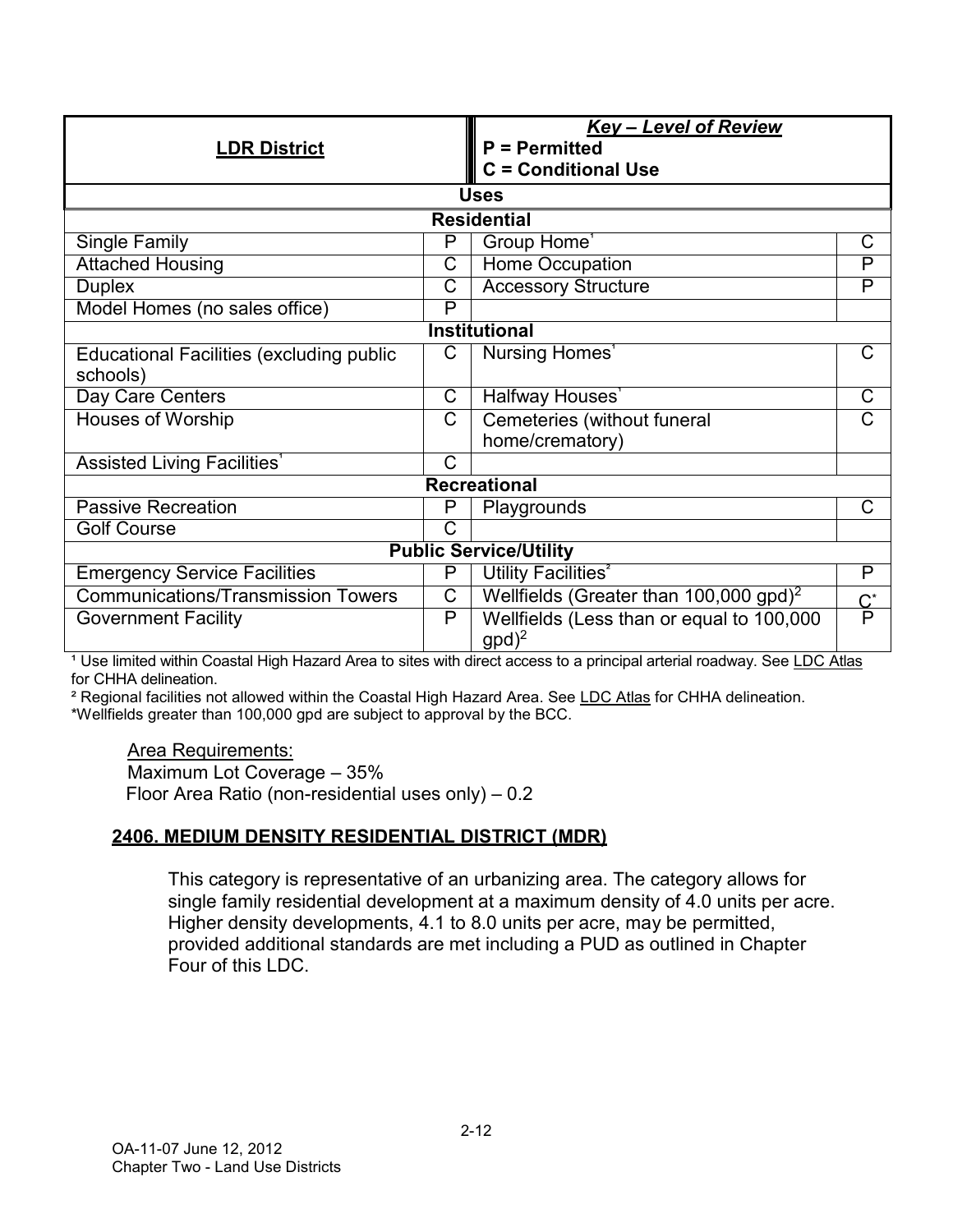| <b>MDR District</b>                                         |                         | <u>Kev – Level of Review</u><br>$P = Permitted$<br><b>C</b> = Conditional Use<br><b>PUD = Planned Unit Development</b> |                               |
|-------------------------------------------------------------|-------------------------|------------------------------------------------------------------------------------------------------------------------|-------------------------------|
|                                                             |                         | <b>Uses</b>                                                                                                            |                               |
|                                                             |                         | <b>Residential</b>                                                                                                     |                               |
| <b>Single Family</b>                                        | P                       | Group Home <sup>1</sup>                                                                                                | С                             |
| <b>Attached Housing</b>                                     | $\overline{P}$          | <b>Home Occupation</b>                                                                                                 | P                             |
| <b>Multifamily</b>                                          | <b>PUD</b>              | Model Homes (no sales office)                                                                                          | P                             |
| <b>Boarding House</b>                                       | C                       |                                                                                                                        |                               |
|                                                             |                         | <b>Institutional</b>                                                                                                   |                               |
| <b>Educational Facilities (excluding</b><br>public schools) | $\mathsf{C}$            | Nursing Homes <sup>1</sup>                                                                                             | C                             |
| Day Care Centers                                            | $\overline{C}$          | Halfway Houses <sup>1</sup>                                                                                            | $\overline{\text{C}}$         |
| <b>Houses of Worship</b>                                    | $\overline{\text{C}}$   | Cemeteries (without funeral<br>home/crematory)                                                                         | $\overline{\text{C}}$         |
| <b>Assisted Living Facilities<sup>1</sup></b>               | $\overline{\text{C}}$   |                                                                                                                        |                               |
|                                                             |                         | <b>Recreational</b>                                                                                                    |                               |
| <b>Passive Recreation</b>                                   | P                       | Playgrounds                                                                                                            | $\overline{\text{C}}$         |
| <b>Golf Course</b>                                          | C                       |                                                                                                                        |                               |
|                                                             |                         | <b>Public Service/Utility</b>                                                                                          |                               |
| <b>Emergency Service Facilities</b>                         | P                       | Wellfields (Greater than $100,000$ gpd) <sup>2</sup>                                                                   |                               |
| Communications/Transmission                                 | $\mathsf{C}$            | Wellfields (Less than or equal to                                                                                      | $\frac{\text{C}^*}{\text{P}}$ |
| <b>Towers</b>                                               |                         | 100,000 gpd) <sup>2</sup>                                                                                              |                               |
| Utility Facilities <sup>2</sup>                             | $\overline{P}$          |                                                                                                                        |                               |
|                                                             |                         | <b>Office</b>                                                                                                          |                               |
| <b>Professional Business Office</b>                         | $\overline{\text{C}}$   | <b>Government Facility</b>                                                                                             | $\overline{P}$                |
| <b>Medical/Dental Office</b>                                | $\overline{\text{C}}$   | <b>Personal Service Businesses</b>                                                                                     | $\overline{\text{C}}$         |
| Clinic                                                      | $\mathsf C$             | <b>Photography Studios</b>                                                                                             | $\overline{\text{C}}$         |
| Financial Institution (without drive-<br>up facilities)     | $\overline{\mathsf{C}}$ | <b>Barbershop/Beauty Parlor</b>                                                                                        | $\overline{\text{C}}$         |
| <b>Model Home Center</b>                                    | C                       | Dispatch/Communication Office<br>(excludes warehousing/ distribution of<br>goods)                                      | C                             |
| Model Home (with sales office)                              | $\mathsf{C}$            |                                                                                                                        |                               |
|                                                             |                         | <b>Neighborhood Commercial</b>                                                                                         |                               |
| <b>Health Club/Spa</b>                                      | C                       | <b>Light Mechanical Repair Shop</b>                                                                                    | С                             |
| <b>Community Center</b>                                     | $\overline{\text{C}}$   | Restaurants (No drive-up facilities)                                                                                   | $\overline{\mathsf{C}}$       |
| <b>Fraternal Organization/Lodge</b>                         | $\overline{\text{C}}$   | Open Air Café                                                                                                          | $\overline{\text{C}}$         |
| Dance/Martial Arts/Instructional<br><b>Studio</b>           | C                       | <b>Bed &amp; Breakfast</b>                                                                                             | $\overline{\text{C}}$         |
| Small Retail Shops                                          | C                       | Art Gallery/Museum                                                                                                     | С                             |
| Strip Center - multi-use                                    | $\overline{\text{C}}$   | Library                                                                                                                | $\overline{\mathsf{C}}$       |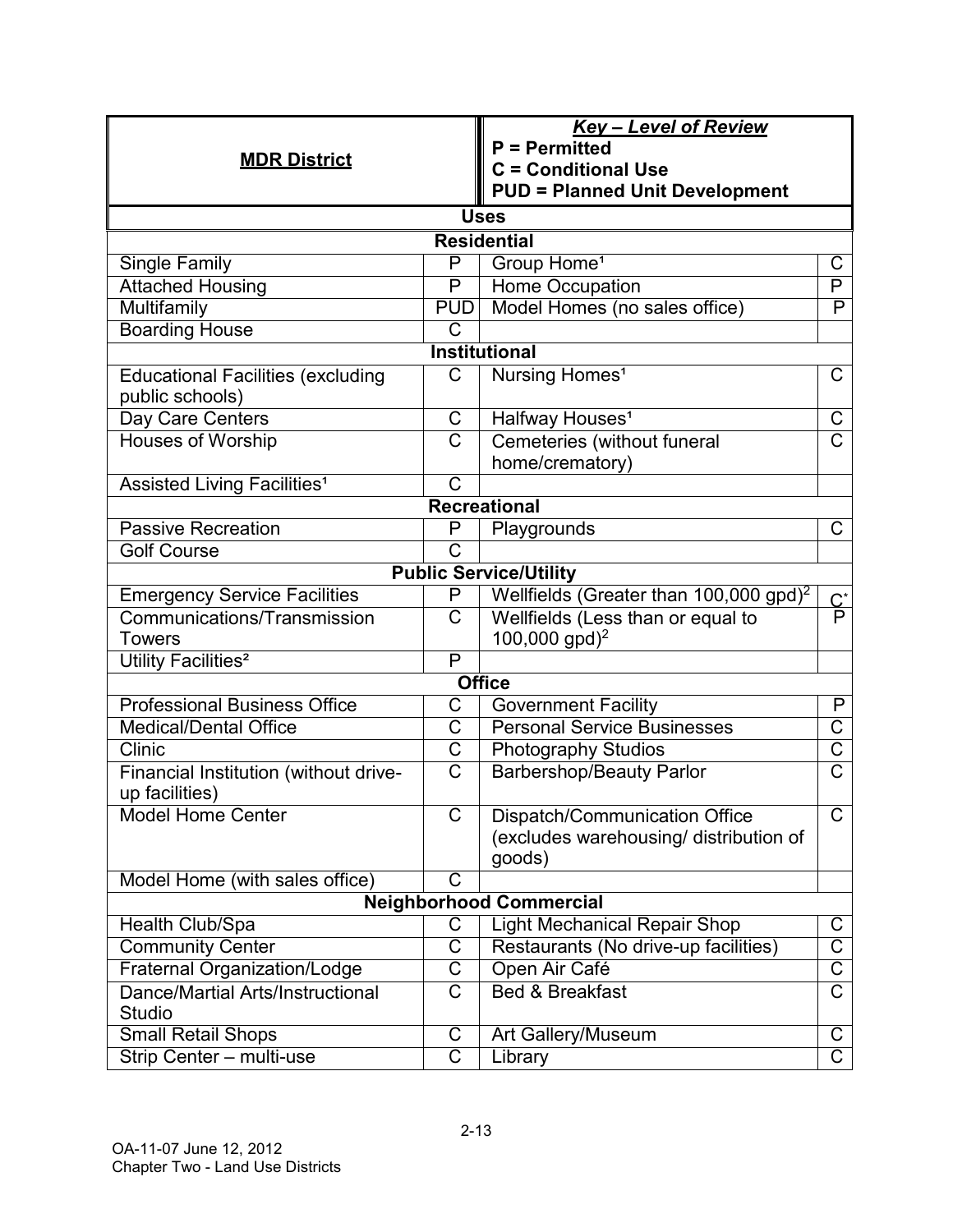| <b>MDR District</b>                                  |   | <u>Key - Level of Review</u><br>$P = Permitted$<br><b>C</b> = Conditional Use<br><b>PUD = Planned Unit Development</b> |  |
|------------------------------------------------------|---|------------------------------------------------------------------------------------------------------------------------|--|
|                                                      |   | <b>Uses</b>                                                                                                            |  |
|                                                      |   | Neighborhood Commercial (cont'd)                                                                                       |  |
| Funeral Home/Mortuaries (no<br>crematorium)          |   | <b>Tackle/Bait Shop</b>                                                                                                |  |
| <b>Specialty Food Store</b>                          | C | Veterinary Off/Animal Hosp./Pet<br>Groom (No outside kennels)                                                          |  |
| <b>Services Businesses</b>                           | C | <b>Convenience Store</b>                                                                                               |  |
| <b>Laundries/Dry Cleaners</b>                        | C | Medical Marijuana Treatment Center<br>(less than 7,000 square feet)                                                    |  |
| Pharmacy/Drug Store (less than<br>7,000 square feet) | С |                                                                                                                        |  |

<sup>1</sup> Use limited within Coastal High Hazard Area to sites with direct access to a principal arterial roadway. See [LDC Atlas](http://gis.citrusbocc.com/ccimap.html) for CHHA delineation.

<sup>2</sup> Regional facilities not allowed within the Coastal High Hazard Area. See [LDC Atlas](http://gis.citrusbocc.com/ccimap.html) for CHHA delineation \*Wellfields greater than 100,000 gpd are subject to approval by the BCC.

#### Area Requirements:

Maximum Lot Coverage – 50% Floor Area Ratio (non-residential uses only) – 0.40

### <span id="page-15-0"></span>**2407. HIGH DENSITY RESIDENTIAL DISTRICT (HDR)**

This is the highest density residential district and is representative of a compact urban growth area. This category primarily allows for multifamily units. Residential development is allowed at a density of 6.0 units per acre. Higher density developments, 6.1 to 20.0 units per acre, may be permitted if additional standards are met including a PUD as outlined in Chapter Four of this LDC. Multi-family apartments built as additional stories over nonresidential structures may be allowed in accordance with the density allowances as described within this Section.

| <b>HDR District</b>           |   | <u>Key – Level of Review</u><br>$P = Permitted$<br><b>C</b> = Conditional Use<br><b>PUD = Planned Unit Development</b> |   |  |
|-------------------------------|---|------------------------------------------------------------------------------------------------------------------------|---|--|
|                               |   | <b>Uses</b>                                                                                                            |   |  |
| <b>Residential</b>            |   |                                                                                                                        |   |  |
| <b>Single Family</b>          |   | Group Home <sup>1</sup>                                                                                                | P |  |
| Multifamily <sup>1X</sup>     | P | <b>Home Occupation</b>                                                                                                 | P |  |
| Model Homes (no sales office) | P | <b>Accessory Structure</b>                                                                                             | P |  |
| <b>Boarding House</b>         |   |                                                                                                                        |   |  |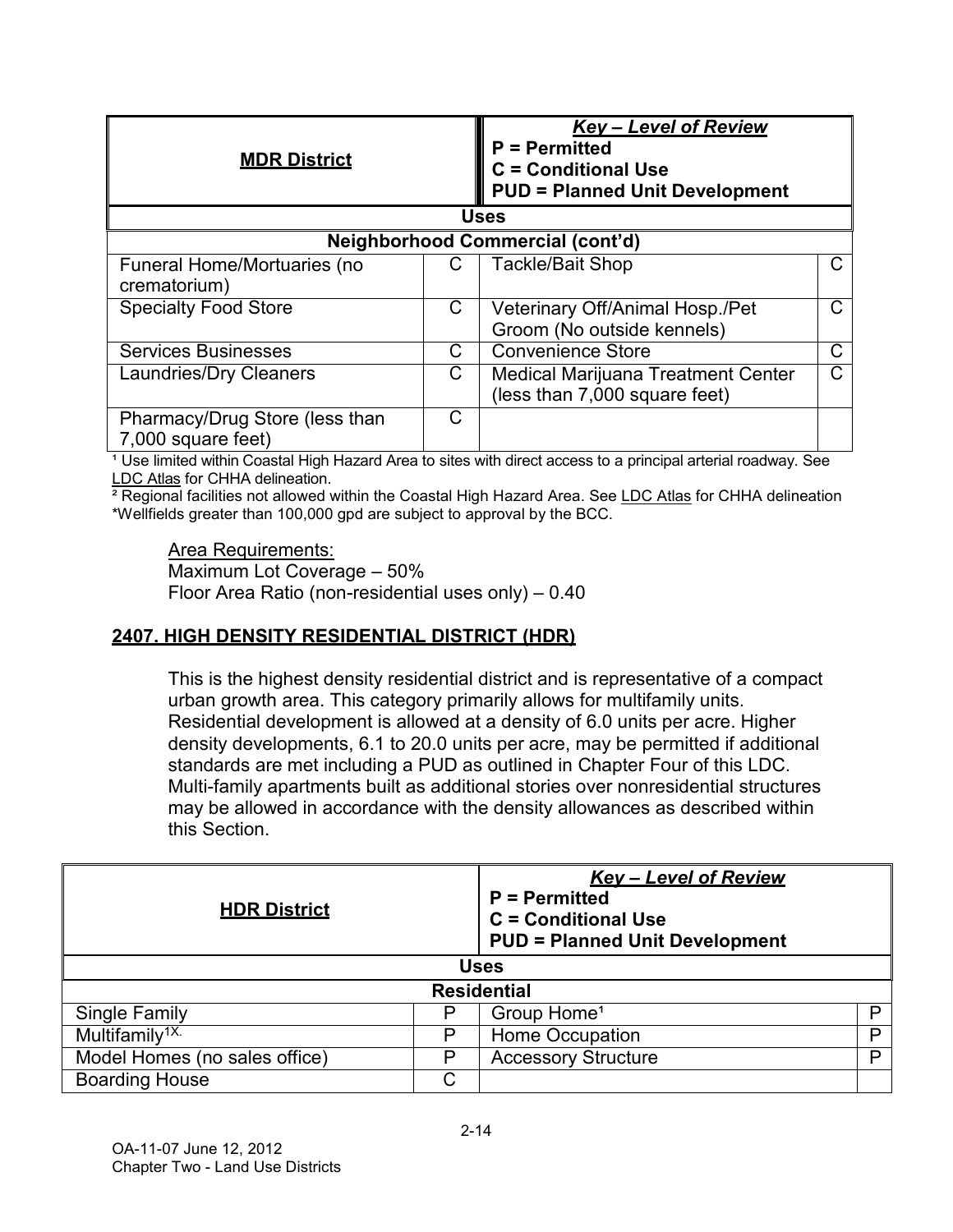|                                                       |                         | <u> Key – Level of Review</u>                                       |                         |  |
|-------------------------------------------------------|-------------------------|---------------------------------------------------------------------|-------------------------|--|
|                                                       |                         | $P = Permitted$                                                     |                         |  |
| <b>HDR District</b>                                   |                         | <b>C</b> = Conditional Use                                          |                         |  |
|                                                       |                         | <b>PUD = Planned Unit Development</b>                               |                         |  |
|                                                       |                         | <b>Uses</b>                                                         |                         |  |
|                                                       |                         | <b>Institutional</b>                                                |                         |  |
| <b>Educational Facilities (excluding public</b>       | C                       | Nursing Homes <sup>1</sup>                                          | $\mathsf C$             |  |
| schools)?                                             |                         |                                                                     |                         |  |
| Day Care Centers                                      | P                       | Halfway Houses <sup>1</sup>                                         | C                       |  |
| Houses of Worship                                     | $\mathsf{C}$            | Cemeteries (without funeral<br>home/crematory)                      | $\overline{C}$          |  |
| <b>Assisted Living Facilities<sup>1</sup></b>         | $\overline{\mathsf{P}}$ |                                                                     |                         |  |
|                                                       |                         | <b>Recreational</b>                                                 |                         |  |
| <b>Passive Recreation</b>                             | P                       | Playgrounds                                                         | $\overline{C}$          |  |
| <b>Golf Course</b>                                    | $\overline{\text{C}}$   |                                                                     |                         |  |
|                                                       |                         | <b>Public Service/Utility</b>                                       |                         |  |
| <b>Emergency Service Facilities</b>                   | P                       | Wellfields (Greater than 100,000 gpd) <sup>2</sup>                  | $\frac{C^*}{P}$         |  |
| <b>Communication/Transmission Towers</b><br>(limited) | $\overline{C}$          | Wellfields (Less than or equal to 100,000<br>$gpd)^2$               |                         |  |
| Utility Facilities (Water & Wastewater) <sup>2</sup>  | $\overline{\mathsf{P}}$ |                                                                     |                         |  |
|                                                       |                         | <b>Office</b>                                                       |                         |  |
| <b>Professional Business Office</b>                   | C                       | <b>Government Facility</b>                                          | P                       |  |
| <b>Medical/Dental Office</b>                          | $\overline{C}$          | <b>Personal Service Businesses</b>                                  | $\overline{\text{C}}$   |  |
| Clinic                                                | $\overline{\text{C}}$   | <b>Photography Studios</b>                                          | $\overline{\mathsf{C}}$ |  |
| Financial Institution (without drive-up               | $\overline{C}$          | <b>Barbershop/Beauty Parlor</b>                                     | $\overline{\text{C}}$   |  |
| facilities)                                           |                         |                                                                     |                         |  |
| <b>Model Home Center</b>                              | $\mathsf{C}$            | Dispatch/Communication Office (excludes                             | $\overline{C}$          |  |
|                                                       |                         | warehousing/distribution of goods)                                  |                         |  |
| Model Home (with sales office)                        | $\overline{C}$          |                                                                     |                         |  |
|                                                       |                         | <b>Neighborhood Commercial</b>                                      |                         |  |
| <b>Health Club/Spa</b>                                | C                       | <b>Light Mechanical Repair Shop</b>                                 | $\mathsf C$             |  |
| <b>Community Center</b>                               | P                       | Restaurants (No drive-up facilities)                                | P                       |  |
| <b>Fraternal Organization/Lodge</b>                   | P                       | Open Air Café                                                       | $\overline{P}$          |  |
| Dance/Martial Arts/Instructional Studio               | C                       | <b>Bed &amp; Breakfast</b>                                          | $\overline{P}$          |  |
| <b>Small Retail Shops</b>                             | P                       | <b>Art Gallery/Museum</b>                                           | $\overline{P}$          |  |
| Strip Center - multi-use                              | C                       | Library                                                             | $\mathsf{P}$            |  |
| Funeral Home/Mortuaries (no                           | $\mathsf C$             | <b>Tackle/Bait Shop</b>                                             | $\mathsf{C}$            |  |
| crematorium)                                          |                         |                                                                     |                         |  |
| <b>Specialty Food Store</b>                           | P                       | Veterinary Off/Animal Hosp./Pet Groom<br>(No outside kennels)       | $\mathsf{C}$            |  |
| <b>Services Businesses</b>                            | C                       | <b>Convenience Store</b>                                            | $\overline{P}$          |  |
| <b>Laundries/Dry Cleaners</b>                         | P                       | Medical Marijuana Treatment Center (less<br>than 7,000 square feet) | $\mathsf{C}$            |  |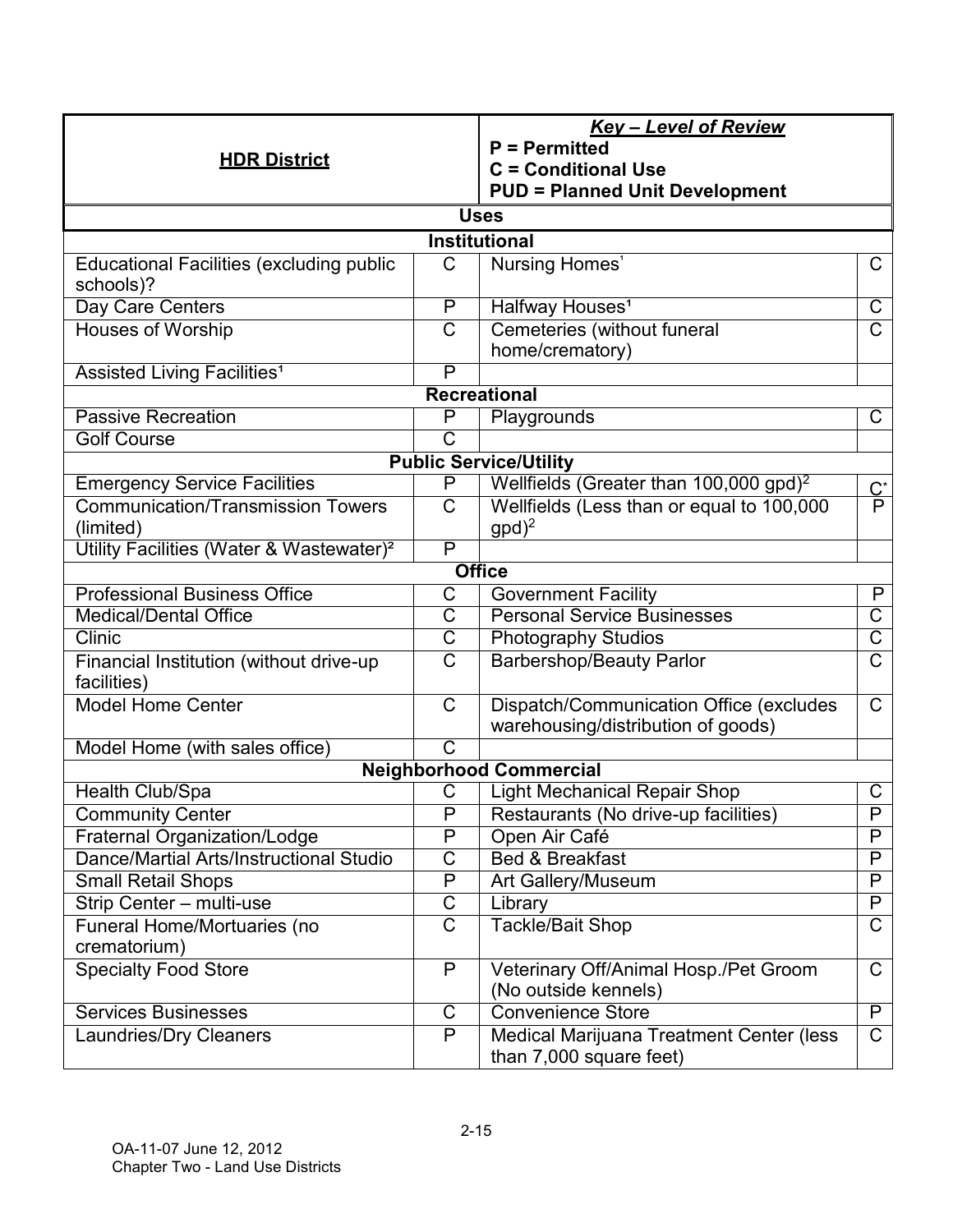| <b>HDR District</b> |  |                                                                                                                                                                                                                                               |
|---------------------|--|-----------------------------------------------------------------------------------------------------------------------------------------------------------------------------------------------------------------------------------------------|
|                     |  |                                                                                                                                                                                                                                               |
| C                   |  |                                                                                                                                                                                                                                               |
|                     |  |                                                                                                                                                                                                                                               |
|                     |  | <u>Key – Level of Review</u><br>$P = Permitted$<br><b>C</b> = Conditional Use<br><b>PUD = Planned Unit Development</b><br><b>Uses</b><br>18 lee limited within the Coastal High Hazard Area as a DHD only. See LDC Atlas for CHHA delineation |

 $^\text{\tiny{1X}}$ Use limited within the Coastal High Hazard Area as a PUD only. See <u>LDC Atlas</u> for CHHA delineation.

 $^{\rm 1}$  Use limited within Coastal High Hazard Area to sites with direct access to a principal arterial roadway. See <u>LDC Atlas</u> for CHHA delineation.

<sup>2</sup> Regional facilities not allowed within the Coastal High Hazard Area. See [LDC Atlas](http://gis.citrusbocc.com/ccimap.html) for CHHA delineation. \*Wellfields greater than 100,000 gpd are subject to approval by the BCC.

Area Requirements: Maximum Lot Coverage – 55% Floor Area Ratio (non-residential uses only)  $-0.5$ 

# <span id="page-17-0"></span>**2408. PLANNED RESIDENTIAL DEVELOPMENT DISTRICT (PDR)**

The primary land use within each of the developments is single family residential; however, other uses are allowed. Other permitted land uses include multifamily residential, public/semi-public, recreational, commercial, and limited industrial. PDRs illustrated on the **GFLUM** have been approved via the Planned Development process, and are tied to a master development plan which details land uses, acreage, and distribution of uses.

| <b>PDR District/MPD District</b>                     |            | <b>Key - Level of Review</b><br>MPD = Subject to approved Master Plan of<br><b>Development</b><br>$P = Permitted$ |            |
|------------------------------------------------------|------------|-------------------------------------------------------------------------------------------------------------------|------------|
|                                                      |            | <b>Uses</b>                                                                                                       |            |
|                                                      |            | <b>Residential</b>                                                                                                |            |
| <b>Single Family</b>                                 | MPD        | Group Home <sup>1</sup>                                                                                           | <b>MPD</b> |
| <b>Attached Housing</b>                              | MPD        | <b>Home Occupation</b>                                                                                            | P          |
| Multifamily                                          | MPD        | <b>Accessory Structure</b>                                                                                        | P          |
| Model Homes (no sales office)                        | MPD        | <b>Boarding House</b>                                                                                             | <b>MPD</b> |
|                                                      |            | <b>Institutional</b>                                                                                              |            |
| Educational Facilities (excluding public<br>schools) | <b>MPD</b> | Nursing Homes <sup>1</sup>                                                                                        | <b>MPD</b> |
| Day Care Centers                                     | <b>MPD</b> | Halfway Houses <sup>1</sup>                                                                                       | <b>MPD</b> |
| <b>Houses of Worship</b>                             | <b>MPD</b> | Cemeteries (without funeral<br>home/crematory)                                                                    | <b>MPD</b> |
| Assisted Living Facilities <sup>1</sup>              | <b>MPD</b> |                                                                                                                   |            |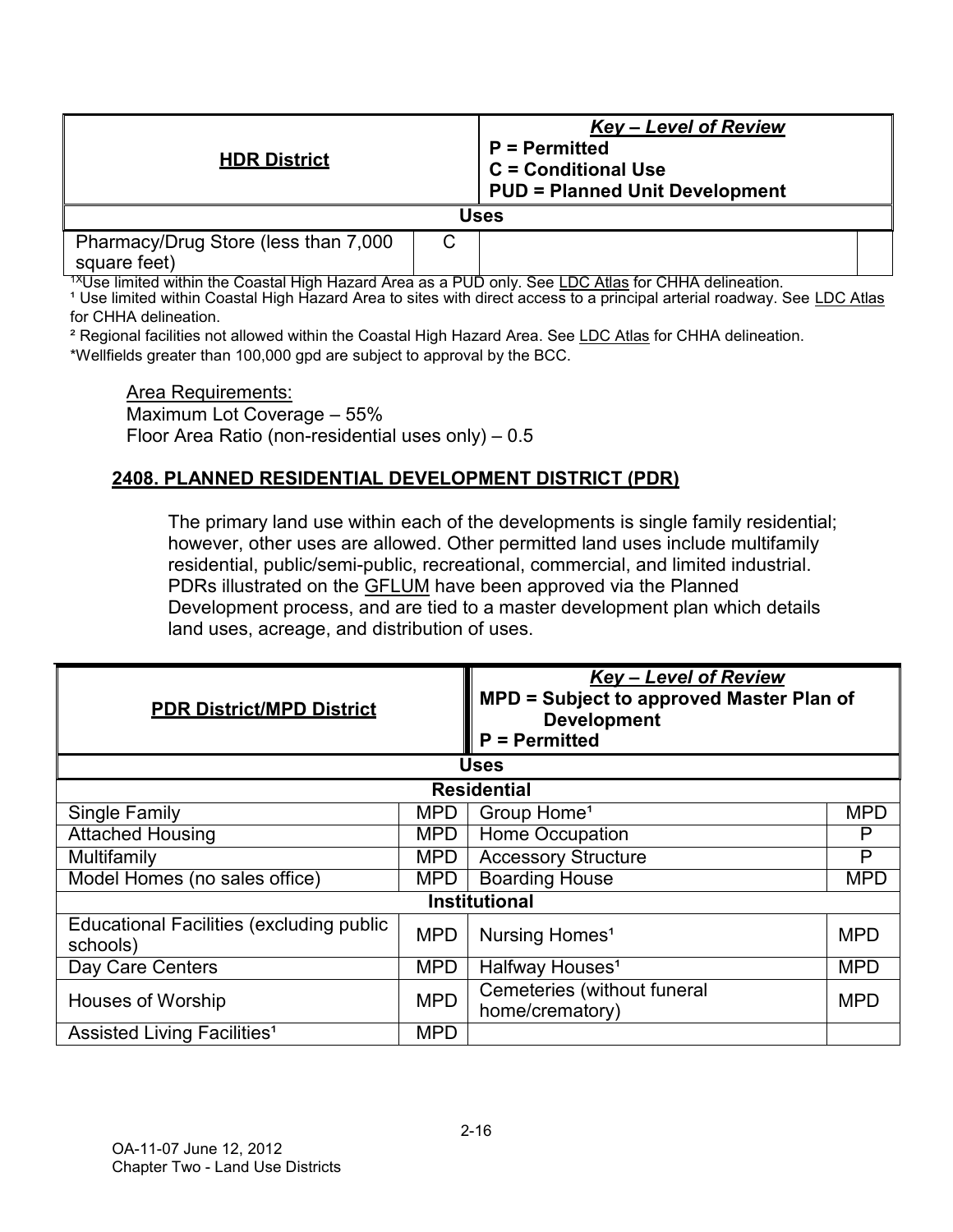| <b>PDR District/MPD District</b>                       |            | <u> Key – Level of Review</u><br><b>MPD = Subject to approved Master Plan of</b><br><b>Development</b><br>$P = Permitted$ |            |  |
|--------------------------------------------------------|------------|---------------------------------------------------------------------------------------------------------------------------|------------|--|
|                                                        |            | <b>Uses</b>                                                                                                               |            |  |
| <b>Recreational</b>                                    |            |                                                                                                                           |            |  |
| <b>Passive Recreation</b>                              | <b>MPD</b> | <b>Swimming Pools/Bathing Areas</b>                                                                                       | <b>MPD</b> |  |
| <b>Golf Course</b>                                     | <b>MPD</b> | <b>Stables</b>                                                                                                            | <b>MPD</b> |  |
| Playgrounds                                            | <b>MPD</b> | <b>Recreational Resort</b>                                                                                                | <b>MPD</b> |  |
| <b>Ballfields/ Ball Courts</b>                         | <b>MPD</b> |                                                                                                                           |            |  |
|                                                        |            | <b>Industrial</b>                                                                                                         |            |  |
| Manufacturing                                          | <b>MDP</b> | <b>Distribution Center</b>                                                                                                | <b>MPD</b> |  |
| Wholesaling                                            | <b>MPD</b> | <b>Commercial Recycling Center<sup>1</sup></b>                                                                            | <b>MPD</b> |  |
| Processing                                             | <b>MPD</b> | Storage                                                                                                                   | <b>MPD</b> |  |
|                                                        |            | <b>Public Service/Utility</b>                                                                                             |            |  |
| <b>Emergency Service Facilities</b>                    | P          | Wellfields (Greater than 100,000 gpd) <sup>2*</sup>                                                                       | <b>MPD</b> |  |
| <b>Communication/Transmission Towers</b>               | <b>MPD</b> | Wellfields (Less than or equal to 100,000<br>$gpd)^2$                                                                     | P          |  |
| Utility Facilities <sup>2</sup>                        | <b>MPD</b> |                                                                                                                           |            |  |
|                                                        |            | <b>Office</b>                                                                                                             |            |  |
| <b>Professional Business Office</b>                    | <b>MPD</b> | <b>Personal Service Businesses</b>                                                                                        | <b>MPD</b> |  |
| <b>Medical/Dental Office</b>                           | <b>MPD</b> | <b>Photography Studios</b>                                                                                                | <b>MPD</b> |  |
| Clinic                                                 | <b>MPD</b> | <b>Barbershop/Beauty Parlor</b>                                                                                           | <b>MPD</b> |  |
| Financial Institution (without drive-up<br>facilities) | <b>MPD</b> | <b>Dispatch/Communication Office</b><br>(excludes warehousing/distribution of<br>goods)                                   | <b>MPD</b> |  |
| <b>Model Home Center</b>                               | <b>MPD</b> | <b>Government Facility</b>                                                                                                | <b>MPD</b> |  |
| Model Home (with sales office)                         | <b>MPD</b> |                                                                                                                           |            |  |
|                                                        |            | <b>Neighborhood Commercial</b>                                                                                            |            |  |
| <b>Health Club/Spa</b>                                 | <b>MPD</b> | <b>Light Mechanical Repair Shop</b>                                                                                       | <b>MPD</b> |  |
| <b>Community Center</b>                                | <b>MPD</b> | Restaurants (No drive-up facilities)                                                                                      | <b>MPD</b> |  |
| <b>Fraternal Organization/Lodge</b>                    | <b>MPD</b> | Open Air Café                                                                                                             | <b>MPD</b> |  |
| Dance/Martial Arts/Instructional Studio                | <b>MPD</b> | Bed & Breakfast                                                                                                           | <b>MPD</b> |  |
| <b>Small Retail Shops</b>                              | <b>MPD</b> | Art Gallery/Museum                                                                                                        | <b>MPD</b> |  |
| Strip Center - multi-use                               | <b>MPD</b> | Library                                                                                                                   | <b>MPD</b> |  |
| Funeral Home/Mortuaries (no<br>crematorium)            | <b>MPD</b> | <b>Tackle/Bait Shop</b>                                                                                                   | <b>MPD</b> |  |
| <b>Specialty Food Store</b>                            | <b>MPD</b> | Veterinary Office/Animal Hosp./Pet<br>Groom (No outside kennels)                                                          | <b>MPD</b> |  |
| <b>Service Businesses</b>                              | <b>MPD</b> | <b>Convenience Store</b>                                                                                                  | <b>MPD</b> |  |
| <b>Laundries/Dry Cleaners</b>                          | <b>MPD</b> | Other substantially similar uses                                                                                          | <b>MPD</b> |  |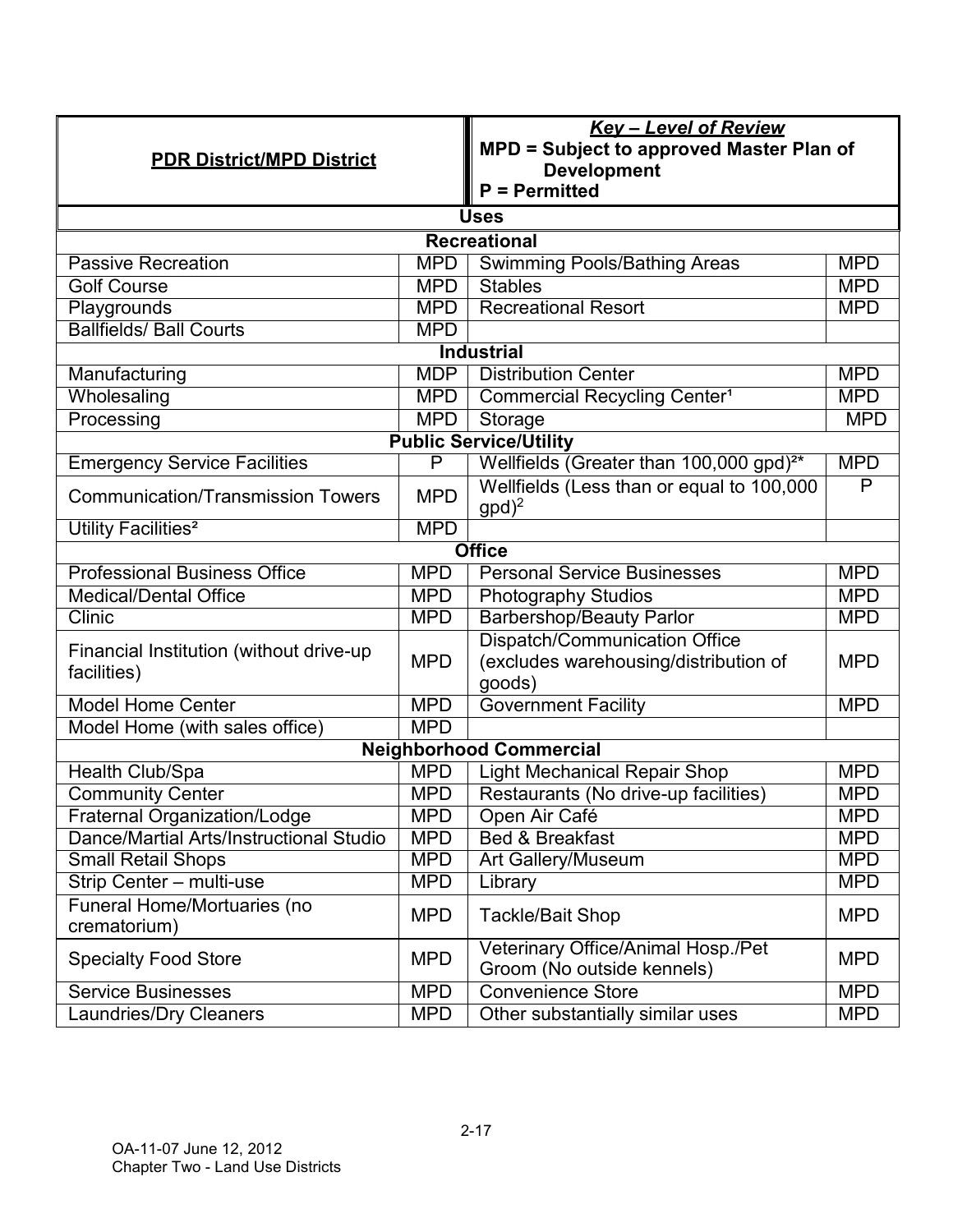| <b>PDR District/MPD District</b>                                   |            | <u>Key – Level of Review</u><br><b>MPD = Subject to approved Master Plan of</b><br><b>Development</b><br>$P = Permitted$ |            |  |  |
|--------------------------------------------------------------------|------------|--------------------------------------------------------------------------------------------------------------------------|------------|--|--|
| <b>Uses</b>                                                        |            |                                                                                                                          |            |  |  |
|                                                                    |            | <b>General Commercial</b>                                                                                                |            |  |  |
| Sales, Rental, Service, Repair -<br>motorized vehicles             | <b>MPD</b> | <b>Lawn Care Operations</b>                                                                                              | <b>MPD</b> |  |  |
| <b>Truck Stops</b>                                                 | <b>MPD</b> | Funeral Home/Mortuary (with<br>Crematorium)                                                                              | <b>MPD</b> |  |  |
| <b>Car Wash Facilities</b>                                         | <b>MPD</b> | <b>Hotel/Motel</b>                                                                                                       | <b>MPD</b> |  |  |
| <b>Gasoline Sales &amp; Service</b>                                | <b>MPD</b> | Hospital/Sanitarium <sup>1</sup>                                                                                         | <b>MPD</b> |  |  |
| <b>Mobile Home Sales and Service</b>                               | <b>MPD</b> | Theater/Auditorium                                                                                                       | <b>MPD</b> |  |  |
| Mobile Home/Manufactured Home<br>Park <sup>1</sup>                 | <b>MPD</b> | <b>Golf Driving Range/Miniature Golf</b>                                                                                 | <b>MPD</b> |  |  |
| Tavern, Bar, Lounge, Night Club,<br>Dance Hall                     | <b>MPD</b> | <b>Retail Plan Nurseries</b>                                                                                             | <b>MPD</b> |  |  |
| Financial Institution (with drive-up<br>facilities)                | <b>MPD</b> | <b>Commercial/Trade Schools</b>                                                                                          | <b>MPD</b> |  |  |
| <b>ATM</b>                                                         | <b>MPD</b> | <b>Retail Sales</b>                                                                                                      | <b>MPD</b> |  |  |
| <b>Research Lab</b>                                                | <b>MPD</b> | <b>Shopping Center</b>                                                                                                   | <b>MPD</b> |  |  |
| <b>Restaurants with Drive-up Facilities</b>                        | <b>MPD</b> | <b>Grocery Store/Supermarket</b>                                                                                         | <b>MPD</b> |  |  |
| Race Track/Outdoor Arena                                           | <b>MPD</b> | Mini Warehouses                                                                                                          | <b>MPD</b> |  |  |
| Veterinary Office/Animal Hosp./Pet<br>Groom (with outside kennels) | <b>MPD</b> | <b>Distribution Center</b>                                                                                               | <b>MPD</b> |  |  |
| <b>Kennels</b>                                                     | <b>MPD</b> | <b>Building/Trades Contractors (with outside</b><br>storage)                                                             | <b>MPD</b> |  |  |
| Medical Marijuana Treatment Center                                 | <b>MPD</b> | <b>Pharmacy/Drug Store</b>                                                                                               | <b>MPD</b> |  |  |

<sup>1</sup> Use limited within Coastal High Hazard Area to sites with direct access to a principal arterial roadway. See [LDC Atlas](http://gis.citrusbocc.com/ccimap.html) for CHHA delineation.

<sup>2</sup> Regional facilities not allowed within the Coastal High Hazard Area. See [LDC Atlas](http://gis.citrusbocc.com/ccimap.html) for CHHA delineation \*Wellfields greater than 100,000 gpd are subject to approval by the BCC.

Area Requirements:

Maximum Lot Coverage – per Master Plan of Development Floor Area Ratio (non-residential uses only) – per Master Plan of Development

### <span id="page-19-0"></span>**2409. PROFESSIONAL SERVICES/OFFICE DISTRICT (PSO)**

This category represents a limited range of uses. This district contains those areas where professional office development is appropriate as the primary use. This category is representative of a buffer area between commercial and residential development.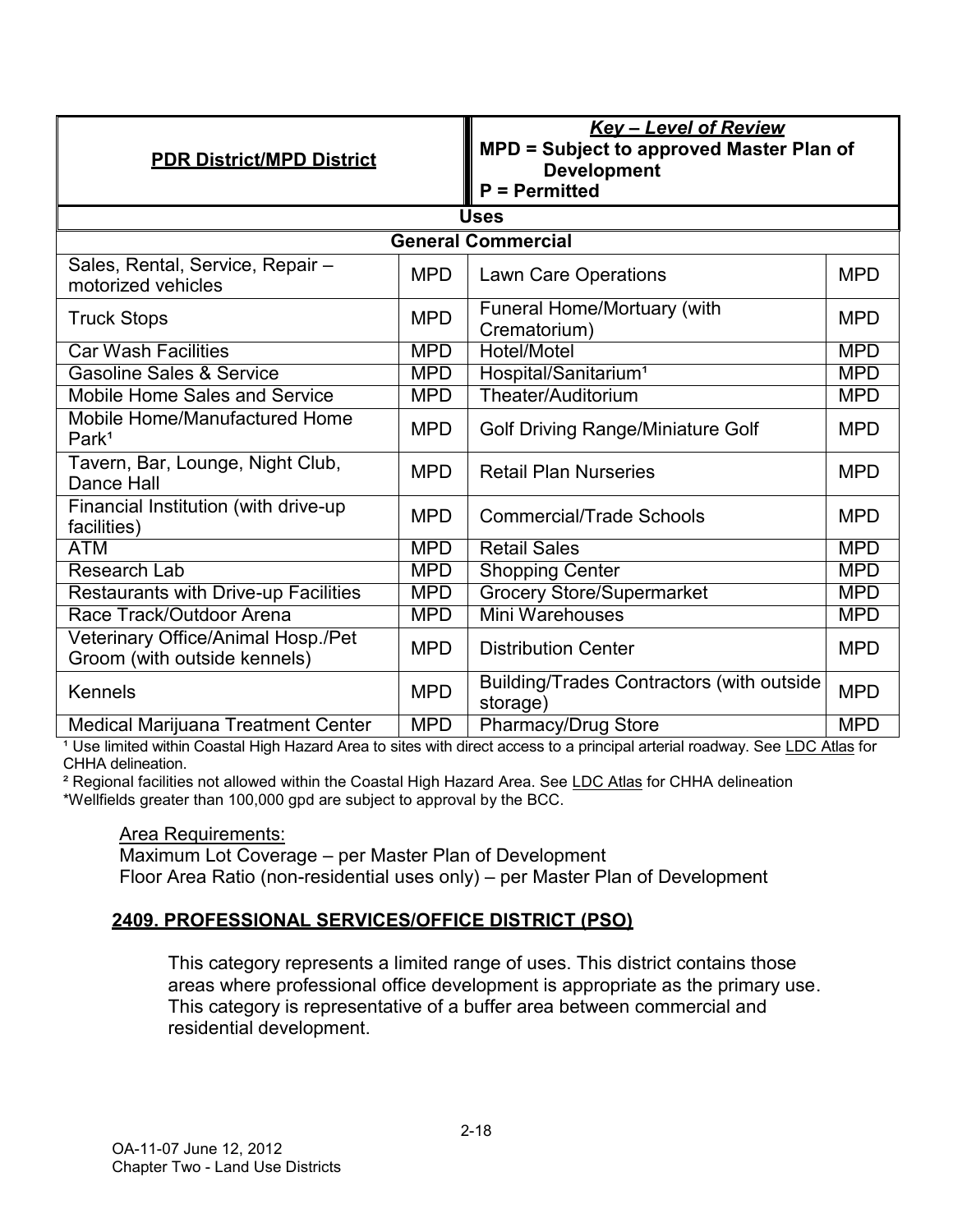Single family residential development may be allowed provided the structure has access to a local residential roadway and is in residentially committed areas, or is associated with a business owned and operated by the homeowner.

Multifamily residential development over four units per acre, not to exceed 10 units per acre, may be allowed subject to density limitations as outlined below. However, such residential development shall be required to preserve at least twenty percent (20%) of the gross site area as permanent open space as required by this LDC. Multi-family apartments built as additional stories over nonresidential structures may be allowed in accordance with the density allowances as described within this Section.

| <b>PSO District</b>                                                              |                         | <u>Key – Level of Review</u><br>$P = Permitted$<br><b>C</b> = Conditional Use<br><b>PUD = Planned Unit Development</b> |                         |  |  |
|----------------------------------------------------------------------------------|-------------------------|------------------------------------------------------------------------------------------------------------------------|-------------------------|--|--|
|                                                                                  |                         | <b>Uses</b>                                                                                                            |                         |  |  |
| <b>Residential</b>                                                               |                         |                                                                                                                        |                         |  |  |
| Single Family (as outlined above)                                                | P                       | Group Home <sup>1</sup>                                                                                                | $\mathsf{P}$            |  |  |
| Multifamily <sup>1X</sup> (up to four units per acre)                            | $\overline{P}$          | <b>Home Occupation</b>                                                                                                 | $\overline{P}$          |  |  |
| Multifamily <sup>1X</sup> (over four units, not to<br>exceed ten units per acre) | <b>PUD</b>              | <b>Accessory Structure</b>                                                                                             | P                       |  |  |
| Model Homes (no sales office)                                                    | $\overline{\mathsf{P}}$ |                                                                                                                        |                         |  |  |
|                                                                                  |                         | <b>Institutional</b>                                                                                                   |                         |  |  |
| <b>Educational Facilities (excluding public</b><br>schools)                      | $\mathsf{C}$            | Nursing Homes <sup>1</sup>                                                                                             | C                       |  |  |
| Day Care Centers                                                                 | P                       | Cemeteries (without funeral<br>home/crematory)                                                                         | C                       |  |  |
| <b>Houses of Worship</b>                                                         | $\overline{P}$          | Assisted Living Facilities <sup>1</sup>                                                                                | $\mathsf C$             |  |  |
| <b>Recreational</b>                                                              |                         |                                                                                                                        |                         |  |  |
| Playgrounds                                                                      | $\overline{\mathsf{P}}$ |                                                                                                                        |                         |  |  |
|                                                                                  |                         | <b>Public Service/Utility</b>                                                                                          |                         |  |  |
| <b>Emergency Service Facilities</b>                                              | P                       | Telephone/Cable Facilities                                                                                             | C                       |  |  |
| <b>Communication/Transmission Towers</b><br>(limitations apply)                  | P                       | Wellfields (Greater than $100,000$ gpd) <sup>2</sup>                                                                   | $C^*$                   |  |  |
| Utility Facilities <sup>2</sup>                                                  | P                       | Wellfields (Less than or equal to 100,000<br>$gpd)^2$                                                                  | P                       |  |  |
|                                                                                  |                         | <b>Office</b>                                                                                                          |                         |  |  |
| <b>Professional Business Office</b>                                              | $\overline{P}$          | <b>Government Facility</b>                                                                                             | $\overline{P}$          |  |  |
| <b>Medical/Dental Office</b>                                                     | P                       | <b>Personal Service Businesses</b>                                                                                     | $\overline{P}$          |  |  |
| Clinic                                                                           | P                       | <b>Photography Studios</b>                                                                                             | $\overline{\mathsf{P}}$ |  |  |
| Financial Institution (without drive-up<br>facilities)                           | P                       | <b>Barbershop/Beauty Parlor</b>                                                                                        | $\overline{P}$          |  |  |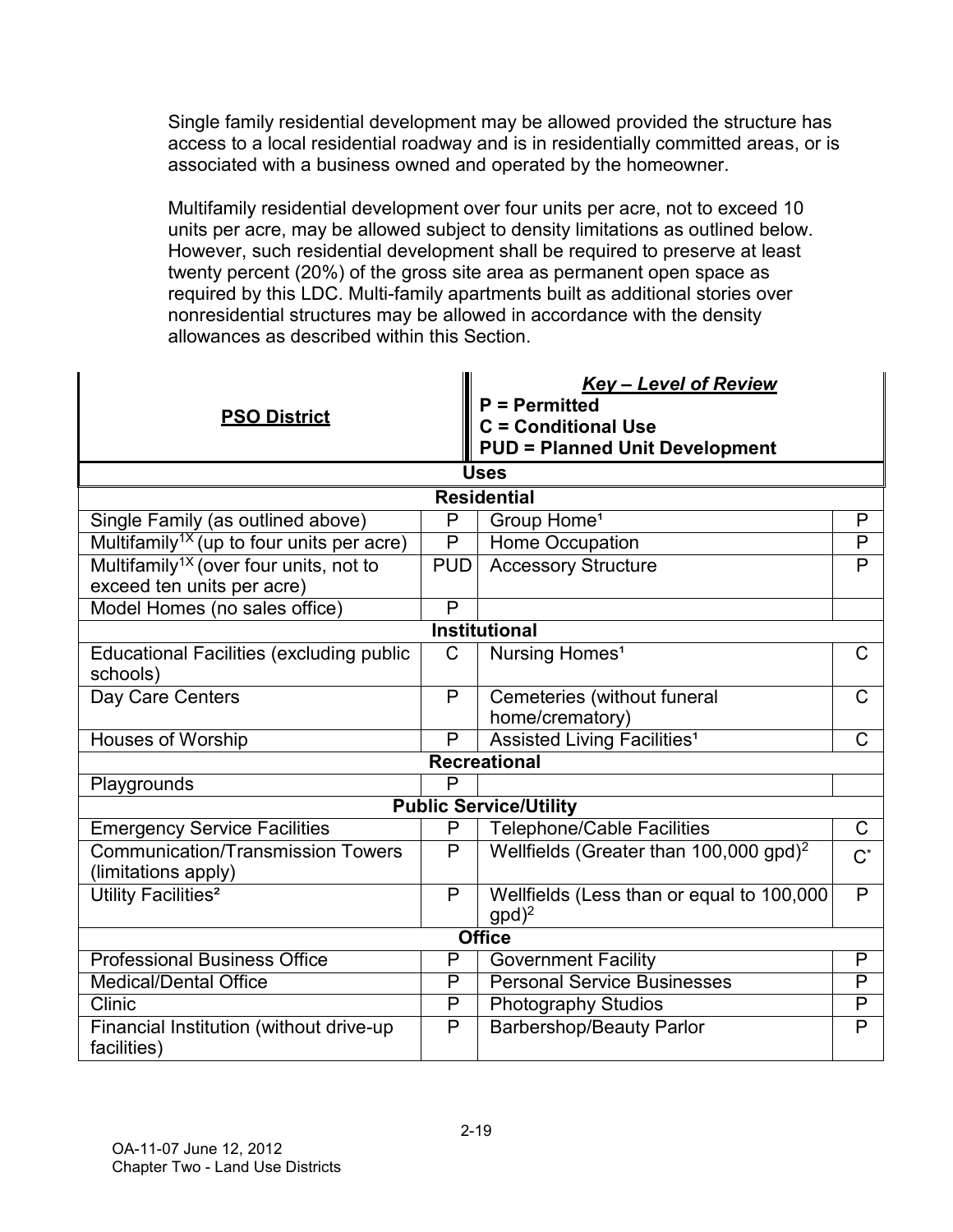| <b>PSO District</b>                                        |                       | <b>Key - Level of Review</b><br>$P = Permitted$<br><b>C</b> = Conditional Use<br><b>PUD = Planned Unit Development</b> |                       |
|------------------------------------------------------------|-----------------------|------------------------------------------------------------------------------------------------------------------------|-----------------------|
|                                                            |                       | <b>Uses</b>                                                                                                            |                       |
| Financial Institution (with drive-up<br>facilities)        | C                     | Dispatch/Communication Office<br>(excludes warehousing/distribution of<br>goods)                                       | P                     |
| <b>Model Home Center</b>                                   | P                     | Model Home (with sales office)                                                                                         | P                     |
|                                                            |                       | <b>Neighborhood Commercial</b>                                                                                         |                       |
| <b>Health Club/Spa</b>                                     | $\overline{P}$        | <b>Light Mechanical Repair Shop</b>                                                                                    | P                     |
| <b>Community Center</b>                                    | P                     | Restaurants (No drive-up facilities)                                                                                   | P                     |
| Fraternal Organization/Lodge                               | P                     | Restaurants with drive-up facilities                                                                                   | $\overline{\text{C}}$ |
| <b>Dance/Martial Arts/Instructional Studio</b>             | $\overline{P}$        | Open Air Café                                                                                                          | P                     |
| Grocery/Discount Retail Store (Less<br>than 7,000 sq. ft.) | $\overline{P}$        | <b>Bed &amp; Breakfast</b>                                                                                             | $\overline{P}$        |
| <b>Small Retail Shops</b>                                  | P                     | Pharmacy/Drugstore (Less than 7,000<br>$sq.$ ft.)                                                                      | P                     |
| Strip Center - multi-use                                   | P                     | <b>Art Gallery/Museum</b>                                                                                              | P                     |
| Funeral Home/Mortuaries (no<br>crematorium)                | $\overline{\text{C}}$ | Library                                                                                                                | $\overline{P}$        |
| <b>Specialty Food Store</b>                                | P                     | <b>Tackle/Bait Shop</b>                                                                                                | P                     |
| <b>Services Businesses</b>                                 | $\overline{C}$        | Veterinary Off/Animal Hosp./Pet Groom<br>(No outside kennels)                                                          | P                     |
| Laundries/Dry Cleaners (No drive-up<br>facilities)         | $\mathsf{P}$          | Convenience Store with or without gas<br>pumps                                                                         | $\overline{C}$        |
| Laundries/Dry Cleaners with drive-up<br>facilities.        | $\mathsf{C}$          | Medical Marijuana Treatment Center<br>(less than 7,000 square feet)                                                    | P                     |

<sup>1X</sup>use limited within the Coastal High Hazard Area as a Planned Unit Development. See [LDC Atlas](http://gis.citrusbocc.com/ccimap.html) for CHHA delineation.

<sup>1</sup> Use limited within Coastal High Hazard Area to sites that have direct access to a principal arterial roadway. See [LDC](http://gis.citrusbocc.com/ccimap.html) [Atlas](http://gis.citrusbocc.com/ccimap.html) for CHHA delineation.

<sup>2</sup> Regional facilities not allowed within the Coastal High Hazard Area. See <u>LDC Atlas</u> for CHHA delineation.

\*Wellfields greater than 100,000 gpd are subject to approval by the BCC.

Area Requirements: Maximum Lot Coverage – 70% Floor Area Ratio (non-residential uses only) – 1.0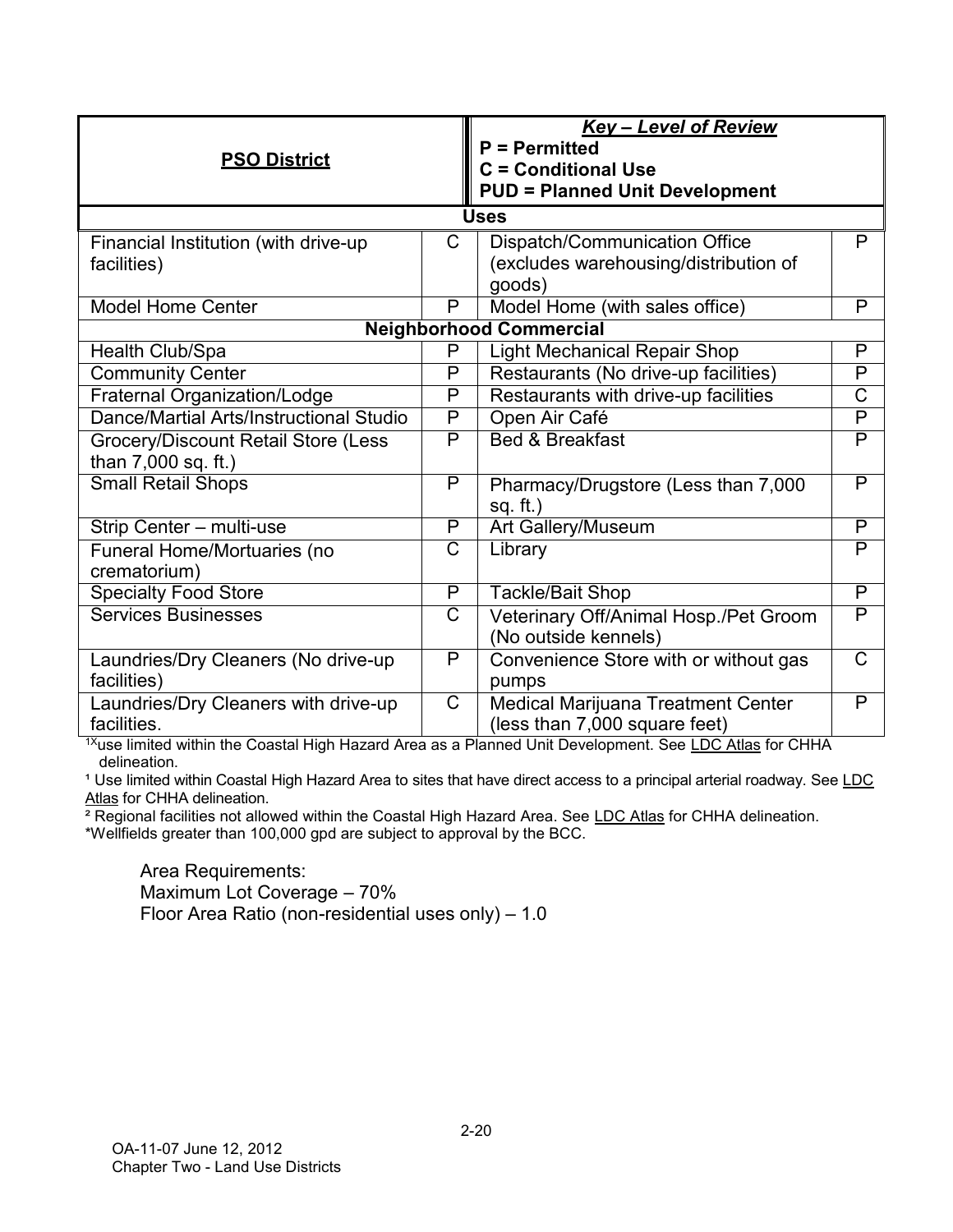# <span id="page-22-0"></span>**2410. COASTAL AND LAKES COMMERCIAL DISTRICT (CLC)**

This category designates those areas suitable for commercial development within the coastal, lakes, and river regions. The commercial uses allowed in this category are water related, water dependent, or necessary for the support of the immediate population. The designation is intended for a single commercial use or business on a single parcel of property. Commercial centers are not allowed, but multiple activities operated by a sole entity are allowed. This requirement is not intended to limit the number of structures as long as the development meets all requirements of this LDC.

Single family residential development shall be allowed only if the structure has access to a local residential roadway and is in a residentially committed area, or is associated with a business owned and operated by the homeowner. In addition to commercial uses, the category allows for a single family residence as an accessory use to the primary commercial use of a lot or parcel. The intent is to allow a business owner or employee to live on-site with his/her family. Such single family dwelling units are allowed on the second floor of a building, or as an attached ground floor unit, or as a detached dwelling unit, preferably to the rear of the property.

Furthermore, CLC designated lands shall not be subdivided for the purpose of increasing residential density beyond the density allowed within the Low Intensity Coastal and Lakes District, that is, one dwelling unit per 20 acres outside of the V-zone and one unit per 40 acres within the V-zone. Existing lots of record smaller than the above standards shall be recognized as valid non-conforming lots.

| <b>CLC District</b>                      |   | <u>Key – Level of Review</u><br>$P = Permitted$<br><b>C</b> = Conditional Use |   |  |
|------------------------------------------|---|-------------------------------------------------------------------------------|---|--|
|                                          |   | <b>Uses</b>                                                                   |   |  |
|                                          |   | <b>Residential</b>                                                            |   |  |
| Single Family (as outlined above)        | Р | Group Home <sup>1</sup>                                                       | P |  |
| Single Family (associated with           | P | <b>Boarding House</b>                                                         | P |  |
| commercial use)                          |   |                                                                               |   |  |
| <b>Institutional</b>                     |   |                                                                               |   |  |
| <b>Educational Facilities (excluding</b> | С | Nursing Homes <sup>1</sup>                                                    | P |  |
| public schools)                          |   |                                                                               |   |  |
| Day Care Centers                         | P | Cemeteries (without funeral                                                   |   |  |
|                                          |   | home/crematory)                                                               |   |  |
| <b>Houses of Worship</b>                 | P | Assisted Living Facilities <sup>1</sup>                                       |   |  |
| <b>Recreation</b>                        |   |                                                                               |   |  |
| Playgrounds                              | P | <b>Summer Camps/Retreats</b>                                                  | P |  |
| <b>Fishing Docks/Piers</b>               | P | <b>Hunting/Fishing Preserves</b>                                              | P |  |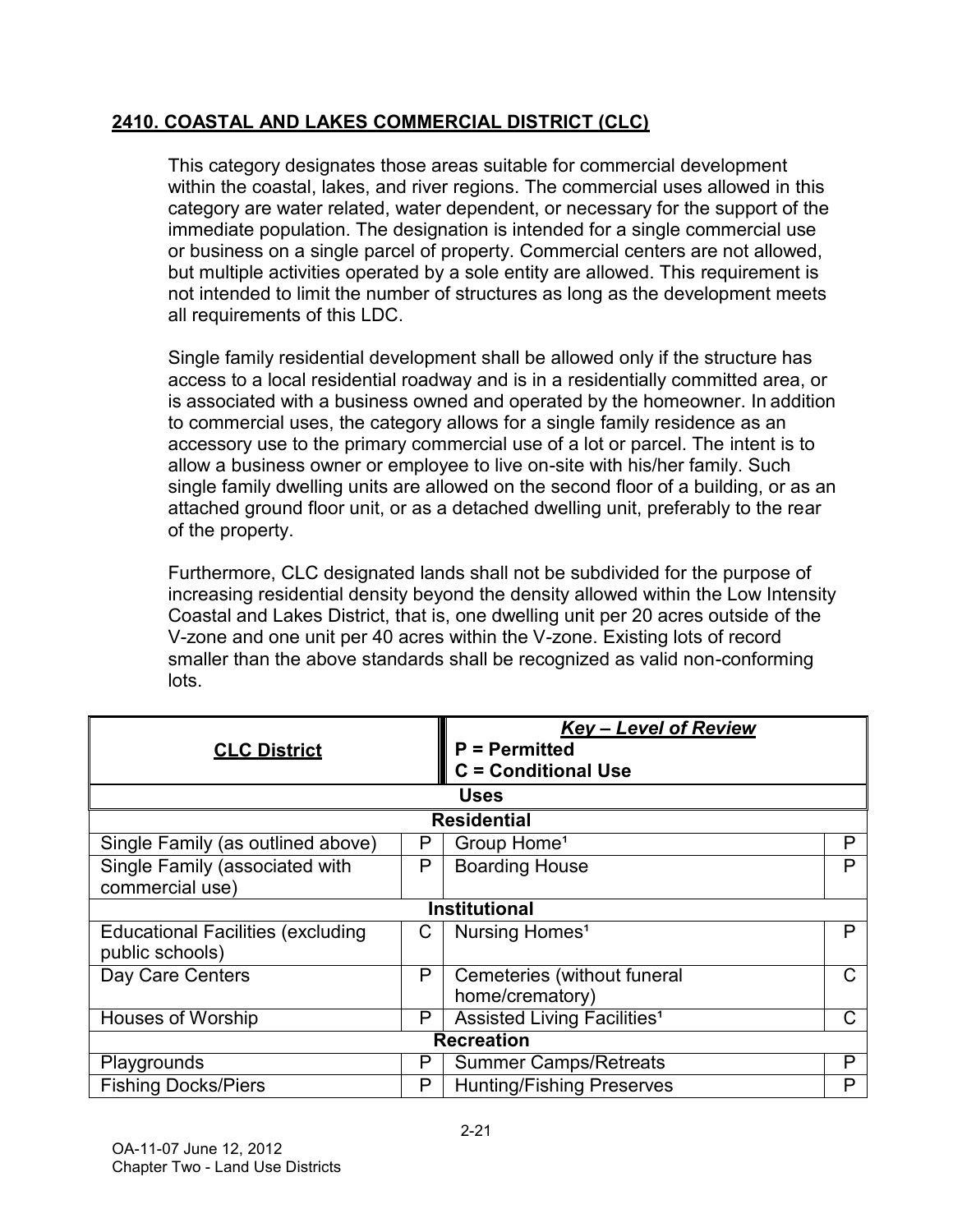| <b>CLC District</b>                                               |                | <u>Key – Level of Review</u><br>$P = Permitted$<br><b>C</b> = Conditional Use         |                         |  |  |  |
|-------------------------------------------------------------------|----------------|---------------------------------------------------------------------------------------|-------------------------|--|--|--|
|                                                                   |                | <b>Uses</b>                                                                           |                         |  |  |  |
| <b>Recreation (cont'd)</b>                                        |                |                                                                                       |                         |  |  |  |
| Boat Ramps (Excluding marina<br>facilities)                       | P              | Marina Facilities (subject to standards in<br>Comprehensive Plan - Manatee protection | C                       |  |  |  |
|                                                                   |                | Element)<br><b>Agricultural</b>                                                       |                         |  |  |  |
| Aquaculture                                                       | P              |                                                                                       |                         |  |  |  |
|                                                                   |                | <b>Public Service/Utility</b>                                                         |                         |  |  |  |
| <b>Emergency Service Facilities</b>                               | P              |                                                                                       |                         |  |  |  |
| <b>Communication/Transmission</b><br>Towers (limitations apply)   | P              | Wellfields (Greater than $100,000$ gpd) <sup>2</sup>                                  | $C^*$                   |  |  |  |
| Utility Facilities <sup>2</sup>                                   | P              | Wellfields (Less than or equal to 100,000<br>$gpd)^2$                                 | P                       |  |  |  |
|                                                                   |                | <b>Office</b>                                                                         |                         |  |  |  |
| <b>Professional Business Office</b>                               | P              | <b>Government Facility</b>                                                            | P                       |  |  |  |
| <b>Medical/Dental Office</b>                                      | P              | <b>Personal Service Businesses</b>                                                    | P                       |  |  |  |
| Clinic                                                            | $\overline{P}$ | <b>Photography Studios</b>                                                            | $\overline{\mathsf{P}}$ |  |  |  |
| Financial Institution (without drive-<br>up facilities)           | P              | <b>Barbershop/Beauty Parlor</b>                                                       | P                       |  |  |  |
| <b>Model Home Center</b>                                          | P              | Dispatch/Communication Office (excludes<br>warehousing/distribution of goods)         | P                       |  |  |  |
| Model Home (with sales office)                                    | $\overline{P}$ |                                                                                       |                         |  |  |  |
|                                                                   |                | <b>Neighborhood Commercial</b>                                                        |                         |  |  |  |
| <b>Health Club/Spa</b>                                            | C              | <b>Light Mechanical Repair Shop</b>                                                   | P                       |  |  |  |
| <b>Community Center</b>                                           | P              | Restaurants (No drive-up facilities)                                                  | P                       |  |  |  |
| <b>Fraternal Organization/Lodge</b>                               | P              | Open Air Café                                                                         | $\overline{\mathsf{P}}$ |  |  |  |
| Dance/Martial Arts/Instructional<br><b>Studio</b>                 | P              | <b>Bed &amp; Breakfast</b>                                                            | P                       |  |  |  |
| <b>Grocery/Discount Retail Store</b><br>(Less than 7,000 sq. ft.) | $\overline{P}$ | Pharmacy/Drugstore (Less than 7,000 sq.<br>ft.                                        | ٢                       |  |  |  |
| <b>Small Retail Shops</b>                                         | $\overline{P}$ | <b>Art Gallery/Museum</b>                                                             | $\overline{P}$          |  |  |  |
| Strip Center - multi-use                                          | С              | Library                                                                               | P                       |  |  |  |
| Funeral Home/Mortuaries (no<br>crematorium)                       | C              | <b>Tackle/Bait Shop</b>                                                               | P                       |  |  |  |
| <b>Specialty Food Store</b>                                       | P              | Veterinary Office/Animal Hosp./Pet Groom<br>(No outside kennels)                      | P                       |  |  |  |
| <b>Service Businesses</b>                                         | C              | Convenience Store (without gas pumps)                                                 | P                       |  |  |  |
| <b>Laundries/Dry Cleaners</b>                                     | P              | Medical Marijuana Treatment Center (less<br>than 7,000 square feet)                   | P                       |  |  |  |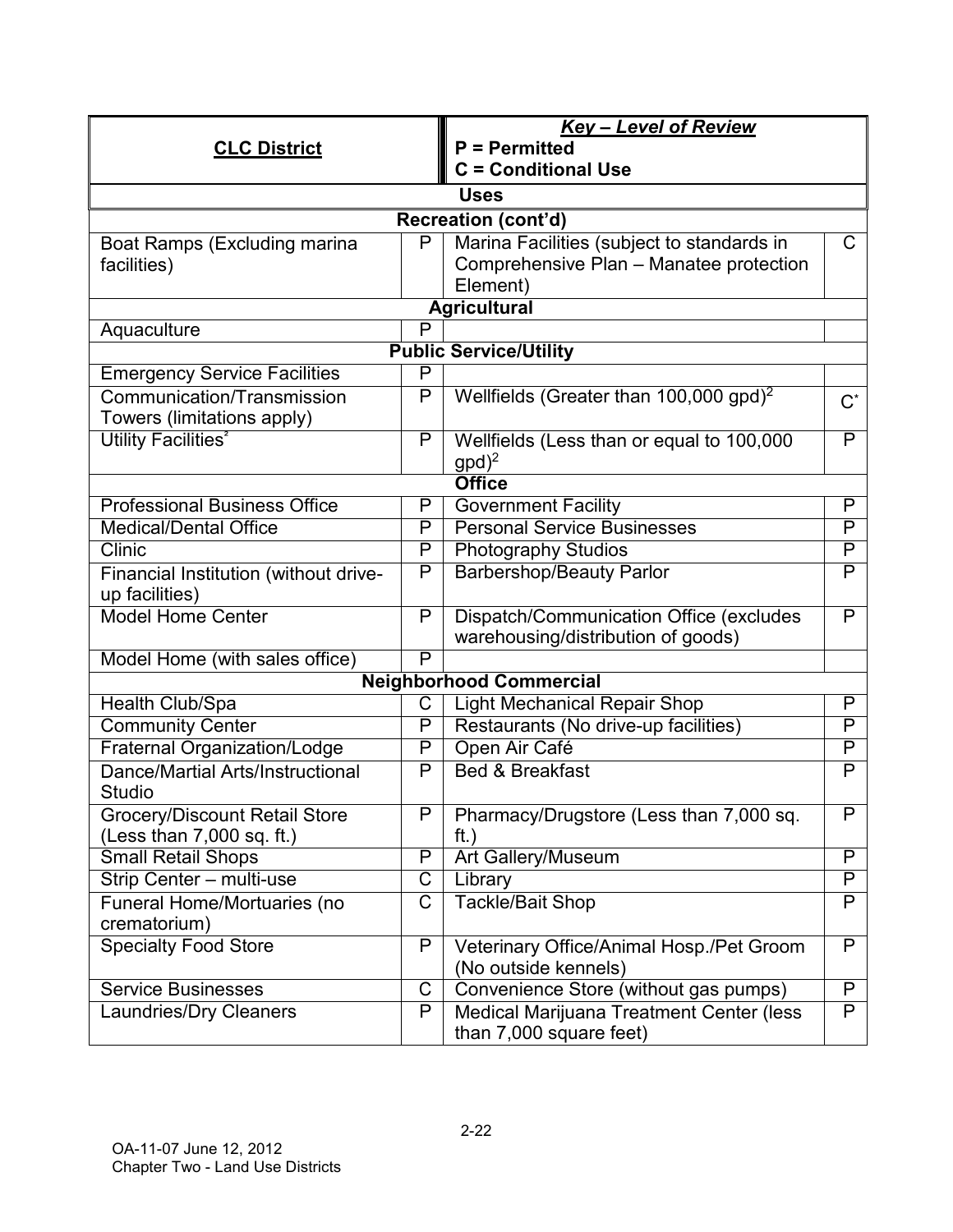| <b>CLC District</b>                                                |   | <u>Key – Level of Review</u><br>$P = Permitted$<br><b>C</b> = Conditional Use                                                                                                                                                                                               |   |
|--------------------------------------------------------------------|---|-----------------------------------------------------------------------------------------------------------------------------------------------------------------------------------------------------------------------------------------------------------------------------|---|
|                                                                    |   | <b>Uses</b>                                                                                                                                                                                                                                                                 |   |
|                                                                    |   | <b>General Commercial</b>                                                                                                                                                                                                                                                   |   |
| Sales, Rental, Service, Repair -<br>motorized vehicles             | C | <b>Car Wash Facilities</b>                                                                                                                                                                                                                                                  |   |
| <b>Gasoline Sales &amp; Service</b>                                | C | <b>Golf Driving Range/Miniature Golf</b>                                                                                                                                                                                                                                    |   |
| <b>Mini Warehouses</b>                                             | С | <b>Retail Plant Nurseries</b>                                                                                                                                                                                                                                               | P |
| Tavern, Bar, Lounge, Night Club,<br>Dance Hall                     | С | Hotel/Motel                                                                                                                                                                                                                                                                 |   |
| Veterinary Office/Animal Hosp./Pet<br>Groom (with outside kennels) | C | <b>Mobile Home Sales and Service</b>                                                                                                                                                                                                                                        |   |
| Financial Institution (with drive-up<br>facilities)                | С | Restaurants with drive-up facilities                                                                                                                                                                                                                                        |   |
| <b>Building/Trades Contractors (with</b><br>outside storage)       | С | <b>Lawn Care Operations</b>                                                                                                                                                                                                                                                 |   |
| Sales, Rental, Service, Repair-<br>non-motorized watercraft        | P | <b>RV and/or Boat Parking Facilities</b><br>$\sim$ 1. A set of the set of the set of the set of the set of the set of the set of the set of the set of the set of the set of the set of the set of the set of the set of the set of the set of the set of the set of the se | C |

Use limited within Coastal High Hazard Area to sites with direct access to a principal arterial roadway. See [LDC](http://gis.citrusbocc.com/ccimap.html) [Atlas](http://gis.citrusbocc.com/ccimap.html) for CHHA delineation.

² Regional facilities not allowed within the Coastal High Hazard Area. See [LDC Atlas](http://gis.citrusbocc.com/ccimap.html) for CHHA delineation. \*Wellfields greater than 100,000 gpd are subject to approval by the BCC.

Area Requirements:

Maximum Lot Coverage –50%

Floor Area Ratio (non-residential uses only) – 0.3

### <span id="page-24-0"></span>**2411. NEIGHBORHOOD COMMERCIAL DISTRICT (NEC)**

The NEC District is intended to serve the needs of nearby residents, visitors, and businesses (within two to three miles). Uses in the NEC District are limited to neighborhood commercial uses and must be located on either a collector or arterial roadway. Single family residential development, up to 6 dwelling units per acre, shall be allowed only if the structure has access to a local residential roadway and is in a residentially committed area, or is associated with abusiness owned and operated by the homeowner.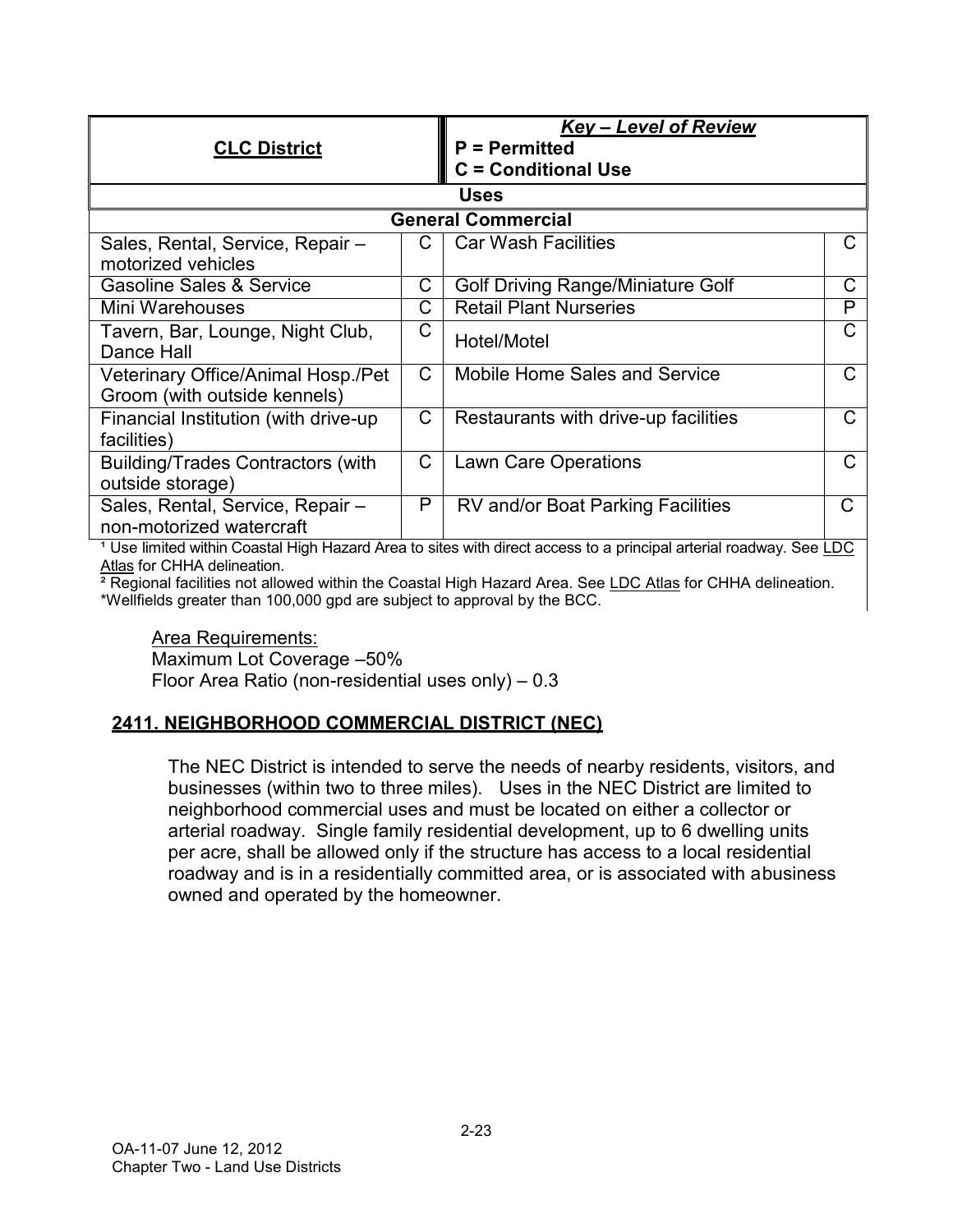|                                                             |                                           | <u>Kev - Level of Review</u>                       |                         |
|-------------------------------------------------------------|-------------------------------------------|----------------------------------------------------|-------------------------|
| <b>NEC District</b>                                         |                                           | $P = Permitted$                                    |                         |
|                                                             |                                           | <b>C</b> = Conditional Use                         |                         |
|                                                             |                                           | <b>Uses</b>                                        |                         |
|                                                             |                                           | <b>Residential</b>                                 |                         |
| Single Family (as outlined above)                           | P                                         | Group Home <sup>1</sup>                            | $\mathsf{P}$            |
| Model Homes (no sales office)                               | P                                         | <b>Accessory Structure</b>                         | P                       |
| <b>Boarding House</b>                                       | P                                         |                                                    |                         |
|                                                             |                                           | <b>Institutional</b>                               |                         |
| <b>Educational Facilities (excluding</b><br>public schools) | P                                         | Assisted Living Facilities <sup>1</sup>            | C                       |
| Day Care Centers                                            | P                                         | Nursing Homes <sup>1</sup>                         | C                       |
| Houses of Worship (less than 100                            | P                                         | Houses of Worship (100 or more required            | $\overline{\text{C}}$   |
| required parking spaces)                                    |                                           | parking spaces)                                    |                         |
|                                                             |                                           | <b>Outdoor Recreation</b>                          |                         |
| <b>Passive Recreation</b>                                   | P                                         | Playgrounds                                        | $\overline{P}$          |
|                                                             |                                           | <b>Public Service/Utility</b>                      |                         |
| <b>Emergency Service Facilities</b>                         | P                                         | Wellfields (Greater than 100,000 gpd) <sup>2</sup> | $\frac{C^*}{P}$         |
| Communications/Transmission                                 | P                                         | Wellfields (Less than or equal to 100,000          |                         |
| Towers (limitations apply)                                  |                                           | $(qpd)^2$                                          |                         |
| Utility Facilities <sup>2</sup>                             | P                                         |                                                    |                         |
|                                                             |                                           | <b>Office</b>                                      |                         |
| <b>Professional Business Office</b>                         | P                                         | <b>Personal Service Businesses</b>                 | P                       |
| <b>Medical/Dental Office</b>                                | P                                         | <b>Photography Studios</b>                         | P                       |
| Clinic                                                      | $\overline{P}$<br>$\overline{\mathsf{P}}$ | <b>Barbershop/Beauty Parlor</b>                    | P                       |
| <b>Government Facility</b>                                  |                                           |                                                    |                         |
|                                                             |                                           | <b>Neighborhood Commercial</b>                     |                         |
| <b>Health Club/Spa</b>                                      | P                                         | Motor Vehicle Repair (limited to two bays)         | P<br>P                  |
| <b>Community Center</b>                                     | P                                         | Restaurants (No drive-up facilities)               |                         |
| <b>Fraternal Organization/Lodge</b>                         | P                                         | Open Air Café                                      | $\overline{\mathsf{P}}$ |
| <b>Dance/Martial Arts/Instructional</b><br><b>Studio</b>    | P                                         | Tavern/Lounge                                      | $\overline{P}$          |
| Grocery/Discount Retail Store (Less                         | P                                         | Pharmacy/Drugstore (Less than 7,000 sq.            | P                       |
| than 7,000 sq. ft.)                                         |                                           | ft.)                                               |                         |
| <b>Small Retail Shops</b>                                   | P                                         | <b>Bed &amp; Breakfast</b>                         | P                       |
| Strip Center - multi-use                                    | C                                         | Art Gallery/Museum                                 | $\overline{\mathsf{P}}$ |
| Funeral Home/Mortuaries (no<br>crematorium)                 | P                                         | Library                                            | P                       |
| <b>Specialty Food Store</b>                                 | P                                         | <b>Tackle/Bait Shop</b>                            | P                       |
| <b>Service Businesses</b>                                   | P                                         | Veterinary Off/Animal Hosp./Pet Groom              | P                       |
|                                                             |                                           | (No outside kennels)                               |                         |
| Laundries/Dry Cleaners                                      | P                                         | <b>Convenience Store</b>                           | P                       |
| Light Mechanical Repair Shop                                | P                                         | <b>Fruit/Vegetable Stands</b>                      | P                       |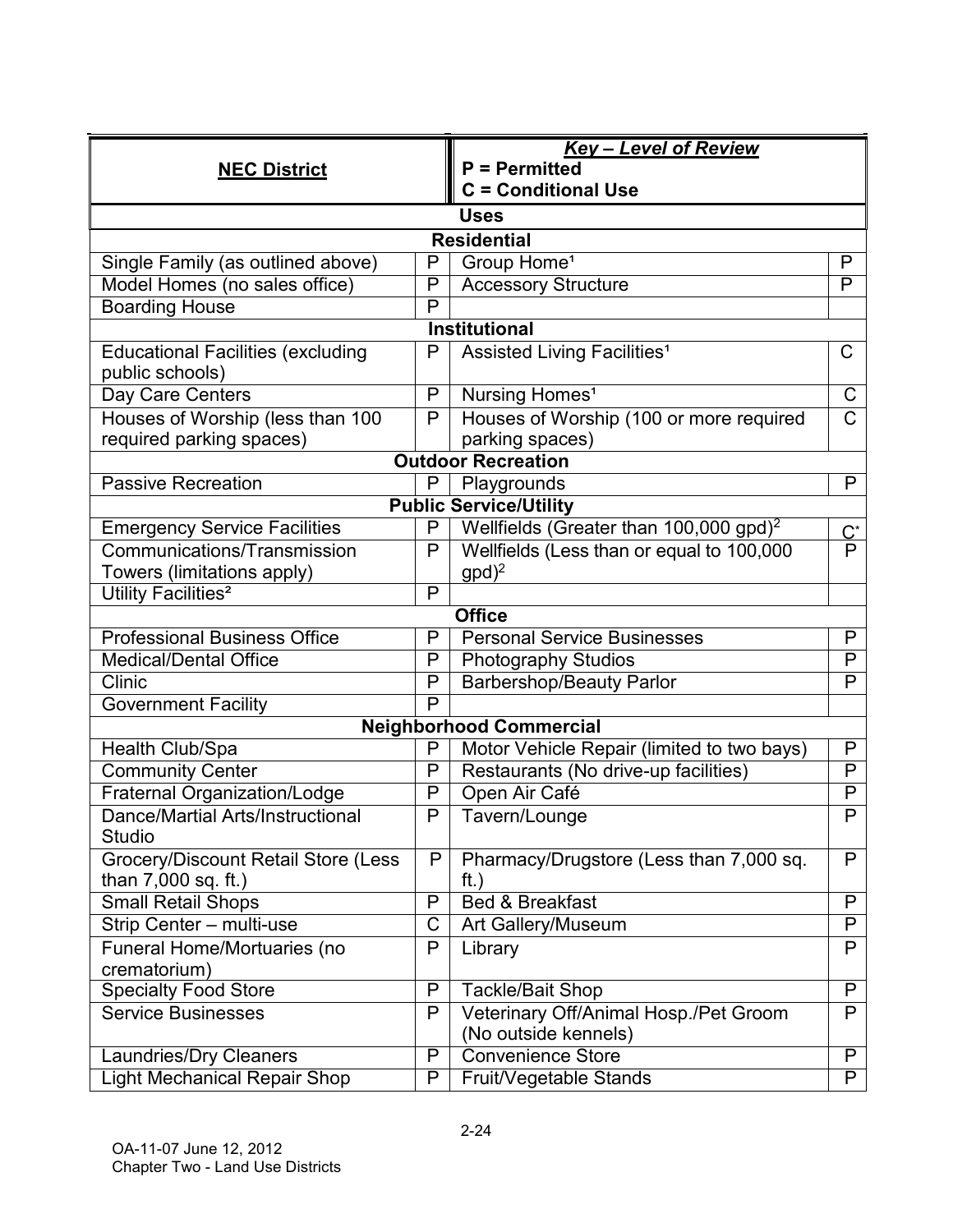| <b>NEC District</b>                 |   | <u>Key - Level of Review</u><br>$P = Permitted$<br>$\mathbf{C}$ = Conditional Use<br><b>Uses</b> |  |
|-------------------------------------|---|--------------------------------------------------------------------------------------------------|--|
|                                     |   |                                                                                                  |  |
| <b>Light Equipment Repair Shops</b> | D | Medical Marijuana Treatment Center (less<br>than 7,000 square feet)                              |  |

<sup>1</sup> Use limited within Coastal High Hazard Area to sites with direct access to a principal arterial roadway. See [LDC Atlas](http://gis.citrusbocc.com/ccimap.html) for CHHA delineation.

² Regional facilities not allowed within the Coastal High Hazard Area. See [LDC Atlas](http://gis.citrusbocc.com/ccimap.html) for CHHA delineation*.* \*Wellfields greater than 100,000 gpd are subject to approval by the BCC.

Area Requirements:

Maximum Lot Coverage – 70% Floor Area Ratio (non-residential uses only) – 0.5

## <span id="page-26-0"></span>**2412. GENERAL COMMERCIAL DISTRICT (GNC)**

This district is limited to commercial activity and activities of similar impact or consistent with commercial activity. No new GNC shall be allowed in the Coastal, Lakes, and River region.

Multifamily residential development over six units per acre, not to exceed ten units per acre, shall be allowed. However, such residential development shall be required to preserve at least twenty percent (20%) of the gross site area as permanent open space as required by this LDC. Single family residential development shall be allowed only if the structure has access to a local residential roadway and is in a residentially committed area, or is associated with a business owned and operated by the homeowner. Multi-family apartments built as additional stories over nonresidential structures may be allowed in accordance with the density allowances as described within this Section.

| <b>GNC District</b>                                                                        |            | <u>Key – Level of Review</u><br>$P = Permitted$<br><b>C</b> = Conditional Use<br><b>PUD = Planned Unit Development</b> |   |
|--------------------------------------------------------------------------------------------|------------|------------------------------------------------------------------------------------------------------------------------|---|
|                                                                                            |            | <b>Uses</b>                                                                                                            |   |
|                                                                                            |            | <b>Residential</b>                                                                                                     |   |
| Single Family (as outlined above)                                                          | Р          | <b>Boarding House</b>                                                                                                  | P |
| Multifamily <sup>1X</sup> (up to six units per<br>acre)                                    | P          | Group Home <sup>1</sup>                                                                                                | P |
| Multifamily <sup>1X</sup> (over six units per<br>acre, not to exceed 10 units per<br>acre) | <b>PUD</b> | Accessory Structure (limitations apply)                                                                                | P |
| Model Homes (no sales office)                                                              | Р          |                                                                                                                        |   |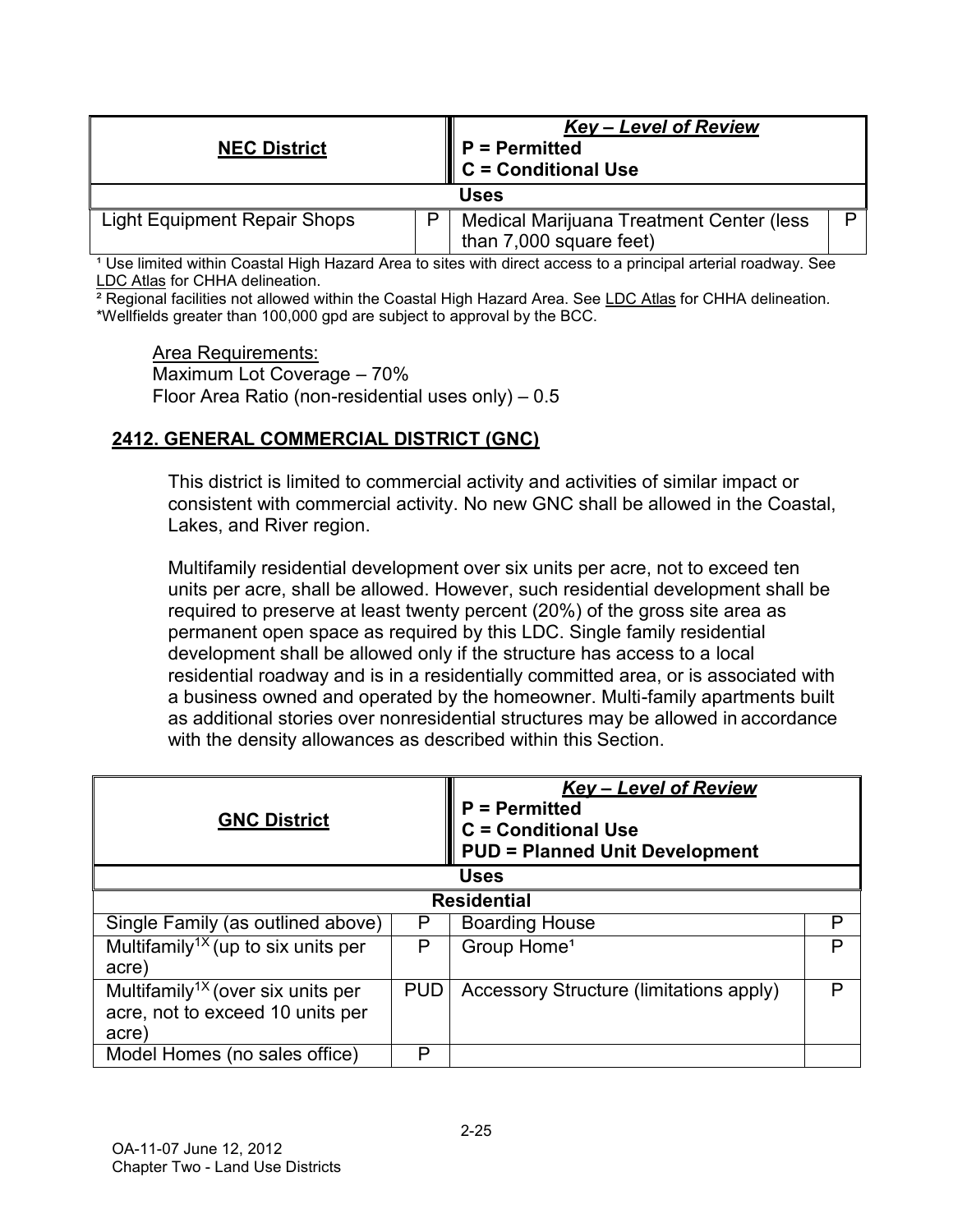| <b>GNC District</b>                                        |                         | <u>Key - Level of Review</u><br>$P = Permitted$<br><b>C</b> = Conditional Use<br><b>PUD = Planned Unit Development</b> |                         |
|------------------------------------------------------------|-------------------------|------------------------------------------------------------------------------------------------------------------------|-------------------------|
|                                                            |                         | <b>Uses</b>                                                                                                            |                         |
|                                                            |                         | <b>Institutional</b>                                                                                                   |                         |
| <b>Educational Facilities</b>                              | P                       | Nursing Homes <sup>1</sup>                                                                                             | Ρ                       |
| Day Care Centers                                           | P                       | Halfway Houses <sup>1</sup>                                                                                            | P                       |
| <b>Houses of Worship</b>                                   | P                       | Cemeteries                                                                                                             | P                       |
| <b>Assisted Living Facilities<sup>1</sup></b>              | P                       |                                                                                                                        |                         |
|                                                            |                         | <b>Outdoor Recreation</b>                                                                                              |                         |
| <b>Golf Driving Range/ Miniature</b><br><b>Golf Course</b> | P                       | Boat Ramps (excluding marina facilities)                                                                               | $\mathsf{P}$            |
| Playgrounds                                                | P                       | <b>Summer Camps/Retreats</b>                                                                                           | $\overline{P}$          |
| <b>Ballfields/ Ball Courts</b>                             | P                       | <b>Shooting Range</b>                                                                                                  | <b>PUD</b>              |
| <b>Swimming Pools/Bathing Areas</b>                        | $\overline{\mathsf{P}}$ | <b>Recreational Resort</b>                                                                                             | $\overline{C}$          |
| <b>Fishing Docks/Piers</b>                                 | P                       |                                                                                                                        |                         |
|                                                            |                         | <b>Industrial</b>                                                                                                      |                         |
| <b>Distribution Center</b>                                 | $\overline{\text{C}}$   | <b>Commercial Recycling Center<sup>1</sup></b>                                                                         | C                       |
| <b>Light Manufacturing</b>                                 | $\overline{\mathsf{C}}$ | <b>Building Trade Assembly</b>                                                                                         | $\overline{\text{C}}$   |
|                                                            |                         | <b>Public Service/Utility</b>                                                                                          |                         |
| <b>Emergency Service Facilities</b>                        | P                       | <b>Truck/Bus Terminals</b>                                                                                             | $\overline{\text{C}}$   |
| Communication/Transmission                                 | P                       |                                                                                                                        |                         |
| Towers (limitations apply)                                 |                         |                                                                                                                        |                         |
| Utility Facilities <sup>2</sup>                            | $\overline{\mathsf{P}}$ | Wellfields (Greater than 100,000 gpd) <sup>2</sup>                                                                     | $\frac{C^*}{P}$         |
| <b>Telephone/Cable Facilities</b>                          | P                       | Wellfields (Less than or equal to 100,000<br>$gpd)^2$                                                                  |                         |
| LP Gas Storage/Distribution (up                            | $\overline{\mathsf{P}}$ |                                                                                                                        |                         |
| to 1,000 gals)                                             |                         |                                                                                                                        |                         |
|                                                            |                         | <b>Office</b>                                                                                                          |                         |
| <b>Professional Business Office</b>                        | $\overline{\mathsf{P}}$ | <b>Government Facility</b>                                                                                             | P                       |
| Medical/Dental Office                                      | P                       | <b>Personal Service Businesses</b>                                                                                     | P                       |
| Clinic                                                     | $\overline{\mathsf{P}}$ | <b>Photography Studios</b>                                                                                             | $\overline{\mathsf{P}}$ |
| Financial Institution (with drive-up<br>facilities)        | P                       | <b>Barbershop/Beauty Parlor</b>                                                                                        | P                       |
| <b>Model Home Center</b>                                   | P                       | Dispatch/Communication Office<br>(excludes warehousing/distribution of<br>goods)                                       | P                       |
| Model Home (with sales office)                             | $\overline{\mathsf{P}}$ |                                                                                                                        |                         |
|                                                            |                         | <b>Neighborhood Commercial</b>                                                                                         |                         |
| Health Club/Spa                                            | Ρ                       | <b>Light Mechanical Repair Shop</b>                                                                                    | Ρ                       |
| <b>Community Center</b>                                    | P                       | Restaurants (No drive-up facilities)                                                                                   | P                       |
| <b>Fraternal Organization/Lodge</b>                        | P                       | Open Air Café                                                                                                          | P                       |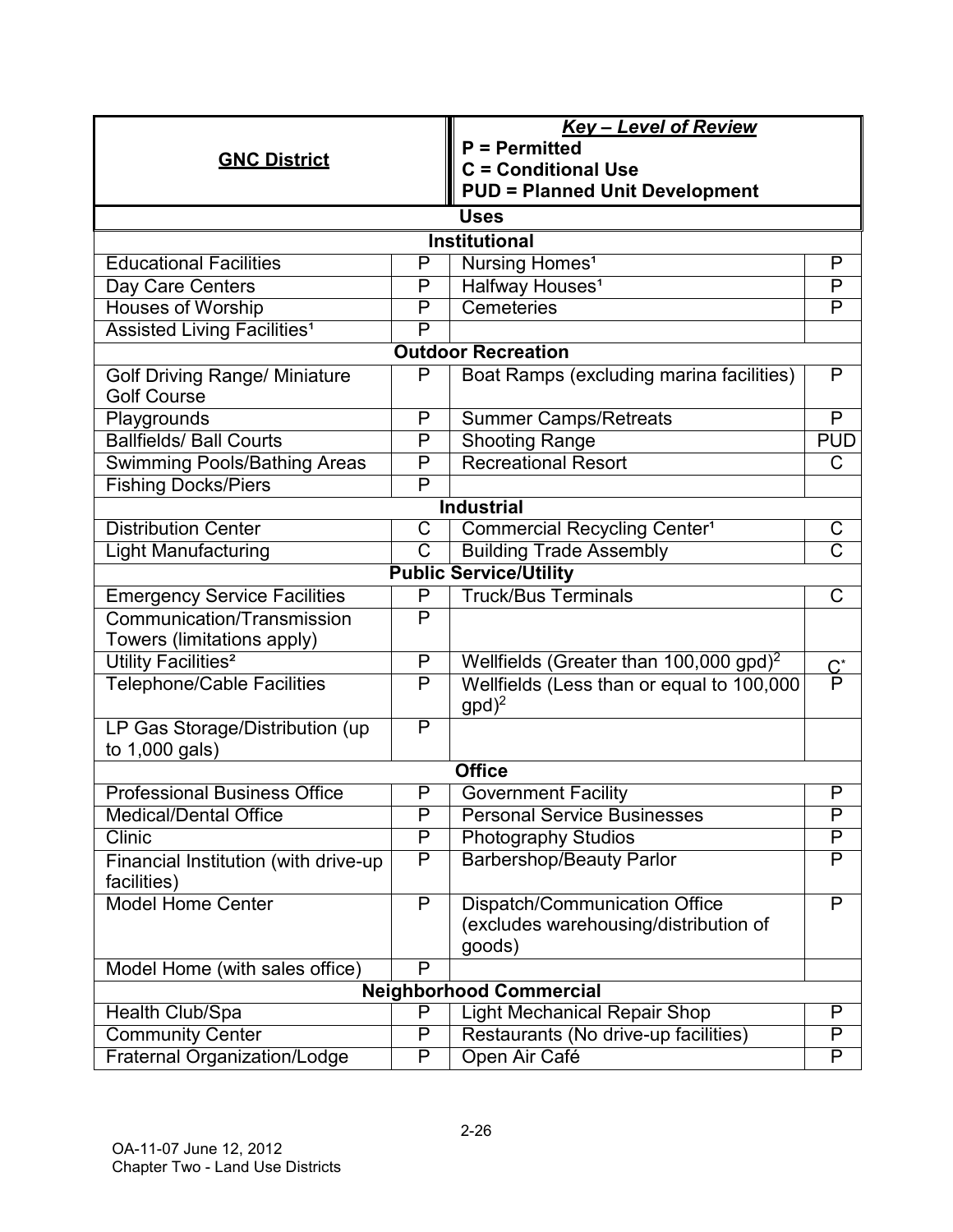| <b>GNC District</b>                                   |                         | <u> Key – Level of Review</u>              |                         |
|-------------------------------------------------------|-------------------------|--------------------------------------------|-------------------------|
|                                                       |                         | $P = Permitted$<br>C = Conditional Use     |                         |
|                                                       |                         | <b>PUD = Planned Unit Development</b>      |                         |
|                                                       |                         | <b>Uses</b>                                |                         |
|                                                       |                         | <b>Neighborhood Commercial (con'td)</b>    |                         |
| Dance/Martial Arts/Instructional                      | P                       | <b>Bed &amp; Breakfast</b>                 | P                       |
| <b>Studio</b>                                         |                         |                                            |                         |
| <b>Retail Sales</b>                                   | $\overline{\mathsf{P}}$ | Art Gallery/Museum                         | $\overline{\mathsf{P}}$ |
| <b>Strip Center</b>                                   | $\overline{\mathsf{P}}$ | Library                                    | P                       |
| Funeral Home/Mortuaries (no                           | P                       | <b>Tackle/Bait Shop</b>                    | P                       |
| crematorium)                                          |                         |                                            |                         |
| <b>Specialty Food Store</b>                           | P                       | Veterinary Office/Animal Hosp./Pet         | P                       |
|                                                       |                         | Groom (No outside kennels)                 |                         |
| <b>Service Businesses</b>                             | $\overline{\mathsf{P}}$ | Convenience Store                          | $\overline{P}$          |
| <b>Laundries/Dry Cleaners</b>                         | P                       |                                            |                         |
|                                                       |                         | <b>Other Commercial</b>                    |                         |
| <b>Flea Market</b>                                    | P                       | <b>Solid Waste Haulers Facilities</b>      | C                       |
| Sales, Rental, Service, Repair-                       | P                       | Funeral Home/Mortuary (with                | P                       |
| motorized vehicles                                    |                         | Crematorium)                               |                         |
| <b>Truck Stops</b>                                    | C                       | <b>Billboard &amp; Offsite Advertising</b> | P                       |
| <b>Car Wash Facilities</b>                            | P                       | Hotel/Motel                                | $\overline{\mathsf{P}}$ |
| <b>Gasoline Sales &amp; Service</b>                   | P                       | Hospital/Sanitarium <sup>1</sup>           | P                       |
| <b>Mobile Home Sales and Service</b>                  | P                       | Theater/Auditorium                         | $\overline{\mathsf{P}}$ |
| Tavern, Bar, Lounge, Night Club,<br><b>Dance Hall</b> | $\overline{P}$          | <b>Marina</b>                              | $\overline{\mathsf{C}}$ |
| Financial Institution (with drive-up                  | P                       | <b>Retail Plant Nurseries</b>              | P                       |
| facilities)                                           |                         |                                            |                         |
| <b>ATM</b>                                            | $\overline{\mathsf{P}}$ | <b>Commercial/Trade Schools</b>            | P                       |
| <b>Restaurants with Drive-up</b><br><b>Facilities</b> | P                       | <b>Retail Sales</b>                        | P                       |
| Race Track/Outdoor Arena                              | $\overline{\text{C}}$   | <b>Shopping Center</b>                     | $\overline{P}$          |
| <b>Veterinary Office/Animal</b>                       | $\overline{\mathsf{P}}$ | <b>Grocery Store/Supermarket</b>           | P                       |
| Hosp./Pet Groom (with outside                         |                         |                                            |                         |
| kennels)                                              |                         |                                            |                         |
| Kennels                                               | P                       | <b>Mini Warehouses</b>                     | C                       |
| <b>Building/Trades Contractors (with</b>              | P                       | Medical Marijuana Treatment Center         | $\overline{P}$          |
| outside storage)                                      |                         |                                            |                         |
| <b>Lawn Care Operations</b>                           | P                       | <b>Pharmacy/Drug Store</b>                 | P                       |
| RV and/or Boat Parking Facilities                     | $\overline{\mathsf{C}}$ |                                            |                         |

<sup>1X</sup>use limited within the Coastal High Hazard Area as a Planned Unit Development. See [LDC Atlas](http://gis.citrusbocc.com/ccimap.html) for CHHA delineation.

<sup>1</sup> Use limited within Coastal High Hazard Area to sites with direct access to a principal arterial roadway. See LDC for CHHA delineation.

<sup>2</sup> Regional facilities not allowed within the Coastal High Hazard Area. See [LDC Atlas](http://gis.citrusbocc.com/ccimap.html) for CHHA delineation.

\*Wellfields greater than 100,000 gpd are subject to approval by the BCC.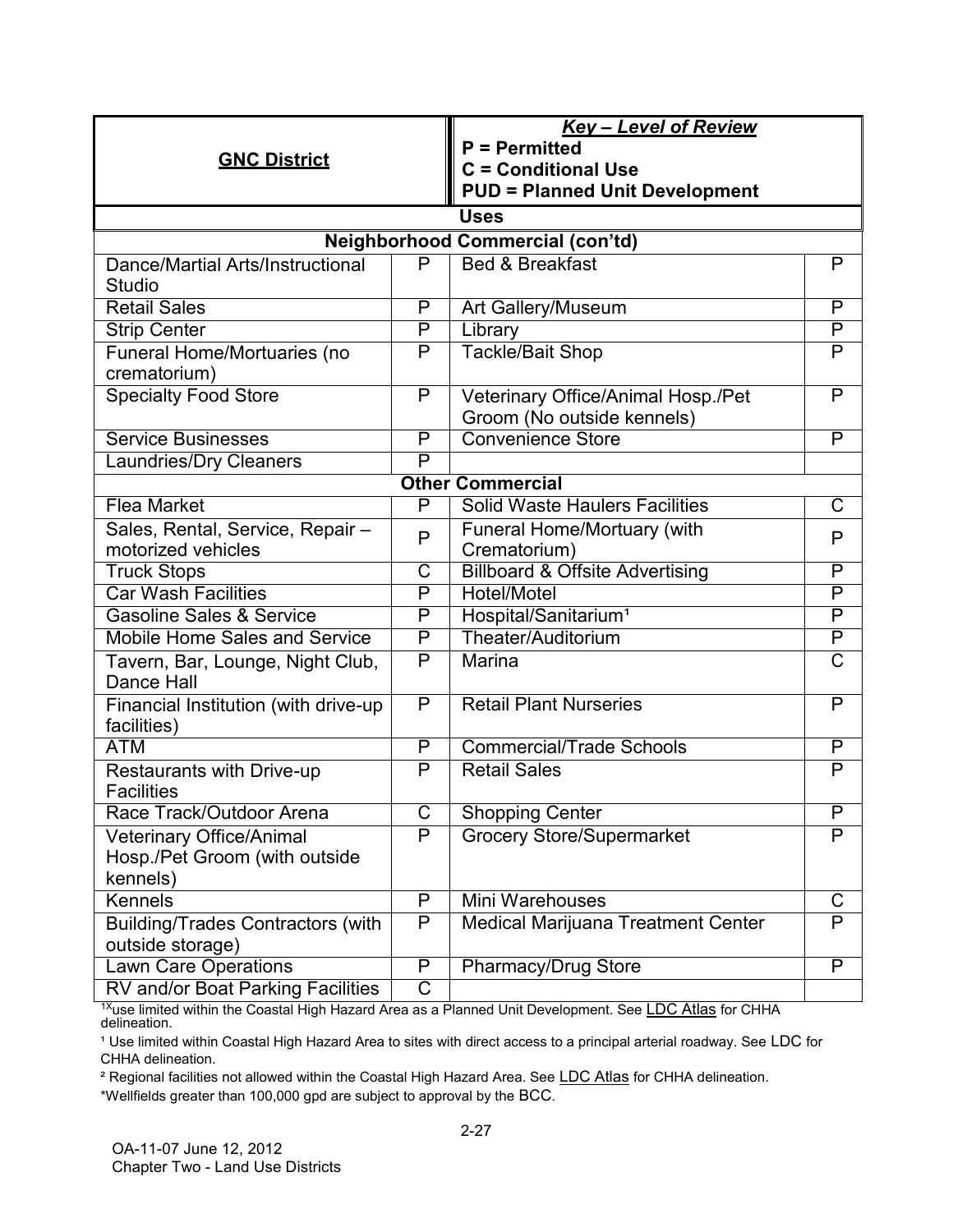| <b>GNC District</b> | <u><b>Key – Level of Review</b></u><br>$P = Permitted$<br>$\parallel$ C = Conditional Use<br>$\parallel$ PUD = Planned Unit Development |  |
|---------------------|-----------------------------------------------------------------------------------------------------------------------------------------|--|
| <b>Uses</b>         |                                                                                                                                         |  |

Area Requirements: Maximum Lot Coverage – 70% Floor Area Ratio (non-residential uses only) – 1.0

## <span id="page-29-0"></span>**2413. LIGHT INDUSTRIAL DISTRICT (LIND)**

The purpose of the LIND District is to encourage light industrial development by providing an environment exclusively for such development, subject to standards that protect the nearby residential, commercial, agricultural, and public uses of property from hazards, noise, and other disturbances.

| <b>LIND District</b>                                     |                         | <u> Key – Level of Review</u><br>$P = Permitted$<br><b>C</b> = Conditional Use |                         |
|----------------------------------------------------------|-------------------------|--------------------------------------------------------------------------------|-------------------------|
|                                                          |                         | <u>Uses</u>                                                                    |                         |
|                                                          |                         | <b>Outdoor Recreation</b>                                                      |                         |
| <b>Shooting Range</b>                                    | P                       |                                                                                |                         |
|                                                          |                         | <b>Agricultural</b>                                                            |                         |
| Aquaculture                                              | P                       | Viticulture                                                                    | $\overline{P}$          |
|                                                          |                         | <b>Industrial</b>                                                              |                         |
| <b>Light Manufacturing</b>                               |                         |                                                                                | P                       |
| Spraying supplies/equipment                              | P                       | Mini-warehouses (retail limited to 15% of<br>gross floor area)                 | P                       |
| Automotive/Truck/Equipment Rental                        | P                       | <b>Blacksmith</b>                                                              | $\overline{P}$          |
| <b>Towing Services</b>                                   | P                       | Welding                                                                        | $\overline{\mathsf{P}}$ |
| Motor Vehicle Assembly/Repair                            | P                       | LP Gas Storage/Distribution (up to 1,000<br>gals.)                             | P                       |
| Auto Body/Fender Shops                                   | $\overline{\mathsf{P}}$ | <b>Building Trade Assembly</b>                                                 | $\overline{\mathsf{P}}$ |
| RV and/or Boat Parking Facilities                        | P                       |                                                                                |                         |
|                                                          |                         |                                                                                |                         |
| <b>Truck/Bus/Heavy Equipment</b><br>Garages              | P                       | <b>Cement Batch Plant</b>                                                      | $\mathsf{C}$            |
| <b>Distribution Center</b>                               | P                       | Warehousing (associated with light<br>manufacturing)                           | P                       |
| Processing                                               | $\overline{\text{C}}$   |                                                                                |                         |
|                                                          |                         | <b>Public Service/Utility</b>                                                  |                         |
| <b>Emergency Service Facilities</b>                      | P                       | <b>Truck/Bus Terminals</b>                                                     | C                       |
| Communication/Transmission<br>Towers (limitations apply) | P                       |                                                                                |                         |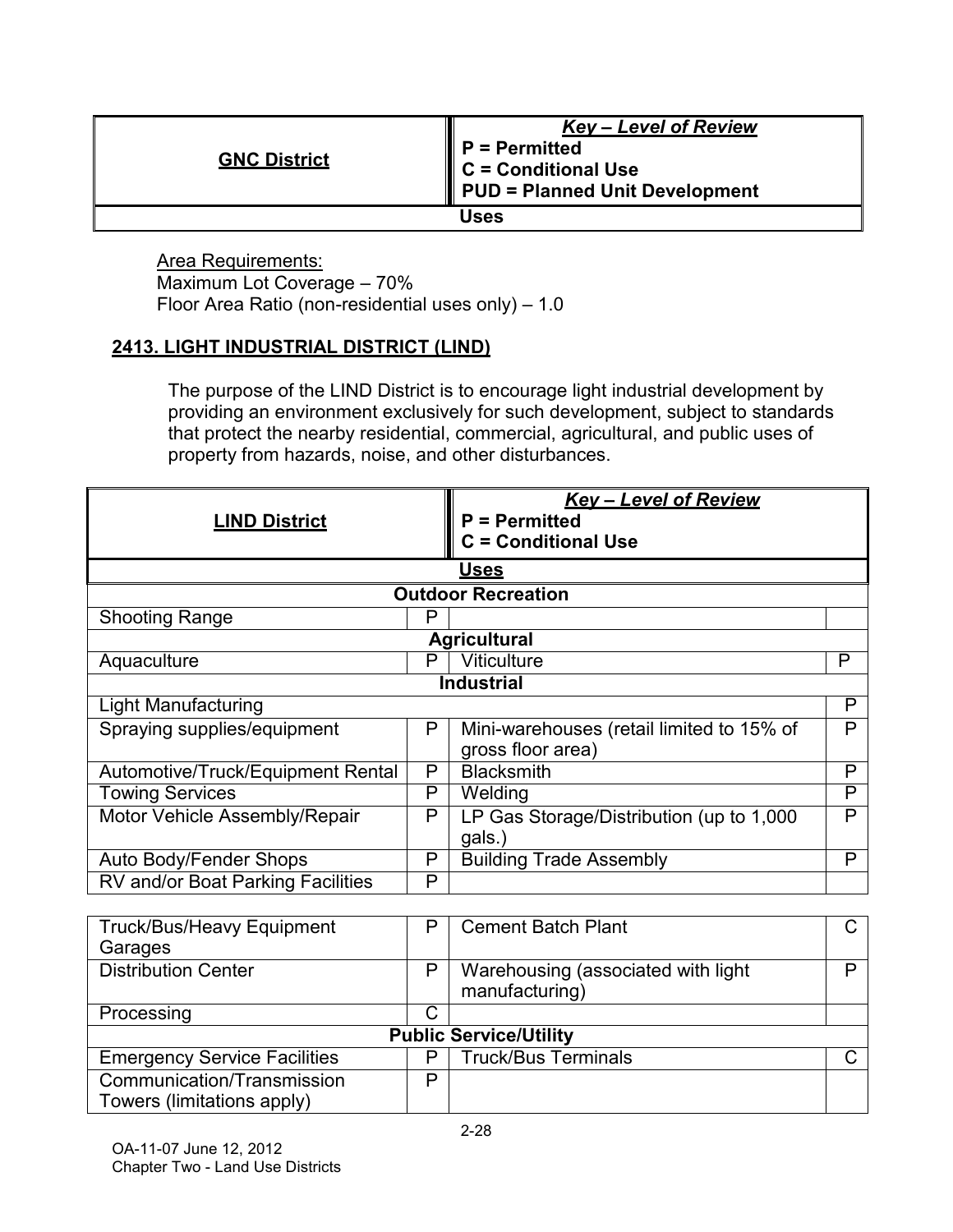|                                                                 |                         | <u>Key - Level of Review</u>                                                      |                 |  |  |
|-----------------------------------------------------------------|-------------------------|-----------------------------------------------------------------------------------|-----------------|--|--|
| <b>LIND District</b>                                            |                         | $P = Permitted$                                                                   |                 |  |  |
|                                                                 |                         | C = Conditional Use                                                               |                 |  |  |
|                                                                 |                         | <b>Uses</b>                                                                       |                 |  |  |
|                                                                 |                         | <b>Public Service/Utility (cont'd)</b>                                            |                 |  |  |
| Utility Facilities <sup>2</sup>                                 |                         | Wellfields (Greater than 100,000 gpd) <sup>2</sup>                                | $\frac{C^*}{P}$ |  |  |
| <b>Maintenance Facilities</b>                                   | P                       | Wellfields (Less than or equal to 100,000<br>$gpd)^2$                             |                 |  |  |
| LP Gas Storage/Distribution (up to<br>$1,000$ gals)             | P                       |                                                                                   |                 |  |  |
|                                                                 |                         | <b>Office</b>                                                                     |                 |  |  |
| General Office (associated with<br>industrial park)             | $\overline{\mathsf{P}}$ | <b>Government Facility</b>                                                        | P               |  |  |
|                                                                 |                         | <b>Neighborhood Commercial</b>                                                    |                 |  |  |
| <b>Catering/Food Service</b>                                    | P                       | Financial Institutions (with drive-up<br>facilities)                              | P               |  |  |
| <b>Laundromats/Dry Cleaners</b>                                 | $\overline{P}$          | <b>Fraternal Organization/Lodge</b>                                               | P               |  |  |
| <b>Barber Shops and Salons</b>                                  | P                       | Professional offices                                                              | P               |  |  |
| <b>General Commercial</b>                                       |                         |                                                                                   |                 |  |  |
| exceed 15% of gross floor area)                                 |                         | Retail Commercial Operations associated with the primary industrial use (must not | $\overline{P}$  |  |  |
| Sales, Rental, Service, Repair-<br>motorized vehicles           | P                       | Funeral Home/Mortuary (with<br>Crematorium)                                       | P               |  |  |
| <b>Truck Stops</b>                                              | P                       | <b>Billboard &amp; Offsite Advertising</b>                                        | P               |  |  |
| Tavern, Bar, Lounge, Night Club,<br><b>Dance Hall</b>           | P                       | <b>Hotel/Motel</b>                                                                | $\overline{P}$  |  |  |
| <b>Medical/Dental Clinics including</b><br>laboratories         | P                       | <b>Marina</b>                                                                     | $\overline{P}$  |  |  |
| Veterinary Off/Animal Hosp./Pet<br>Groom (with outside kennels) | P                       | <b>Commercial/Trade Schools</b>                                                   | P               |  |  |
| <b>Building/Trades Contractors (with</b><br>outside storage)    | P                       | Restaurants (includes those with drive-up<br>facilities)                          | P               |  |  |
| <b>Lawn Care Operations</b>                                     | P                       | <b>Solid Waste Haulers Facilities</b>                                             | $\overline{P}$  |  |  |

<span id="page-30-0"></span><sup>1</sup> Use not allowed within Coastal High Hazard Area. See <u>LDC Atlas</u> for CHHA delineation.

 $^{\rm 2}$  Regional facilities not allowed within the Coastal High Hazard Area. See <u>LDC Atlas</u> for CHHA delineation.

\*Wellfields greater than 100,000 gpd are subject to approval by the BCC.

Area Requirements:

Maximum Lot Coverage – 70%

Floor Area Ratio (non-residential uses only)  $-1.0$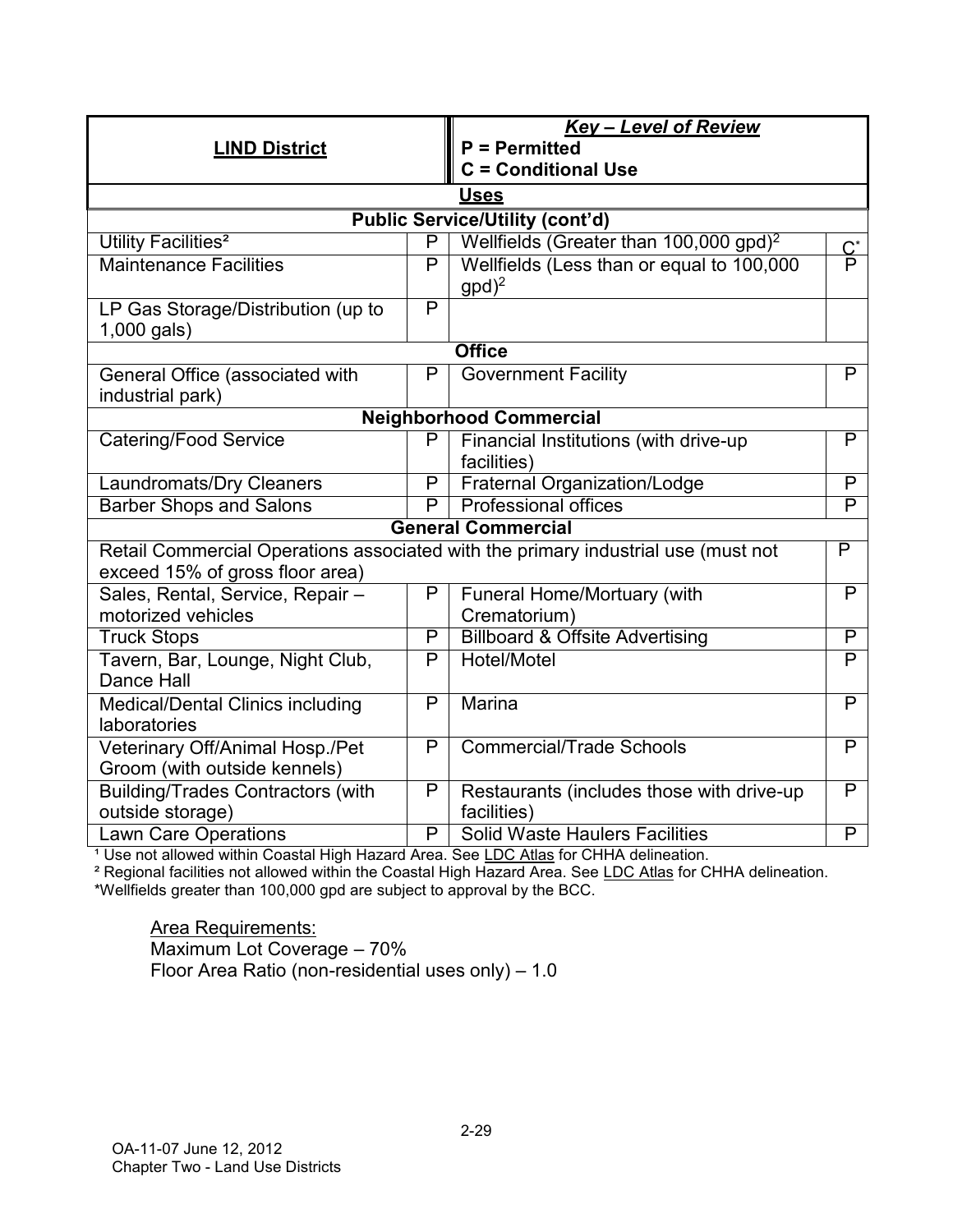## **2414. HEAVY INDUSTRIAL DISTRICT (IND)**

This category is intended for manufacturing, processing, storage and warehousing, wholesaling, and distribution. The industrial category allows for any industrial use, or for transportation, communication, and utility use.

| <b>IND District</b>                                                |                         | <u> Key – Level of Review</u><br>$P = Permitted$<br><b>C</b> = Conditional Use |                         |
|--------------------------------------------------------------------|-------------------------|--------------------------------------------------------------------------------|-------------------------|
|                                                                    |                         | <b>Uses</b>                                                                    |                         |
|                                                                    |                         | <b>Outdoor Recreation</b>                                                      |                         |
| <b>Shooting Range</b>                                              | P                       |                                                                                |                         |
|                                                                    |                         | <b>Agricultural</b>                                                            |                         |
| Aquaculture                                                        | P                       | <b>Confinement Feeding</b>                                                     | P                       |
| Viticulture                                                        | $\overline{\mathsf{P}}$ |                                                                                |                         |
|                                                                    |                         | <b>Other Industrial</b>                                                        |                         |
| <b>Vegetative Debris/Disposal</b>                                  | $\overline{P}$          | Junkyards/Salvage Yards <sup>1</sup>                                           | P                       |
| <b>Commercial Incinerators</b>                                     | $\overline{P}$          | <b>Commercial Recycling Centers<sup>1</sup></b>                                | $\overline{P}$          |
| Manufacturing (of non-hazardous<br>materials)                      | P                       | Landfills <sup>1</sup>                                                         | P                       |
| Wholesaling                                                        | $\overline{P}$          | Hazardous Material Facilities, including<br>LNG facilities <sup>1</sup>        | $\mathsf{C}$            |
| Processing (of non-hazardous<br>materials)                         | P                       | Crematorium                                                                    | P                       |
| Storage                                                            | P                       | <b>Power Generation Facilities</b>                                             | P                       |
| <b>Distribution Center</b>                                         | P                       | C & D Facilities <sup>1</sup>                                                  | P                       |
| Warehousing                                                        | P                       | <b>Slaughter House</b>                                                         | P                       |
| LP Gas Storage/Distrib.<br>(exceeding 1,000 gals.)                 | P                       | <b>Bulk Petroleum Storage</b>                                                  | P                       |
| <b>Oil Refinery</b>                                                | $\mathsf{C}$            |                                                                                |                         |
|                                                                    |                         | <b>Public Service/Utility</b>                                                  |                         |
| <b>Emergency Service Facilities</b>                                | P                       | Airports/Airfields                                                             | C                       |
| Communication/Transmission<br>Towers (limitations apply)           | P                       | <b>Truck/Bus Terminals</b>                                                     | $\overline{\mathsf{P}}$ |
| <b>Utility Facilities (Water &amp;</b><br>Wastewater) <sup>2</sup> | P                       |                                                                                |                         |
| <b>Maintenance Facilities</b>                                      | $\overline{P}$          | Wellfields (Greater than 100,000 gpd) <sup>2</sup>                             | $C^*$                   |
| LP Gas Storage/Distribution (up                                    | P                       | Wellfields (Less than or equal to 100,000                                      | P                       |
| to 1,000 gals)                                                     |                         | $(qpd)^2$                                                                      |                         |
|                                                                    |                         | <b>Office</b>                                                                  |                         |
| <b>General Office</b>                                              | P                       | <b>Government Facility</b>                                                     | P                       |
|                                                                    |                         | <b>Neighborhood Commercial</b>                                                 |                         |
| <b>Fraternal Organization/Lodge</b>                                | P                       |                                                                                |                         |
|                                                                    |                         |                                                                                |                         |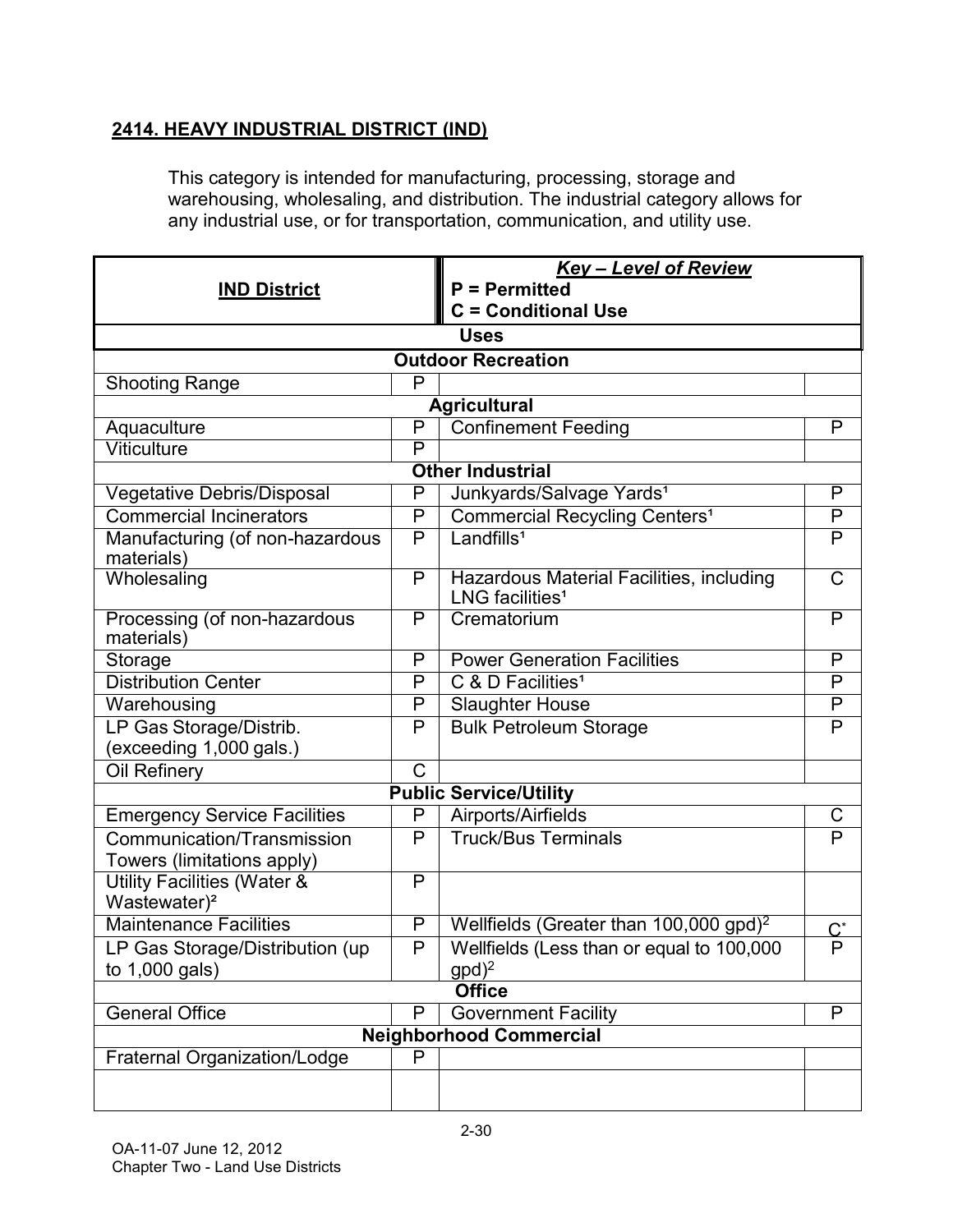| <b>General Commercial</b>                |   |                                             |   |  |  |
|------------------------------------------|---|---------------------------------------------|---|--|--|
| Sales, Rental, Service, Repair-          | P | <b>Billboard &amp; Offsite Advertising</b>  | P |  |  |
| motorized vehicles                       |   |                                             |   |  |  |
| <b>Truck Stops</b>                       | P | Hotel/Motel                                 | P |  |  |
| Tavern, Bar, Lounge, Night Club,         | P | Marina                                      | P |  |  |
| Dance Hall                               |   |                                             |   |  |  |
| Race Track/Outdoor Arena                 | C | <b>Golf Driving Range/Miniature Golf</b>    | P |  |  |
| Veterinary Off/Animal Hosp./Pet          | P | <b>Commercial/Trade Schools</b>             | P |  |  |
| Groom (with outside kennels)             |   |                                             |   |  |  |
| <b>Building/Trades Contractors (with</b> | P | <b>Retail Sales</b>                         | Р |  |  |
| outside storage)                         |   |                                             |   |  |  |
| <b>Lawn Care Operations</b>              | P | <b>Shopping Center</b>                      | P |  |  |
| <b>Solid Waste Haulers Facilities</b>    | P | <b>Grocery Store/Supermarket</b>            | P |  |  |
| <b>Flea Market</b>                       | P | Mini Warehouses                             | P |  |  |
| <b>Funeral Home/Mortuary (with</b>       | P | <b>Medical Marijuana Treatment Facility</b> | P |  |  |
| Crematorium)                             |   |                                             |   |  |  |
| <b>Pharmacy/Drug Store</b>               | P | <b>RV and/or Boat Parking Facilities</b>    | P |  |  |

<sup>1</sup> Use not allowed within Coastal High Hazard Area. See [LDC Atlas](http://gis.citrusbocc.com/ccimap.html) for CHHA delineation.

² Regional facilities not allowed within the Coastal High Hazard Area. See [LDC Atlas](http://gis.citrusbocc.com/ccimap.html) for CHHA delineation. \*Wellfields greater than 100,000 gpd are subject to approval by the BCC.

Area Requirements: Maximum Lot Coverage – 70% Floor Area Ratio (non-residential uses only) – 1.0

## <span id="page-32-0"></span>**2415. EXTRACTIVE DISTRICT (EXT)**

The extractive category allows for surface mining operations and encompasses areas rich in limestone and dolomite. This category permits rock quarries as well as strip mines such as clay, sand, gravel, and peat. Industrial complexes where extracted material is refined, packaged, or further processed are also allowed in this category.

|                           |   | <b>Key - Level of Review</b>       |   |
|---------------------------|---|------------------------------------|---|
| <b>EXT District</b>       |   | $P = Permitted$                    |   |
|                           |   | <b>C</b> = Conditional Use         |   |
|                           |   | <b>Uses</b>                        |   |
|                           |   | <b>Recreational</b>                |   |
| <b>Preserves/Reserves</b> | P | Race Track/Outdoor Arena           | C |
| <b>Shooting Range</b>     | Р | <b>Heavy Recreation</b>            | P |
|                           |   | <b>Agricultural</b>                |   |
| <b>Croplands/Pastures</b> |   | <b>Viticulture</b>                 | P |
| Silviculture              | P | <b>Plant Nurseries - wholesale</b> | P |
| Aquaculture               | P | Sod Farms                          | D |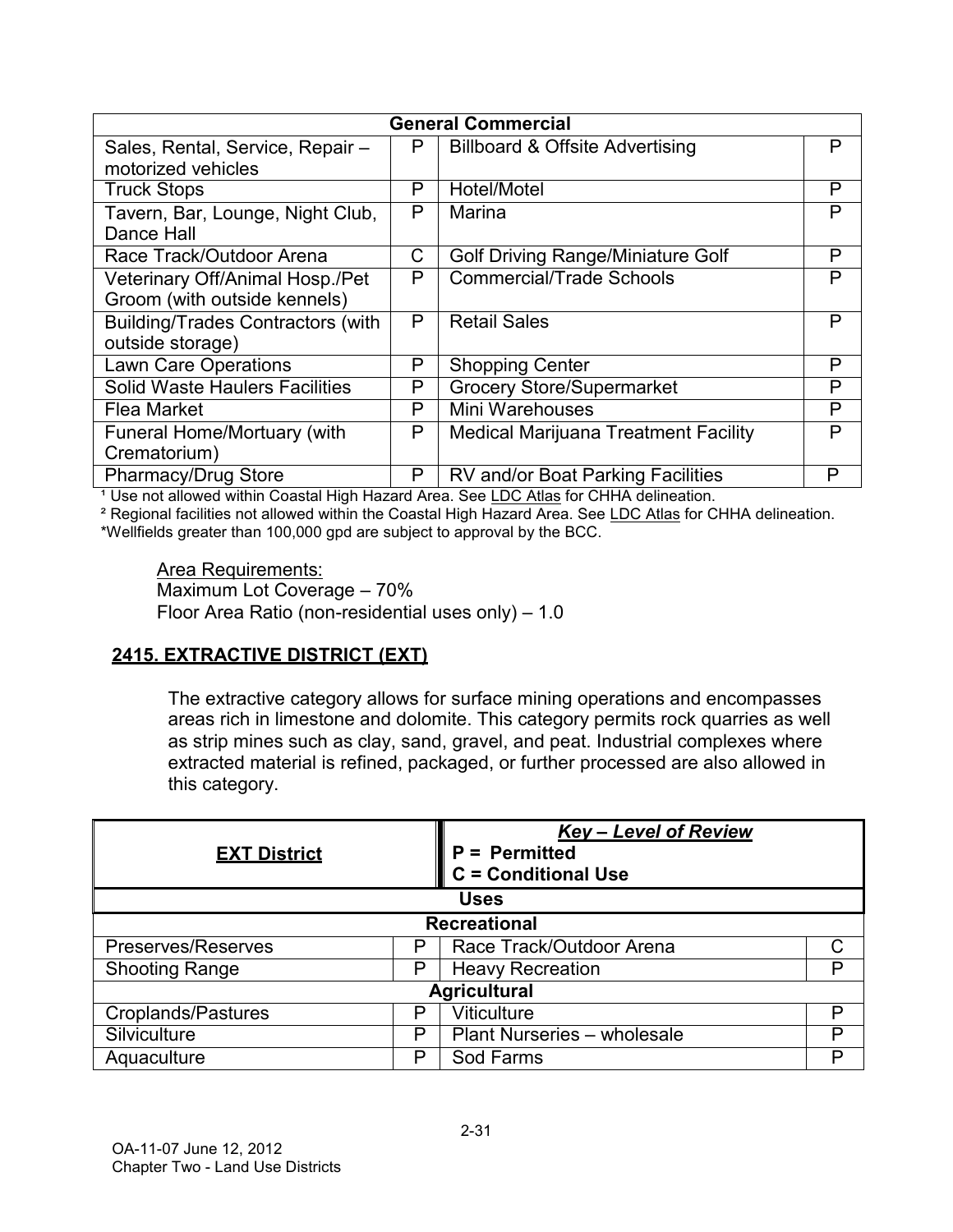| <b>EXT District</b>                                                       |   | <b>Key - Level of Review</b><br>$P = Permitted$<br><b>C</b> = Conditional Use |       |
|---------------------------------------------------------------------------|---|-------------------------------------------------------------------------------|-------|
|                                                                           |   | <b>Uses</b>                                                                   |       |
|                                                                           |   | <b>Industrial</b>                                                             |       |
| <b>Commercial Incinerators</b>                                            | P | C & D Facilities <sup>1</sup>                                                 | С     |
| Mining                                                                    | P | Railroad rights of way (including<br>switching, freight, or storage yards)    | P     |
| Manufacturing (of non-hazardous<br>materials)**                           | P | Processing (of non-hazardous materials)**                                     | P     |
| Storage                                                                   | P | <b>Power Generation Facilities</b>                                            | С     |
| Landfills <sup>1</sup>                                                    | C | <b>Vegetative Debris/Disposal</b>                                             | P     |
| Hazardous Material Facilities,<br>including LNG facilities <sup>1**</sup> | C |                                                                               |       |
|                                                                           |   | <b>Public Service/Utility</b>                                                 |       |
| <b>Emergency Service Facilities</b>                                       | P | <b>Maintenance Facilities</b>                                                 | P     |
| Communication/Transmission<br>Towers (limitations apply)                  | P | Wellfields (Greater than 100,000 gpd) <sup>2</sup>                            | $C^*$ |
| <b>Utility Facilities (Water &amp;</b><br>Wastewater) <sup>2</sup>        | P | Wellfields (Less than or equal to 100,000<br>$(9pd)^2$                        | P     |

<sup>1</sup> Use not allowed within Coastal High Hazard Area. See [LDC Atlas](http://gis.citrusbocc.com/ccimap.html) for CHHA delineation.

<sup>2</sup> Regional facilities not allowed within the Coastal High Hazard Area. See [LDC Atlas](http://gis.citrusbocc.com/ccimap.html) for CHHA delineation.

\*Wellfields greater than 100,000 gpd are subject to approval by the BCC.

\*\*Manufacturing or processing uses not directly related to mining activity requires a minimum lot size of 50 acres of EXT.

Area Requirements:

Maximum Lot Coverage – 70% Floor Area Ratio (non-residential uses only) – 1.0

### <span id="page-33-0"></span>**2416. PUBLIC/SEMI-PUBLIC, INSTITUTIONAL DISTRICT (PSI)**

This category allows for public/semi-public and institutional facilities, including such activities as educational, religious, medical and health care, governmental, and limited recreational uses. This category allows for single family residential development at a maximum of up to 4.0 dwelling units per acre, and shall be allowed only if the structure has access to a local residential roadway and is in a residentially committed area, or is associated with a business owned and operated by the homeowner.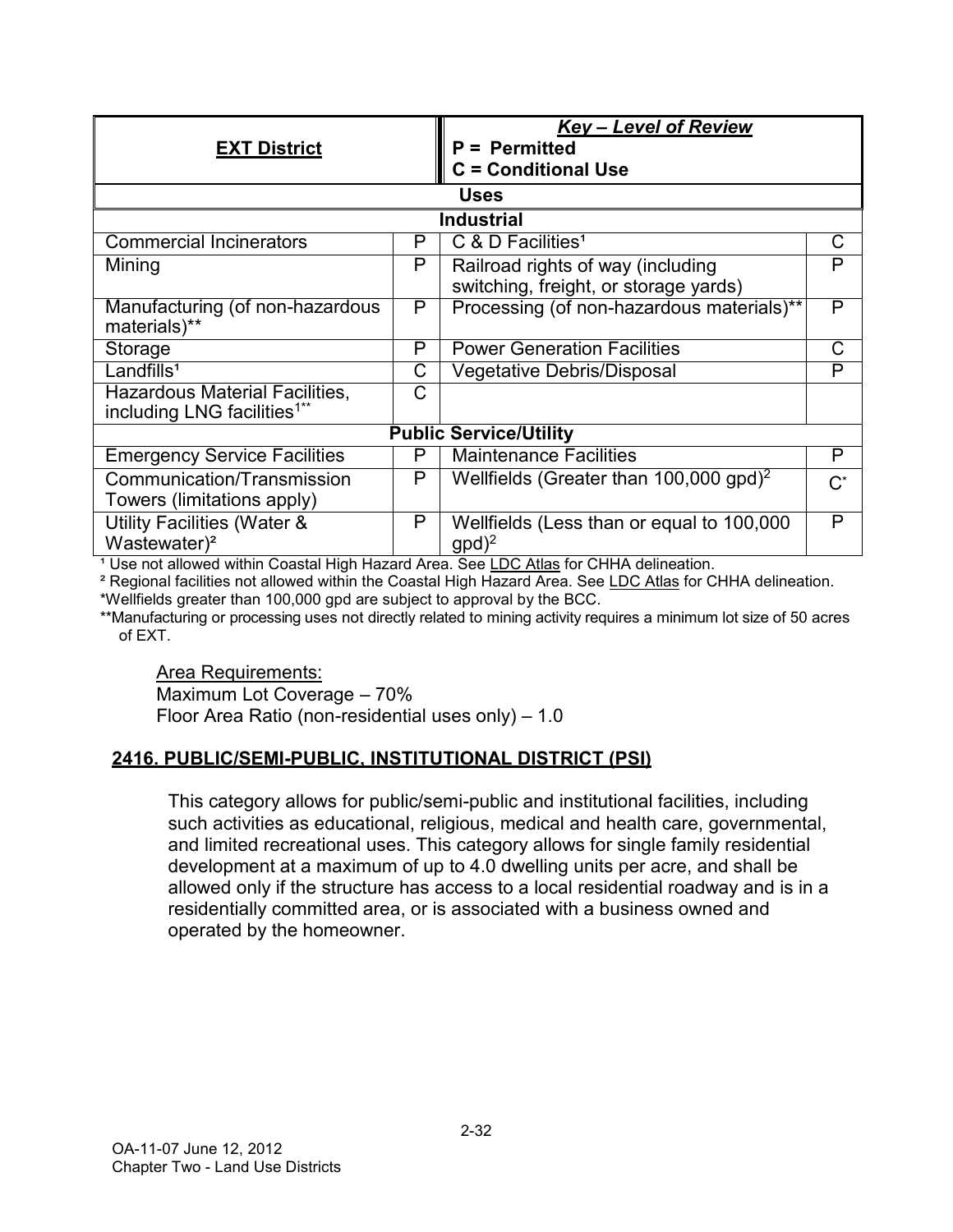| <b>PSI District</b>                                                |                | <u> Key – Level of Review</u><br>$P = Permitted$              |                         |  |  |
|--------------------------------------------------------------------|----------------|---------------------------------------------------------------|-------------------------|--|--|
|                                                                    |                | <b>C</b> = Conditional Use                                    |                         |  |  |
|                                                                    |                | <b>Uses</b>                                                   |                         |  |  |
|                                                                    |                | <b>Residential</b>                                            |                         |  |  |
| <b>Single Family</b>                                               | P              | <b>Accessory Structure</b>                                    | P                       |  |  |
| Group Home <sup>1</sup>                                            | P              |                                                               |                         |  |  |
|                                                                    |                | <b>Uses</b>                                                   |                         |  |  |
|                                                                    |                | <b>Institutional</b>                                          |                         |  |  |
| <b>Educational Facilities</b>                                      | P              | Assisted Living Facilities <sup>1</sup>                       | P                       |  |  |
| <b>Public Fairground</b>                                           | $\overline{P}$ | Nursing Homes <sup>1</sup>                                    | $\overline{\mathsf{P}}$ |  |  |
| Day Care Centers                                                   | P              | Halfway Houses <sup>1</sup>                                   | $\overline{P}$          |  |  |
| <b>Houses of Worship</b>                                           | P              | Cemeteries (without funeral                                   | P                       |  |  |
|                                                                    |                | home/crematory)                                               |                         |  |  |
|                                                                    |                | Recreational                                                  |                         |  |  |
| Playgrounds                                                        | P              | Boat Ramps (excluding marina facilities)                      | P                       |  |  |
| <b>Ballfields/ Ball Courts</b>                                     | P              | <b>Summer Camps/Retreats</b>                                  | $\overline{\mathsf{P}}$ |  |  |
| <b>Swimming Pools/Bathing Areas</b>                                | P              | <b>Shooting Range</b>                                         | $\overline{P}$          |  |  |
| <b>Fishing Docks/Piers</b>                                         | $\overline{P}$ |                                                               |                         |  |  |
| <b>Public Service/Utility</b>                                      |                |                                                               |                         |  |  |
| <b>Emergency Service Facilities</b>                                | P.             | <b>Telephone/Cable Facilities</b>                             | P                       |  |  |
| <b>Correctional Facilities<sup>1</sup></b>                         | $\mathsf{P}$   | LP Gas Storage/Distribution (up to 1,000<br>gals)             | P                       |  |  |
| <b>Broadcasting Stations</b>                                       | P              | Airports/Airfields                                            | С                       |  |  |
| Communications/Transmission<br>Towers (limitations apply)          | P              | <b>Parking Facilities</b>                                     | $\overline{P}$          |  |  |
| <b>Utility Facilities (Water &amp;</b><br>Wastewater) <sup>2</sup> | P              | Wellfields (Greater than 100,000 gpd) <sup>2</sup>            | $C^*$                   |  |  |
| <b>Maintenance Facilities</b>                                      | P              | Wellfields (Less than or equal to 100,000<br>$gpd)^2$         | P                       |  |  |
|                                                                    |                | <b>Office</b>                                                 |                         |  |  |
| <b>Medical/Dental Office</b>                                       | P              | Dispatch/Communication Office                                 | P                       |  |  |
| <b>Government Facility</b>                                         | $\overline{P}$ |                                                               |                         |  |  |
|                                                                    |                | <b>Neighborhood Commercial</b>                                |                         |  |  |
| Art/Gallery/Museum                                                 | P              | Veterinary Off/Animal Hosp./Pet Groom<br>(no outside kennels) | P                       |  |  |
| Library                                                            | P              |                                                               |                         |  |  |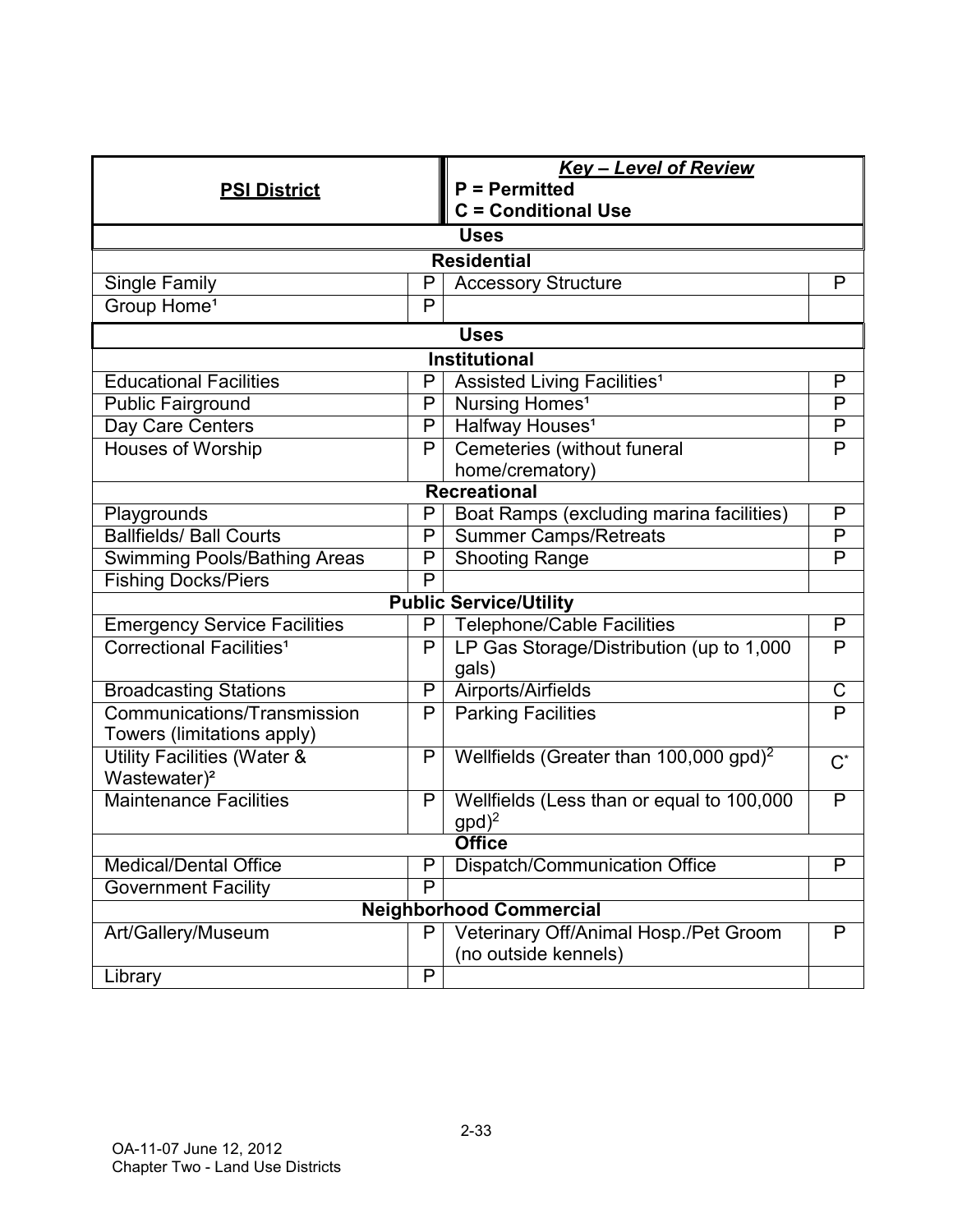|                     | <b>Key - Level of Review</b>        |
|---------------------|-------------------------------------|
| <b>PSI District</b> | $\parallel \parallel P =$ Permitted |
|                     | $\parallel$ C = Conditional Use     |

| <b>General Commercial</b>                              |   |                                  |  |  |
|--------------------------------------------------------|---|----------------------------------|--|--|
| Sales, Rental, Service, Repair -<br>motorized vehicles | Þ | Hospital/Sanitarium <sup>1</sup> |  |  |
| <b>Car Wash Facilities</b>                             | D | Commercial/Trade School          |  |  |
| <b>Gasoline Sales &amp; Service</b>                    | D |                                  |  |  |

<sup>1</sup> Use limited within Coastal High Hazard Area to sites with direct access to a principal arterial roadway. See [LDC](http://gis.citrusbocc.com/ccimap.html) [Atlas](http://gis.citrusbocc.com/ccimap.html) for CHHA delineation.

<span id="page-35-1"></span> $\overline{P}$  Regional facilities not allowed within the Coastal High Hazard Area. See [LDC Atlas](http://gis.citrusbocc.com/ccimap.html) for CHHA delineation. \*Wellfields greater than 100,000 gpd are subject to approval by the BCC.

**Area Requirements:** Maximum Lot Coverage – 70% Floor Area Ratio (non-residential uses only) – 0.5

### <span id="page-35-0"></span>**2417. TRANSPORTATION/COMMUNICATION/UTILITIES DISTRICT (TCU)**

This category allows for those uses directly related to transportation, communications, and utilities. It also accommodates service, repair, maintenance, and storage related facilities necessary to support such uses.

| <b>TCU District</b>                                     |   | <u> Key – Level of Review</u><br>$P = Permitted$<br><b>C</b> = Conditional Use |    |
|---------------------------------------------------------|---|--------------------------------------------------------------------------------|----|
|                                                         |   | <b>Uses</b>                                                                    |    |
|                                                         |   |                                                                                |    |
|                                                         |   | <b>Agricultural</b>                                                            |    |
| <b>Croplands/Pastures</b>                               | P | Viticulture                                                                    | P  |
| Aquaculture                                             | P |                                                                                |    |
|                                                         |   | <b>Industrial</b>                                                              |    |
| <b>Power Generation Facilities</b>                      | P |                                                                                |    |
| <b>Public Service/Utility</b>                           |   |                                                                                |    |
| <b>Emergency Service Facilities</b>                     | P | <b>Telephone/Cable Facilities</b>                                              | P  |
| <b>Broadcasting Stations</b>                            | P | LP Gas Storage/Distribution (Up to 1,000<br>gals)                              | P  |
| Communication/Transmission<br>Towers                    | P | Airports/Airfields                                                             | P  |
| Utility Facilities (Water &<br>Wastewater) <sup>2</sup> | P | Wellfields (Greater than $100,000$ gpd) <sup>2</sup>                           | C* |
| <b>Maintenance Facilities</b>                           | P | Wellfields (Less than or equal to 100,000<br>$gpd)^2$                          | Р  |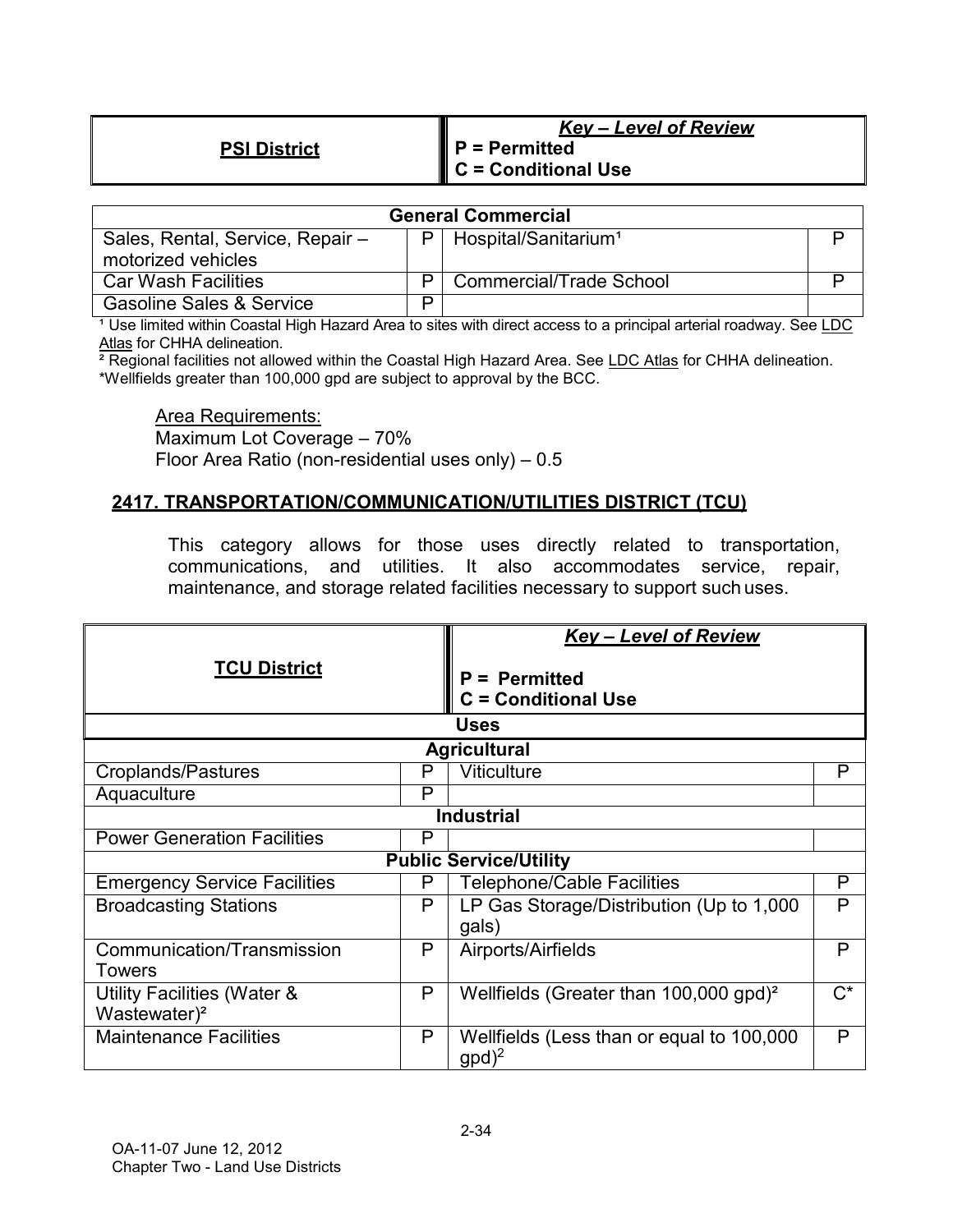|                     | <u> Key – Level of Review</u>                               |
|---------------------|-------------------------------------------------------------|
| <b>TCU District</b> | $\mathbf{P}$ = Permitted<br>$\parallel$ C = Conditional Use |

|                               | Office |  |
|-------------------------------|--------|--|
| <b>Government Facility</b>    |        |  |
| Dispatch/Communication Office |        |  |

<sup>2</sup> Regional facilities not allowed within the Coastal High Hazard Area. See <u>LDC Atlas</u> for CHHA delineation \*Wellfields greater than 100,000 gpd are subject to approval by the BCC.

Area Requirements: Maximum Lot Coverage – 70% Floor Area Ratio (non-residential uses only) – 1.0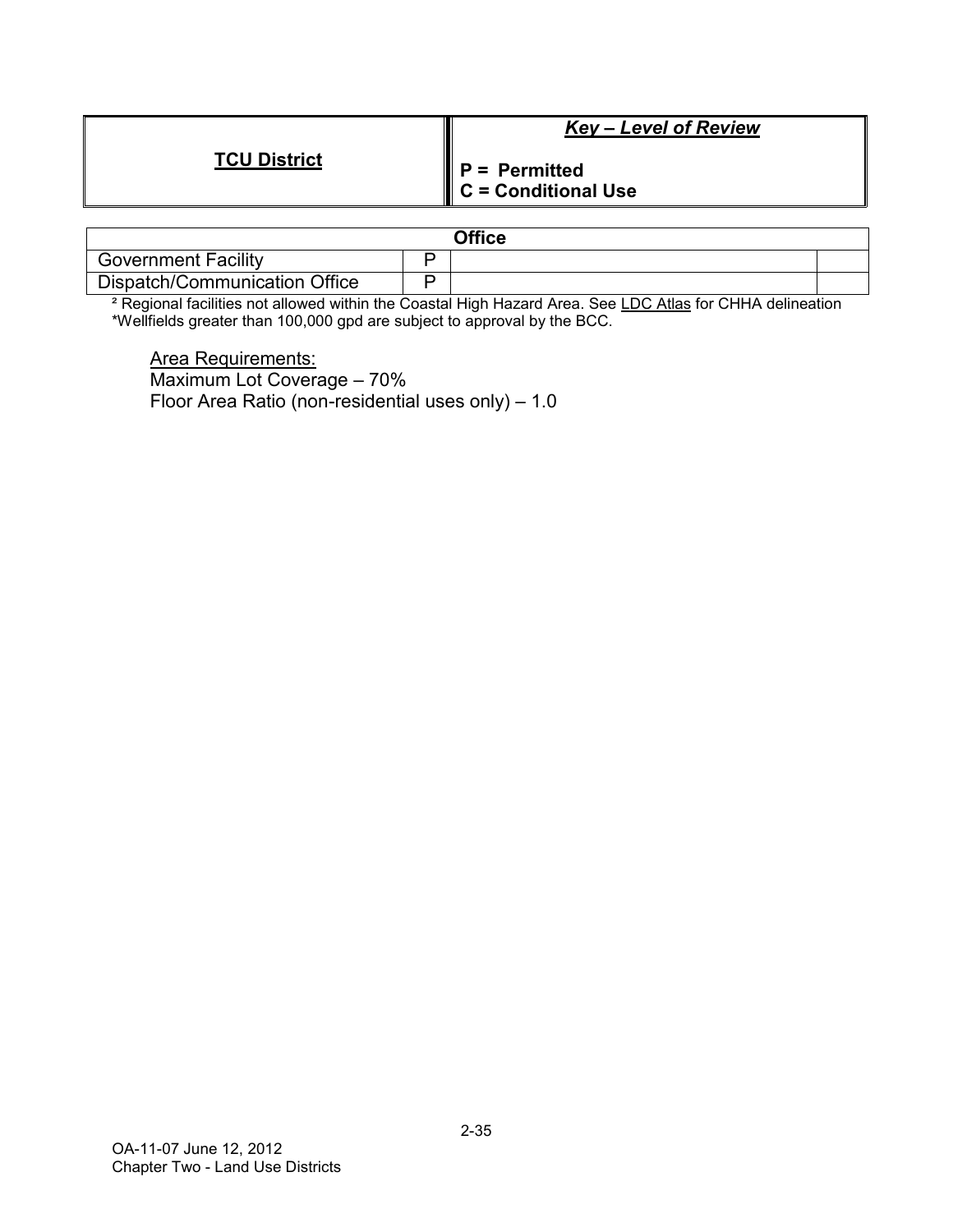# **2418. RECREATION DISTRICT (REC)**

This category designates those areas, public and private, where outdoor recreation is the intended use. Recreational Vehicle Parks designed in conjunction with a recognized valid recreational land use are permissible.

|                                               |                         | <b>Key - Level of Review</b>                        |                         |  |
|-----------------------------------------------|-------------------------|-----------------------------------------------------|-------------------------|--|
| <b>REC District</b>                           |                         | $P = Permitted$                                     |                         |  |
|                                               |                         | <b>C</b> = Conditional Use                          |                         |  |
|                                               |                         | <b>PUD = Planned Unit Development (Master Plan)</b> |                         |  |
|                                               |                         | <b>Uses</b>                                         |                         |  |
|                                               |                         | <b>Residential</b>                                  |                         |  |
| <b>Single Family</b>                          | P                       | <b>Accessory Structure</b>                          | P                       |  |
| <b>Bed &amp; Breakfast</b>                    | $\overline{\text{C}}$   | <b>Home Occupation</b>                              | P                       |  |
|                                               |                         | <b>Recreational</b>                                 |                         |  |
| <b>Passive Recreation</b>                     | $\overline{\mathsf{P}}$ | <b>Summer Camps/Retreats</b>                        | P                       |  |
| <b>Golf Course</b>                            | $\overline{\mathsf{P}}$ | <b>Hunting/Fishing Preserves</b>                    | $\overline{P}$          |  |
| Playgrounds                                   | P                       | <b>Stables</b>                                      | $\overline{P}$          |  |
| <b>Ballfields/Ball Courts</b>                 | P                       | <b>Shooting Range</b>                               | $\overline{\text{C}}$   |  |
| <b>Swimming Pools/Bathing Areas</b>           | P                       | <b>Preserves/Reserves</b>                           | $\overline{\mathsf{P}}$ |  |
| <b>Fishing Docks/Piers</b>                    | $\overline{\mathsf{P}}$ | <b>Recreational Resort</b>                          | $\overline{P}$          |  |
| <b>Boat Ramps (Excluding marina</b>           | $\overline{\mathsf{P}}$ |                                                     |                         |  |
| facilities                                    |                         |                                                     |                         |  |
|                                               |                         | <b>Agricultural</b>                                 |                         |  |
| Silviculture                                  | $\overline{\mathsf{P}}$ | Viticulture                                         | $\overline{P}$          |  |
| Aquaculture                                   | $\overline{\mathsf{P}}$ |                                                     |                         |  |
|                                               |                         | <b>Public Service/Utilities</b>                     |                         |  |
| Communication/Transmission                    | P                       | Wellfields (Greater than 100,000 gpd) <sup>2</sup>  | $C^*$                   |  |
| <b>Towers</b>                                 |                         |                                                     |                         |  |
| <b>Utility Facilities (Waste &amp;</b>        | P                       | Wellfields (Less than or equal to 100,000           | P                       |  |
| Wastewater) <sup>2</sup>                      |                         | $(qpd)^2$                                           |                         |  |
| <b>Maintenance Facilities</b>                 | $\overline{\mathsf{P}}$ |                                                     |                         |  |
|                                               |                         | <b>Office</b>                                       |                         |  |
| Government Facility                           | $\overline{\mathsf{P}}$ |                                                     |                         |  |
|                                               |                         | <b>Neighborhood Commercial</b>                      |                         |  |
| <b>Health Club/Spa</b>                        | $\overline{\mathsf{P}}$ | <b>Tackle/Bait Shop</b>                             | P                       |  |
| <b>Art Gallery/Museum</b>                     | $\overline{\mathsf{P}}$ |                                                     |                         |  |
|                                               |                         | <b>Commercial</b>                                   |                         |  |
| <b>Recreational Vehicle Park (limitations</b> | <b>PUD</b>              | <b>Golf Driving Range/Miniature Golf</b>            | P                       |  |
| apply)                                        |                         |                                                     |                         |  |

<sup>2</sup> Regional facilities not allowed within the Coastal High Hazard Area. See [LDC Atlas](http://gis.citrusbocc.com/ccimap.html) for CHHA delineation.

\*Wellfields greater than 100,000 gpd are subject to approval by the BCC.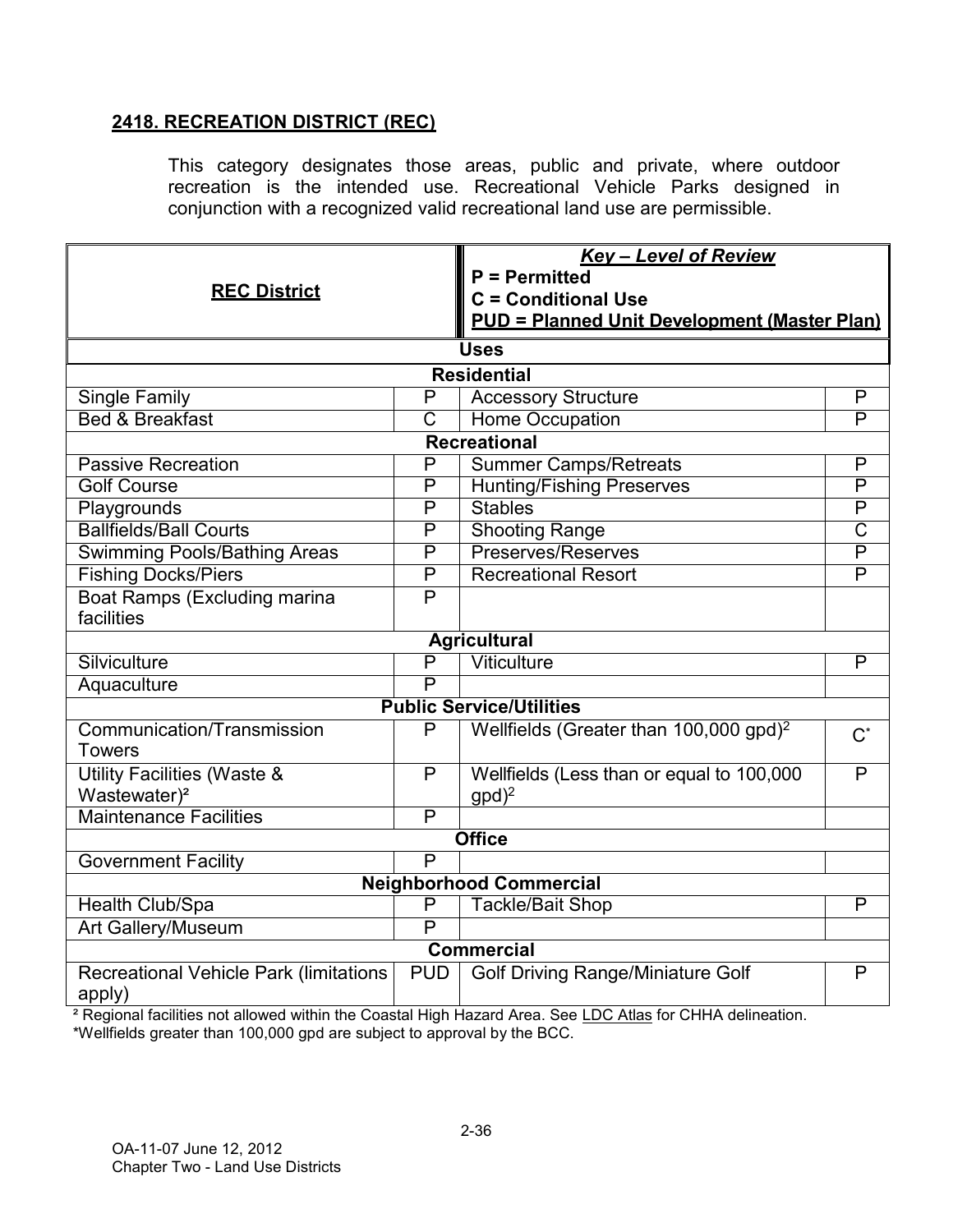| <b>REC District</b> | <u>Key – Level of Review</u><br>$\parallel$ P = Permitted<br>$\parallel$ C = Conditional Use<br>PUD = Planned Unit Development (Master Plan) |
|---------------------|----------------------------------------------------------------------------------------------------------------------------------------------|
|                     | Uses                                                                                                                                         |

Area Requirements:

Maximum Lot Coverage – 25%

Floor Area Ratio (non-residential uses only) – 0.2

### <span id="page-38-0"></span>**2419. AGRICULTURAL DISTRICT (AGR)**

This category designates those areas most suitable for agricultural uses. It provides for the continued use economically viable agricultural land. All agricultural uses are permitted as well as single family residences at a maximum density of one unit per 10 acres. Single family residential may be permitted at a density not to exceed one unit per five (5) acres when having not less than fifty percent (50%) open space if additional standards are met including a PUD as outlined in Chapter Four of this LDC. No land within a PSA boundary may be designated Agriculture.

| <b>AGR District</b>                           |                       | <u> Key – Level of Review</u>                                 |                         |  |
|-----------------------------------------------|-----------------------|---------------------------------------------------------------|-------------------------|--|
|                                               |                       | $P = Permitted$<br><b>C</b> = Conditional Use                 |                         |  |
|                                               |                       | <b>Uses</b>                                                   |                         |  |
|                                               |                       |                                                               |                         |  |
|                                               |                       | <b>Residential</b>                                            |                         |  |
| <b>Single Family</b>                          | P                     | Group Home <sup>1</sup>                                       | C                       |  |
| <b>Attached Housing</b>                       | С                     | <b>Boarding House</b>                                         | P                       |  |
|                                               |                       | <b>Institutional</b>                                          |                         |  |
| <b>Educational Facilities</b>                 | С                     | Nursing Homes <sup>1</sup>                                    | C                       |  |
| Day Care Centers                              | С                     | Halfway Houses <sup>1</sup>                                   | $\overline{\mathsf{C}}$ |  |
| <b>Houses of Worship</b>                      | С                     | Cemeteries (without funeral home/crematory)                   | $\overline{\text{C}}$   |  |
| <b>Assisted Living Facilities<sup>1</sup></b> | Ć                     |                                                               |                         |  |
| <b>Outdoor Recreational</b>                   |                       |                                                               |                         |  |
| <b>Passive Recreation</b>                     | Р                     | <b>Stables</b>                                                | P                       |  |
| <b>Golf Course</b>                            | P                     | <b>Preserves/Reserves</b>                                     | P                       |  |
| Playgrounds                                   | P                     | <b>Hunting/Fishing Preserves</b>                              | P                       |  |
|                                               |                       | <b>Other Agricultural</b>                                     |                         |  |
| <b>All Agricultural Uses</b>                  | P                     | Processing for agricultural operation **                      | P                       |  |
| Septage/Biosolid Land Application             | $\overline{\text{C}}$ |                                                               |                         |  |
|                                               |                       | <b>Public Service/Utility</b>                                 |                         |  |
| <b>Emergency Service Facilities</b>           | P                     | Railroad rights-of-way, storage facilities, or                | P                       |  |
|                                               |                       | related structures.                                           |                         |  |
| Communications/Transmission                   | P                     | Wellfields (Greater than $100,000$ gpd) <sup>2</sup>          | $C^*$                   |  |
| Towers (limitations apply)                    |                       |                                                               |                         |  |
| Utility Facilities <sup>2</sup>               | P                     | Wellfields (Less than or equal to $100,000$ gpd) <sup>2</sup> | P                       |  |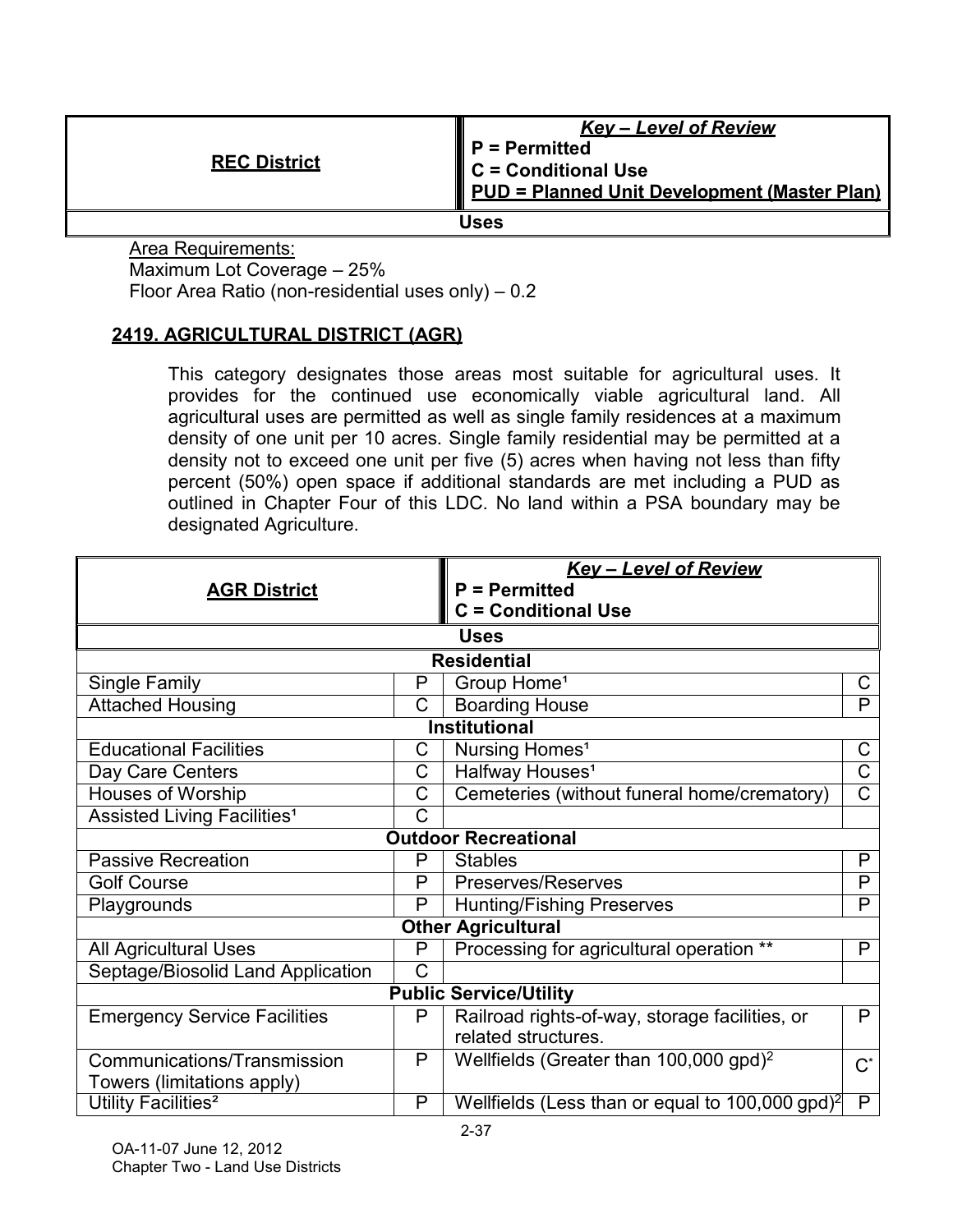|                            |  | <u>Key – Level of Review</u>    |
|----------------------------|--|---------------------------------|
| <b>AGR District</b>        |  | $\parallel$ P = Permitted       |
|                            |  | $\parallel$ C = Conditional Use |
|                            |  | <b>Uses</b>                     |
|                            |  | <b>Office</b>                   |
| <b>Government Facility</b> |  |                                 |

<sup>1</sup> Use limited within Coastal High Hazard Area to sites with direct access to a principal arterial roadway. See [LDC](http://gis.citrusbocc.com/ccimap.html) [Atlas](http://gis.citrusbocc.com/ccimap.html) for CHHA delineation.

<sup>2</sup> Regional facilities not allowed within the Coastal High Hazard Area. See [LDC Atlas](http://gis.citrusbocc.com/ccimap.html) for CHHA delineation.

\*Wellfields greater than 100,000 gpd are subject to approval by the BCC.

\*\*Processing for agricultural operation requires a minimum lot size of 10.0 acres.

#### Area Requirements:

Maximum Lot Coverage – 10%, except for lots of record that are less than one acre shall not exceed 30% Floor Area Ratio (non-residential uses only) – 1.0

### <span id="page-39-0"></span>**2420. CONSERVATION DISTRICT (CON)**

This category designates publicly owned lands where management objectives are directed towards protection and conservation of sensitive land, water, and other natural resources. Development within this area shall be limited to those facilities, which further the purposes of the management plan.

| <b>CON District</b>                             |   | <b>Key - Level of Review</b><br>$P = Permitted$<br><b>C</b> = Conditional Use |    |  |
|-------------------------------------------------|---|-------------------------------------------------------------------------------|----|--|
|                                                 |   | <b>Uses</b>                                                                   |    |  |
|                                                 |   | <b>Residential</b>                                                            |    |  |
| <b>Single Family</b>                            | Р | Accessory Structure (limited by lot size)                                     | P  |  |
|                                                 |   | <b>Institutional</b>                                                          |    |  |
| <b>Educational Facilities</b>                   | P |                                                                               |    |  |
|                                                 |   | <b>Outdoor Recreation</b>                                                     |    |  |
| <b>Passive Recreation</b>                       | P | <b>Summer Camps/Retreats</b>                                                  | P  |  |
| Playgrounds                                     | P | <b>Hunting/Fishing Preserves</b>                                              | P  |  |
| <b>Swimming Pools/Bathing Areas</b>             | P | <b>Stables</b>                                                                | P  |  |
| <b>Fishing Docks/Piers</b>                      | P | Preserves/Reserves                                                            | P  |  |
| <b>Boat Ramps (Excluding marina facilities)</b> | P |                                                                               |    |  |
|                                                 |   | <b>Agricultural</b>                                                           |    |  |
| Silviculture                                    | P | <b>Viticulture</b>                                                            | P  |  |
| Aquaculture                                     | P |                                                                               |    |  |
| <b>Public Service/Utility</b>                   |   |                                                                               |    |  |
| <b>Emergency Service Facilities</b>             | P | <b>Maintenance Facilities</b>                                                 | P  |  |
| <b>Communication/Transmission Towers</b>        | P | Wellfields (Greater than $100,000$ gpd) <sup>2</sup>                          | ⌒∗ |  |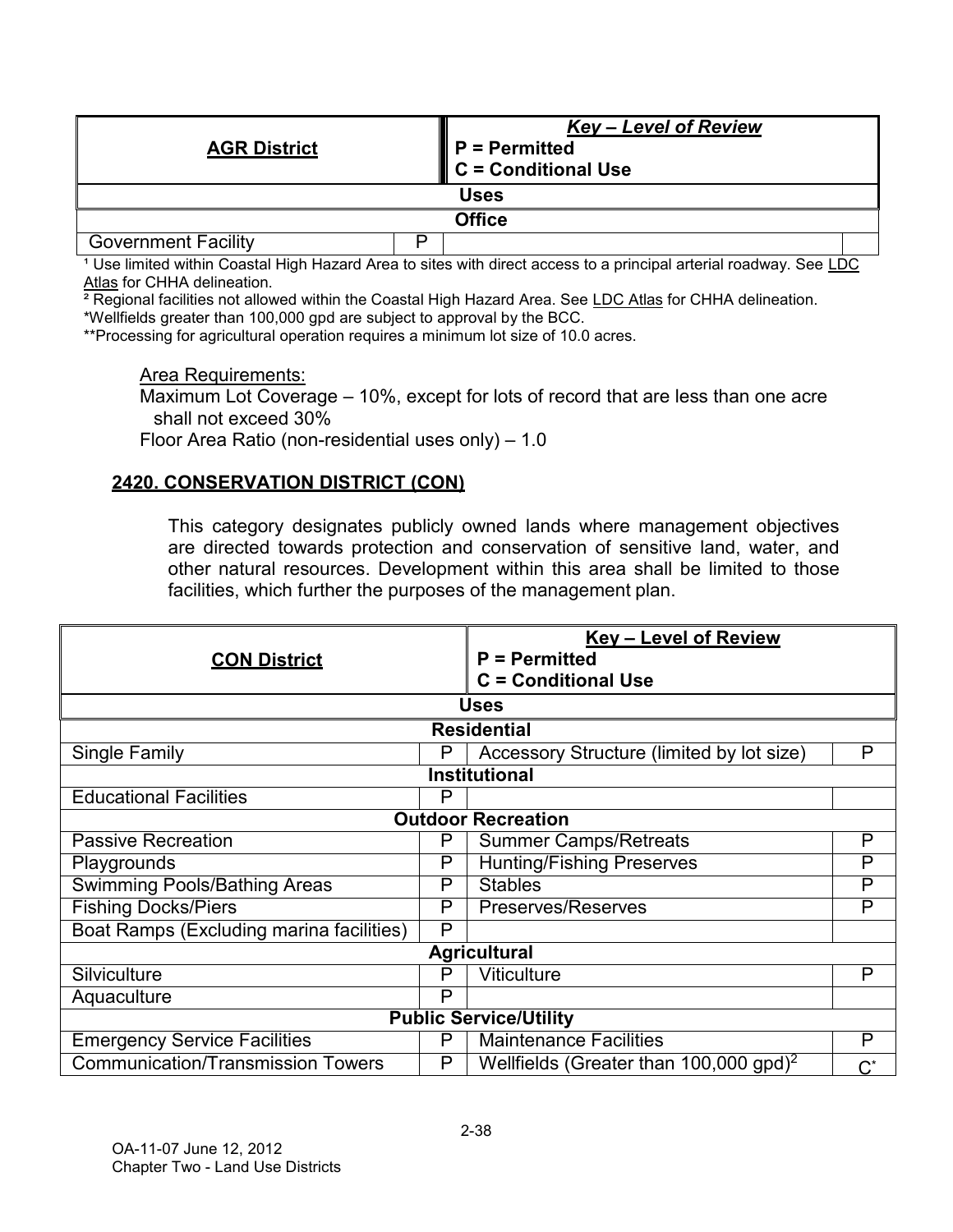| <b>CON District</b>                 |   | <b>Key - Level of Review</b><br>$P = Permitted$<br><b>C</b> = Conditional Use       |   |
|-------------------------------------|---|-------------------------------------------------------------------------------------|---|
|                                     |   | <b>Uses</b>                                                                         |   |
|                                     |   | <b>Public Service/Utility (cont'd)</b>                                              |   |
| Utility Facilities <sup>2</sup>     | Р | Wellfields (Less than or equal to 100,000                                           | P |
|                                     |   | $gpd)^2$                                                                            |   |
| <b>Office</b>                       |   |                                                                                     |   |
| <b>Government Facility</b>          | P |                                                                                     |   |
| <b>Neighborhood Commercial Uses</b> |   |                                                                                     |   |
| Art Gallery/Museum<br>.<br>.        |   | <b>Tackle/Bait Shop</b><br>$\sim$ $\sim$ $\sim$ $\sim$ $\sim$ $\sim$<br>___________ | P |

² Regional facilities not allowed within the Coastal High Hazard Area. See [LDC Atlas](http://gis.citrusbocc.com/ccimap.html) for CHHA delineation. \*Wellfields greater than 100,000 gpd are subject to approval by the BCC.

Area Requirements:

Maximum Lot Coverage – 10%, except for lots of record that are less than one acre shall not exceed 30%

Floor Area Ratio (non-residential uses only) – 1.0

#### <span id="page-40-0"></span>**2421. MOBILE HOME PARK (MHP)**

This category is established to recognize existing manufactured housing and mobile home parks as well as to provide for the development of new ones. This category is intended to encourage compact, affordable, high quality housing developments with adequate amenities which are compatible with surrounding land uses.

The maximum permitted density is six dwelling units per acre. Up to nine units per acre may be allowed. Convenience retail and personal services to serve park residents may be allowed up to 5,000 square feet, located within the development and not accessible from any county arterial or collector road.

| <b>MHP District</b>                 |   | <u> Key – Level of Review</u><br>$P = Permitted$<br><b>C</b> = Conditional Use |   |  |
|-------------------------------------|---|--------------------------------------------------------------------------------|---|--|
| <b>Uses</b>                         |   |                                                                                |   |  |
| <b>Residential</b>                  |   |                                                                                |   |  |
| Caretaker's Residence               | P |                                                                                |   |  |
| <b>Outdoor Recreational</b>         |   |                                                                                |   |  |
| <b>Passive Recreation</b>           | Р | Boat Ramps (Excluding marina facilities)                                       | P |  |
| <b>Golf Course</b>                  | P | <b>Summer Camps/Retreats</b>                                                   | P |  |
| Playgrounds                         | P | <b>Hunting/Fishing Preserves</b>                                               | P |  |
| <b>Ballfields/Ball Courts</b>       | P | Preserves/Reserves                                                             | P |  |
| <b>Swimming Pools/Bathing Areas</b> | P | <b>Fishing Docks/Piers</b>                                                     | P |  |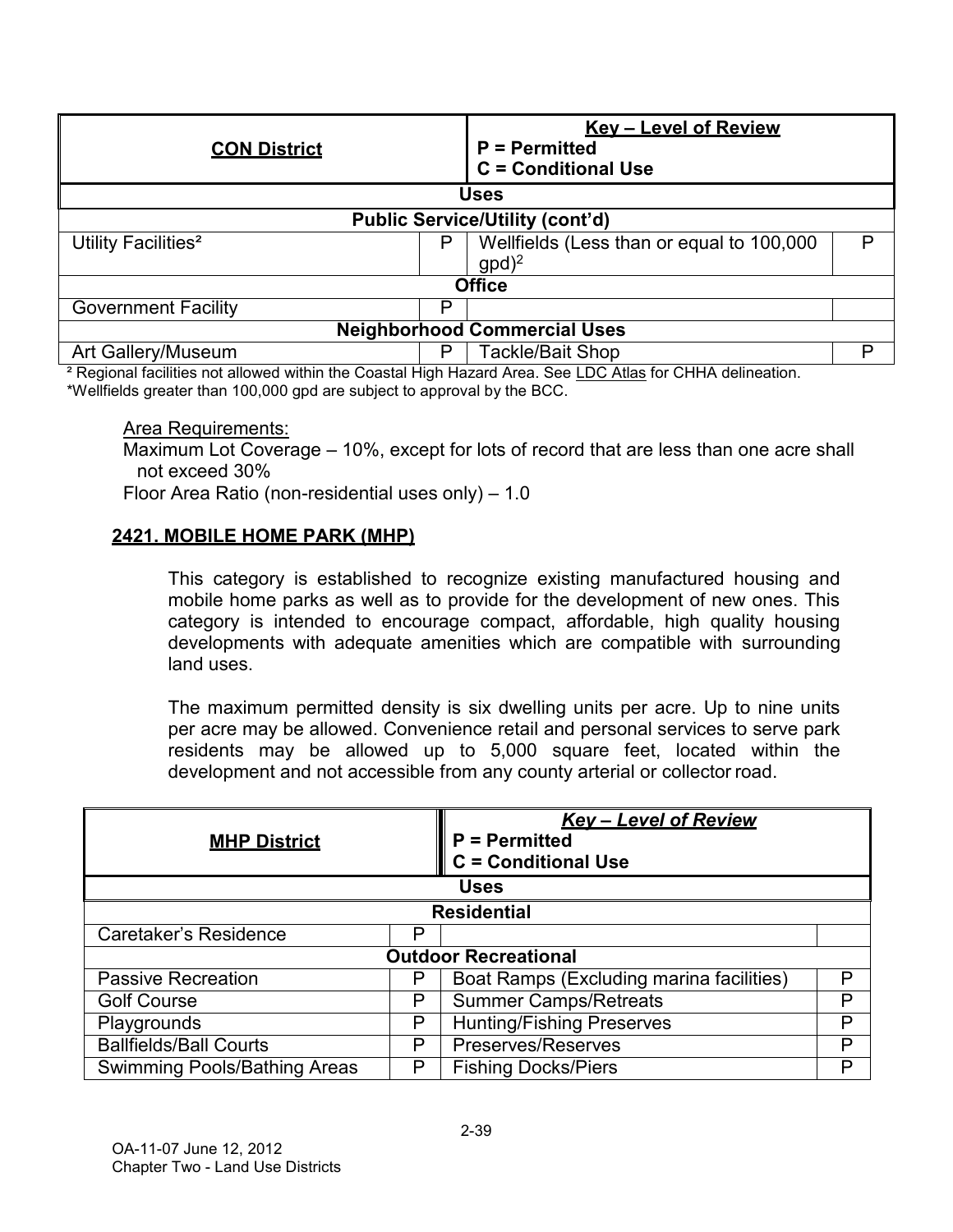| <b>MHP District</b>                                                |   |   | <u>Key – Level of Review</u><br>$P = Permitted$<br><b>C</b> = Conditional Use |   |  |
|--------------------------------------------------------------------|---|---|-------------------------------------------------------------------------------|---|--|
|                                                                    |   |   | <b>Uses</b>                                                                   |   |  |
| <b>Public Service/Utility</b>                                      |   |   |                                                                               |   |  |
| <b>Emergency Service Facilities</b>                                | Р |   | Maintenance Facilities (private)                                              | P |  |
| Communications/Transmission<br>Towers (limitations apply)          | P |   | <b>Telephone/Cable Facilities</b>                                             | P |  |
| <b>Utility Facilities (Water &amp;</b><br>Wastewater) <sup>2</sup> | P |   |                                                                               |   |  |
| <b>Limited Commercial To Serve Park Residents</b>                  |   |   |                                                                               |   |  |
| (not more than 5,000 square feet cumulative)                       |   |   |                                                                               |   |  |
| <b>Community Center</b>                                            |   | Ρ | Restaurants (No drive-up facilities)                                          | P |  |
| <b>Fraternal Organization/Lodge</b>                                |   | P | Open Air Café                                                                 | P |  |
| <b>Small Retail Shops</b>                                          |   | Р | <b>Tackle/Bait Shop</b>                                                       | P |  |
| <b>Specialty Food Store</b>                                        |   | P | <b>Convenience Store</b>                                                      | P |  |
| <b>Service Businesses</b>                                          |   | P | <b>Laundries/Dry Cleaners</b>                                                 | P |  |

<sup>1</sup> Use not allowed within Coastal High Hazard Area. See [LDC Atlas](http://gis.citrusbocc.com/ccimap.html) for CHHA delineation.

² Regional facilities not allowed within the Coastal High Hazard Area. See [LDC Atlas](http://gis.citrusbocc.com/ccimap.html) for CHHA delineation.

Area Requirements:

Maximum Lot Coverage – 40% Floor Area Ratio (non-residential uses only) – 0.2

## <span id="page-41-0"></span>**2422. RECREATIONAL VEHICLE PARK/CAMPGROUND DISTRICT (RVP)**

This category is intended to recognize existing Recreational Vehicle (RV) Parks and Campgrounds, as well as to provide for the location and development of new parks for recreational vehicles. Such parks are intended specifically to allow temporary living accommodation for recreation, camping, or travel use. Convenience retail and personal services to serve park residents may be allowed up to 5,000 square feet, located within the development and not accessible from any county arterial or collector road.

| <b>RVP District</b>         |   | <u>Key – Level of Review</u><br>$P = Permitted$<br>C = Conditional Use |   |  |
|-----------------------------|---|------------------------------------------------------------------------|---|--|
| Uses                        |   |                                                                        |   |  |
| <b>Residential</b>          |   |                                                                        |   |  |
| Caretaker's Residence       | P |                                                                        |   |  |
| <b>Outdoor Recreational</b> |   |                                                                        |   |  |
| <b>Passive Recreation</b>   | P | Boat Ramps (Excluding marina facilities)                               | P |  |
| <b>Golf Course</b>          | P | <b>Summer Camps/Retreats</b>                                           | P |  |
| Playgrounds                 | P | <b>Stables</b>                                                         | P |  |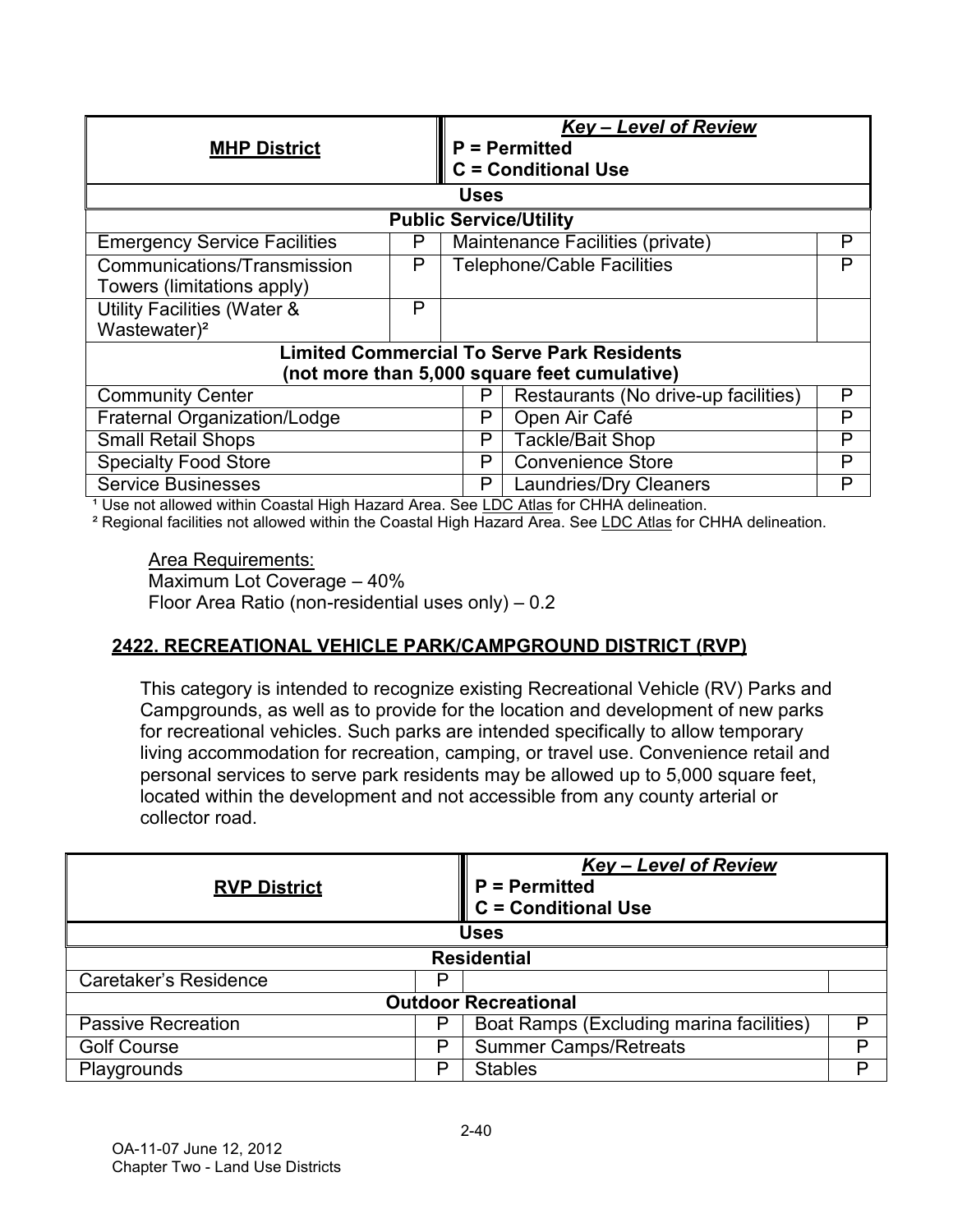| <b>RVP District</b>                                  |   | <u>Key – Level of Review</u><br>$P = Permitted$<br><b>C</b> = Conditional Use |   |  |
|------------------------------------------------------|---|-------------------------------------------------------------------------------|---|--|
| <b>Uses</b>                                          |   |                                                                               |   |  |
|                                                      |   | <b>Outdoor Recreational (cont'd)</b>                                          |   |  |
| <b>Ballfields/Ball Courts</b>                        | Р | Preserves/Reserves                                                            | P |  |
| <b>Swimming Pools/Bathing Areas</b>                  | P | <b>Recreational Resort</b>                                                    | P |  |
| <b>Fishing Docks/Piers</b>                           | P |                                                                               |   |  |
| <b>Public Service/Utility</b>                        |   |                                                                               |   |  |
| <b>Emergency Service Facilities</b>                  | Ρ | Maintenance Facilities (private)                                              | Р |  |
| <b>Communications/Transmission Towers</b>            | P | <b>Telephone/Cable Facilities</b>                                             | P |  |
| Utility Facilities (Water & Wastewater) <sup>2</sup> | P |                                                                               |   |  |
| <b>Limited Commercial to Serve Campers</b>           |   |                                                                               |   |  |
| (no more than 5,000 square feet cumulative)          |   |                                                                               |   |  |
| <b>Community Center</b>                              | Р | Restaurants (No drive-up facilities)                                          | P |  |
| <b>Fraternal Organization/Lodge</b>                  | P | Open Air Café                                                                 | P |  |
| <b>Small Retail Shops</b>                            | P | Tackle/Bait Shop                                                              | P |  |
| <b>Specialty Food Store</b>                          | Р | <b>Convenience Store</b>                                                      | P |  |
| <b>Service Businesses</b>                            | Р | <b>Laundries/Dry Cleaners</b>                                                 | P |  |

<sup>1</sup> Use not allowed within Coastal High Hazard Area. See [LDC Atlas](http://gis.citrusbocc.com/ccimap.html) for CHHA delineation.

² Regional facilities not allowed within the Coastal High Hazard Area. See [LDC Atlas](http://gis.citrusbocc.com/ccimap.html) for CHHA delineation.

Area Requirements: Maximum Lot Coverage – 40%, Floor Area Ratio (non-residential uses only) – 0.2

# <span id="page-42-0"></span>**2423. PORT DISTRICT (PORT)**

The purpose of the Port District is to promote a waterfront community in Citrus County. This district recognizes those areas suitable for integrating residential, commercial, industrial, and supporting utility uses with water related and water dependent uses. Port Districts require a Subarea Plan Text and Map Amendment to the Comprehensive Plan. The specific uses are outlined in the Subarea Plan.

Prohibited uses include junkyards/salvage yards, commercial recycling centers, slaughterhouse, cemeteries, landfills, hazardous materials facilities, commercial incinerators, confinement feeding, and C&D facilities.

Multi-family apartments built as additional stories over nonresidential structures may be allowed in accordance with the density allowances as described within this Section.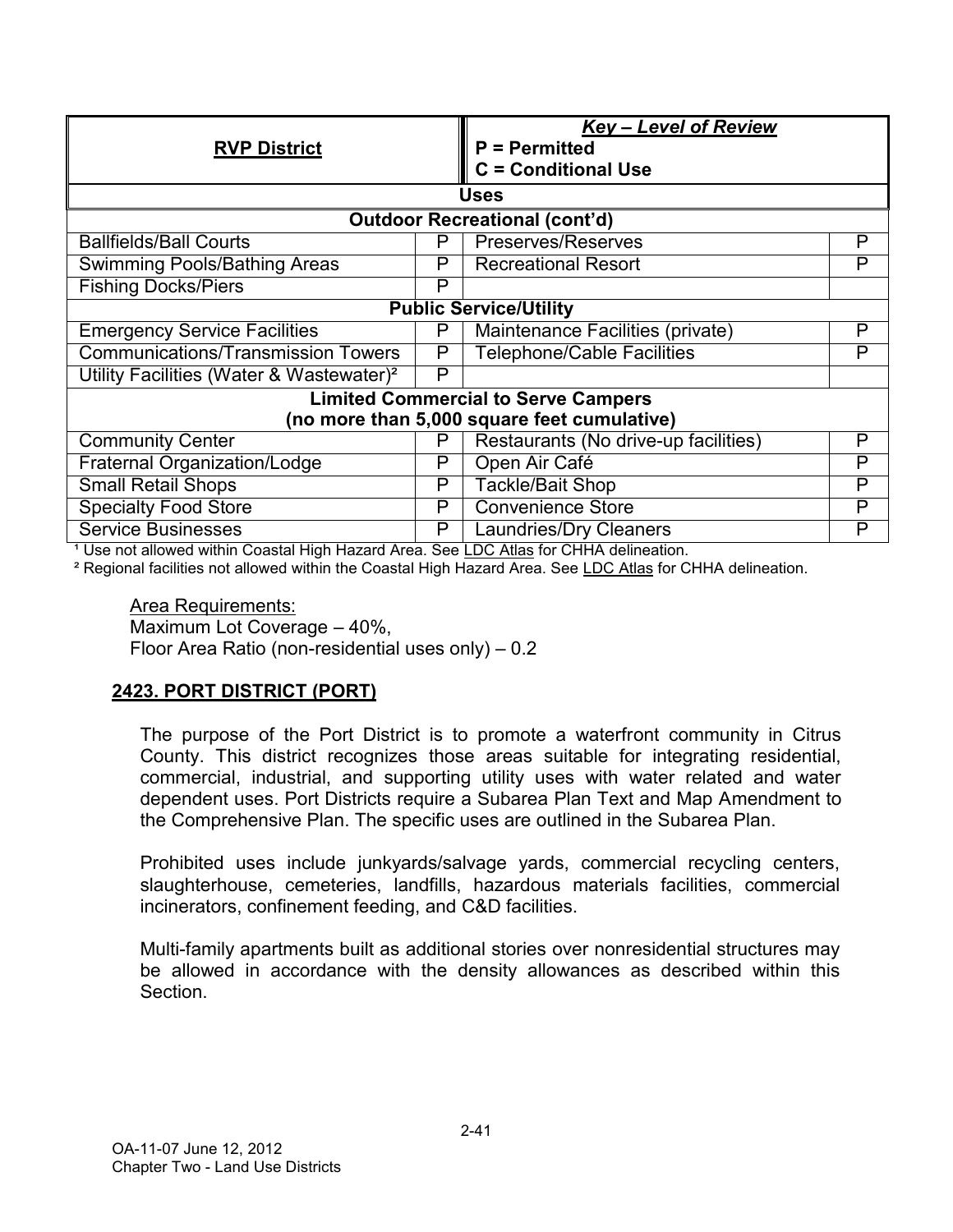| <b>PORT District</b>                                 |                         | Key - Level of Review                                 |                         |  |
|------------------------------------------------------|-------------------------|-------------------------------------------------------|-------------------------|--|
|                                                      |                         | $P = Permitted$                                       |                         |  |
|                                                      |                         | <b>C</b> = Conditional Use                            |                         |  |
|                                                      |                         | MPD = Subject to approved Master Plan of              |                         |  |
|                                                      |                         | <b>Development</b>                                    |                         |  |
|                                                      |                         | <b>Uses</b>                                           |                         |  |
|                                                      |                         | <b>Residential</b>                                    |                         |  |
| Single Family (up to six units per acre)             | $\overline{P}$          | <b>Boarding House</b>                                 | $\overline{P}$          |  |
| Multifamily (up to six units per acre) $3$           | P                       | Workforce Housing <sup>1</sup> (up to seven units per | P                       |  |
|                                                      |                         | acre)                                                 |                         |  |
| Single Family Cluster Housing (up to                 | P                       |                                                       |                         |  |
| six units per acre)                                  |                         |                                                       |                         |  |
|                                                      |                         | <b>Institutional</b>                                  |                         |  |
| <b>Educational Facilities</b>                        | $\overline{\mathsf{P}}$ | Nursing Homes <sup>4</sup>                            | $\overline{\text{C}}$   |  |
| Day Care Centers                                     | P                       | Halfway Houses <sup>4</sup>                           | $\overline{\text{C}}$   |  |
| <b>Houses of Worship</b>                             | $\overline{P}$          | <b>Assisted Living Facilities<sup>4</sup></b>         | $\overline{\text{C}}$   |  |
|                                                      |                         | <b>Outdoor Recreation</b>                             |                         |  |
| Marinas (Wet & Dry Slips)                            | P                       | <b>RV Parks</b>                                       | <b>MPD</b>              |  |
| <b>Golf Driving Range/ Miniature Golf</b>            | P                       | <b>Boat Ramps</b>                                     | P                       |  |
| Course                                               |                         |                                                       |                         |  |
| Playgrounds                                          | P                       | <b>Summer Camps/Retreats</b>                          | P                       |  |
| <b>Ballfields/ Ball Courts</b>                       | $\overline{\mathsf{P}}$ | <b>Shooting Range</b>                                 | $\overline{\text{C}}$   |  |
| <b>Swimming Pools/Bathing Areas</b>                  | $\overline{P}$          | <b>Recreational Resort</b>                            | $\overline{P}$          |  |
| <b>Fishing Docks/Piers</b>                           | $\overline{P}$          | <b>Golf Courses</b>                                   | $\overline{\mathsf{P}}$ |  |
| <b>Hunting Reserves</b>                              | P                       | Cruise Ship Facilities <sup>2</sup>                   | P                       |  |
|                                                      |                         | <b>Agricultural</b>                                   |                         |  |
| Croplands                                            | P                       | Aquaculture                                           | $\overline{P}$          |  |
| Silviculture                                         | $\overline{P}$          | Viticulture                                           | $\overline{P}$          |  |
|                                                      |                         | <b>Public Service/Utility</b>                         |                         |  |
| <b>Emergency Service Facilities</b>                  | P                       | Heliport                                              | $\overline{C}$          |  |
| <b>Communication/Transmission Towers</b>             | P                       | <b>Government Facilities</b>                          | P                       |  |
| Utility Facilities (Water & Wastewater) <sup>2</sup> | Ρ                       | Wellfields (Greater than $100,000$ gpd) <sup>2</sup>  | $\overline{\text{C}}^*$ |  |
| <b>Telephone/Cable Facilities</b>                    | P                       | Wellfields (Less than or equal to 100,000             | $\overline{P}$          |  |
|                                                      |                         | $gpd)^2$                                              |                         |  |
| LP Gas Storage/Distribution (up to                   | P                       | <b>Dispatch/Communication Facility</b>                | P                       |  |
| 1,000 gals)                                          |                         |                                                       |                         |  |
| <b>Commercial</b>                                    |                         |                                                       |                         |  |
| <b>Professional Business Office</b>                  | P                       | <b>Commercial Fishing Operations</b>                  | P                       |  |
| <b>Medical/Dental Office</b>                         | $\overline{P}$          | <b>Personal Service Businesses</b>                    | P                       |  |
| Clinic                                               | P                       | <b>Barbershop/Beauty Parlor</b>                       | P                       |  |
| Financial Institution (with drive-up                 | P                       | <b>Flea Market</b>                                    | $\overline{P}$          |  |
| facilities)                                          |                         |                                                       |                         |  |
| <b>Health Club/Spa</b>                               | P                       | Hospital/Sanitarium                                   | C                       |  |
| <b>Model Home Center</b>                             | P                       | Theater/Auditorium                                    | P                       |  |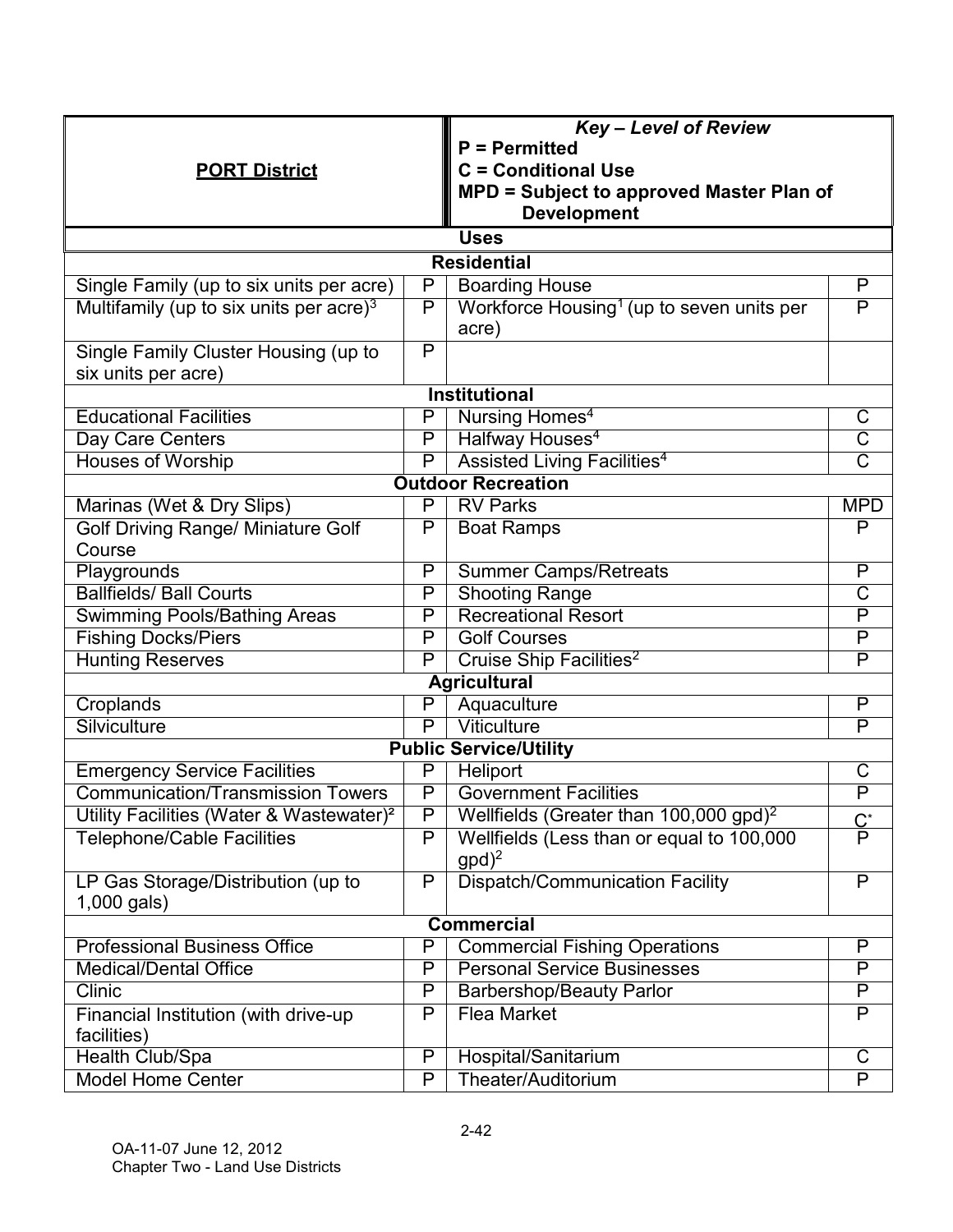|                                                |                         | Key - Level of Review                        |                         |  |
|------------------------------------------------|-------------------------|----------------------------------------------|-------------------------|--|
| <b>PORT District</b>                           |                         | $P = Permitted$                              |                         |  |
|                                                |                         | <b>C</b> = Conditional Use                   |                         |  |
|                                                |                         | MPD = Subject to approved Master Plan of     |                         |  |
|                                                |                         | <b>Development</b>                           |                         |  |
| <b>Uses</b>                                    |                         |                                              |                         |  |
|                                                |                         | <b>Commercial (cont'd)</b>                   |                         |  |
| Model Home (with sales office)                 | P                       | <b>Billboard &amp; Offsite Advertising</b>   | P                       |  |
| <b>Retail Sales/ Strip Center</b>              | P                       | <b>Light Mechanical Repair Shop</b>          | P                       |  |
| <b>Community Center</b>                        | P                       | Restaurants (with drive-up facilities)       | P                       |  |
| <b>Fraternal Organization/Lodge</b>            | $\overline{\mathsf{P}}$ | Open Air Café                                | P                       |  |
| <b>Dance/Martial Arts/Instructional Studio</b> | $\overline{P}$          | <b>Bed &amp; Breakfast</b>                   | P                       |  |
| Funeral Home/Mortuaries (no                    | P                       | Art Gallery/Museum                           | $\overline{P}$          |  |
| crematorium)                                   |                         |                                              |                         |  |
| <b>Service Businesses</b>                      | $\overline{P}$          | Library                                      | P                       |  |
| <b>Car Wash Facilities</b>                     | $\overline{P}$          | <b>Tackle/Bait Shop</b>                      | P                       |  |
| <b>Gasoline Sales &amp; Service</b>            | P                       | Veterinary Office/Animal Hosp./Pet Groom     | $\overline{\mathsf{C}}$ |  |
|                                                |                         | (with outside kennels)                       |                         |  |
| <b>Hotel/Motel</b>                             | P                       | Veterinary Office/Animal Hosp./Pet Groom     | $\overline{P}$          |  |
|                                                |                         | (without outside kennels)                    |                         |  |
| <b>Laundries/Dry Cleaners</b>                  | P                       | <b>Convenience Store</b>                     | P                       |  |
| Tavern, Bar, Lounge, Night Club,               | P                       | <b>Grocery Store/Supermarket</b>             | $\overline{P}$          |  |
| <b>Dance Hall</b>                              |                         |                                              |                         |  |
| <b>ATM</b>                                     | P                       | Kennels                                      | C                       |  |
| <b>Restaurants with Drive-up Facilities</b>    | $\overline{P}$          | <b>Retail Plant Nurseries</b>                | P                       |  |
| <b>Building/Trades Contractors (with</b>       | P                       | <b>Commercial/Trade Schools</b>              | P                       |  |
| outside storage)                               |                         |                                              |                         |  |
| <b>Lawn Care Operations</b>                    | $\overline{P}$          | <b>Outdoor Arena</b>                         | P                       |  |
| <b>Resorts and Extended Stay Facilities</b>    | P                       | Open Storage                                 | P                       |  |
| <b>Boat Sales/Maintenance/Repair</b>           | $\overline{P}$          | <b>Marine Fueling</b>                        | P                       |  |
| <b>Medical Marijuana Treatment Center</b>      | $\overline{P}$          | <b>Pharmacy/Drug Store</b>                   | P                       |  |
| <b>Industrial</b>                              |                         |                                              |                         |  |
| <b>Distribution Center</b>                     | P                       | Wholesaling                                  | P                       |  |
| <b>Mini Warehouses</b>                         | P                       | <b>Power Generation Facilities</b>           | P                       |  |
| <b>Solid Waste Haulers Facilities</b>          | C                       | <b>Manufacturing and Craft Industries</b>    | P                       |  |
| Heavy Industrial Uses identified in this       | C                       | Processing and Shipping of mined material    | $\overline{\mathsf{P}}$ |  |
| section                                        |                         | adjacent to existing mine (barge operations) |                         |  |
| <b>Truck Terminals</b>                         | $\overline{C}$          | <b>Truck Stops</b>                           | C                       |  |
| <b>Bus Terminals</b>                           | P                       | <b>Parking Facilities</b>                    | P                       |  |
| LP Gas Storage/Distribution                    | $\overline{P}$          | Warehousing                                  | $\overline{\mathsf{P}}$ |  |
| <b>Bulk Fuel Storage</b>                       | $\overline{P}$          |                                              |                         |  |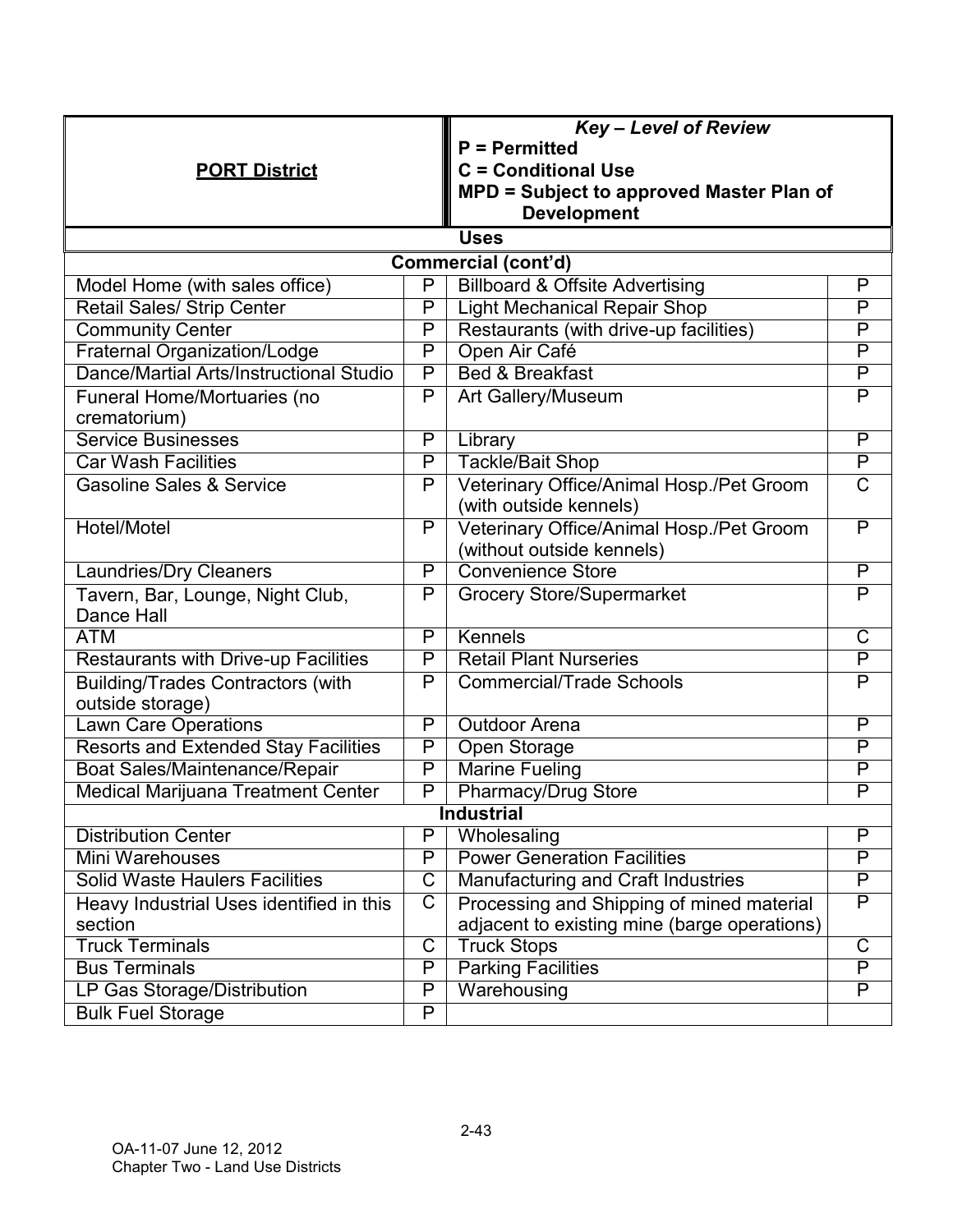|                      | Key - Level of Review                    |
|----------------------|------------------------------------------|
|                      | $\parallel$ P = Permitted                |
| <b>PORT District</b> | $\parallel$ C = Conditional Use          |
|                      | MPD = Subject to approved Master Plan of |
|                      | <b>Development</b>                       |
|                      | <b>Uses</b>                              |

<sup>1</sup>Workforce housing is allowed as a temporary use in the industrial area of the PORT District. The provisions for temporary use workforce housing shall be defined by the Subarea Plan.

<sup>2</sup> Cruise Ship Facilities are allowed subject to the requirements of [Florida Statutes.](http://www.flsenate.gov/Laws/Statutes)

<sup>3</sup> Uses limited within the Coastal High Hazard Area with a Planned Unit Development. See [LDC Atlas](http://gis.citrusbocc.com/ccimap.html) for CHHA delineation.

<sup>4</sup>Uses limited within the Coastal High Hazard Area to sites with direct access to a principal arterial roadway. \*Wellfields greater than 100,000 gpd are subject to approval by the BCC.

# **Specific Criteria Port District**

- *A.* Residential uses shall be clustered and may have a density not to exceed 6 units per acre*.*
- *B.* Residential development shall be entitled to an additional density of one unit per acre above the residential density standard of the Port District, provided such density is clustered and legally dedicated to workforce housing.
- *C.* Residential development within the Industrial areas of the Port District will require a Planned Unit Development.
- *D.* Community design elements shall be promoted within the waterfront area.These include:
	- 1. A complementary vertically and horizontally mixed range of land uses including educational, recreational, commercial, residential and cultural uses;
	- 2. Interconnected networks of street designed to encourage golf carts, walking, and bicycling, with traffic calming techniques utilized where appropriate;
	- 3. Appropriate densities and intensities of uses within walking distance of transit stops;
	- 4. Daily activities within walking distance of residences, allowing independence of persons who do not drive;
	- 5. Public uses, streets, and squares that are safe, comfortable, and attractive for the pedestrian, with adjoining buildings open to the street;
	- 6. Parking not interfering with pedestrian, transit, automobile, and truck travelmodes.
	- 7. Linear pedestrian and bicycle cross access between uses; and
	- 8. Development along the waterfront will allow for appropriate public access.
- *E.* All development within the Port district must comply with the Subarea Plan Standards and provide mitigation to maximize compatibility between uses. Mitigation shall include:
	- 1. Appropriate buffers and proper plantings and may include fences, walls and berms;
	- 2. Stormwater Management systems appropriate for Karst Sensitive Areas asoutlined in the Plan;
	- 3. Impacts of waterfront development on Manatees as outlined in the Plan; and
	- 4. Use of best management practices outlined in the Clean Marina Program for Marina development within the PORT district.
- *F.* Any residential component of a Port District shall comply with the standards of, "Animals" and "Trucks" in Selected Land Use Districts", of this LDC.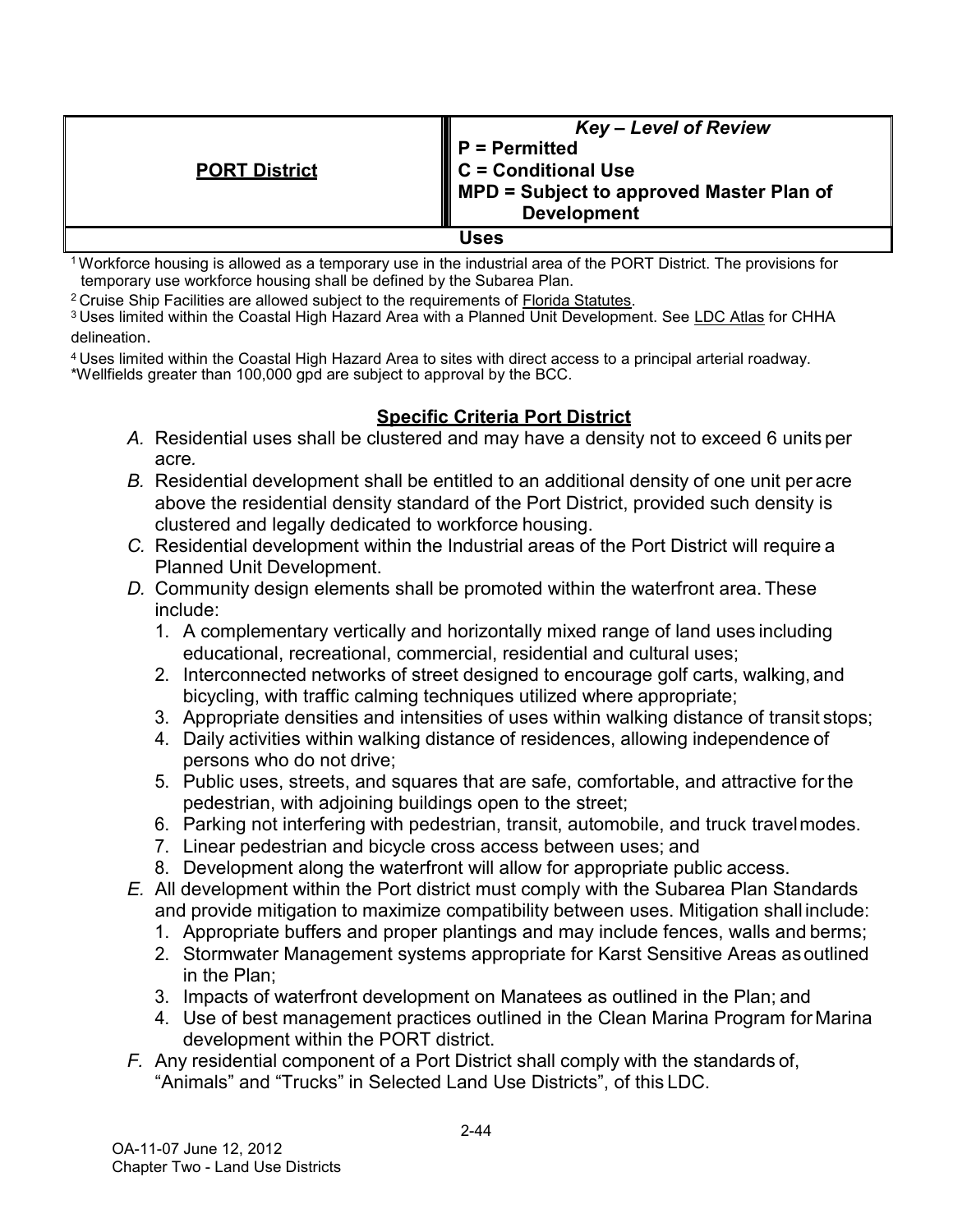- *G.* RV Parks in the Port District (if authorized) shall comply with the standards of the Recreational Vehicle Parks section of this LDC.
- *H.* Communication/Transmission Towers are limited to the PORT Industrial and PORT Commercial areas as outlined in the specific Subarea Plan and shall comply with all standards in the Communication/Transmission Towers section of this LDC.

### Area Requirements:

Maximum Lot Coverage – 50% (or as outlined in the Sub-Area Plan) Floor Area Ratio (non-residential uses only) – 0.3 (or as outlined in the Sub-Area Plan)

### <span id="page-46-0"></span>**2500. TYPES OF USES**

This section contains a list of allowable uses within each land use district described in the Comprehensive Plan and this LDC. Specific uses are either a) permitted subject to the minimum requirements for development within the district, b) allowable subject to PUD standards for developments of greater intensity than the designated predominant use or conditional uses, or c) prohibited as incompatible with the intent and character of the district.

A. Residential. This is a broad group of uses, including single family dwellings, accessory apartments, multifamily dwellings, and accessory structures and uses, modular and manufactured housing, but specifically excluding recreational vehicles. While an area may be designated for residential use,it does not follow that any housing type (single family, apartment, townhouse, etc.) is allowed. Certain areas are limited to one or more housing types in order to preserve the established character of the area. In addition, each district that allows residential use has a maximum density under minimum development standards. Some districts allow additional density when a proposed project meets PUD standards.

**NOTE:** It is understood that, for marketing purposes, a residential development may use such terms as single family attached dwelling to describe a single-family-type character and design of a project. However, for the purposes of determining allowable use and appropriate development standards, any attached dwelling shall be considered multifamily.

The utilization of Residential Design and Standard Design Manufactured Housing units shall be permitted within all residential land use districts that have allowed manufactured housing units as permitted uses under the previous Zoning Ordinance (No. 86-12).

B. Institutional Uses. This type of use includes educational facilities (public or private), preschool and day care facilities (public or private), houses of worship, cemeteries without funeral homes, residential care facilities,halfway housing, nursing home facilities, and all other similar institutional uses.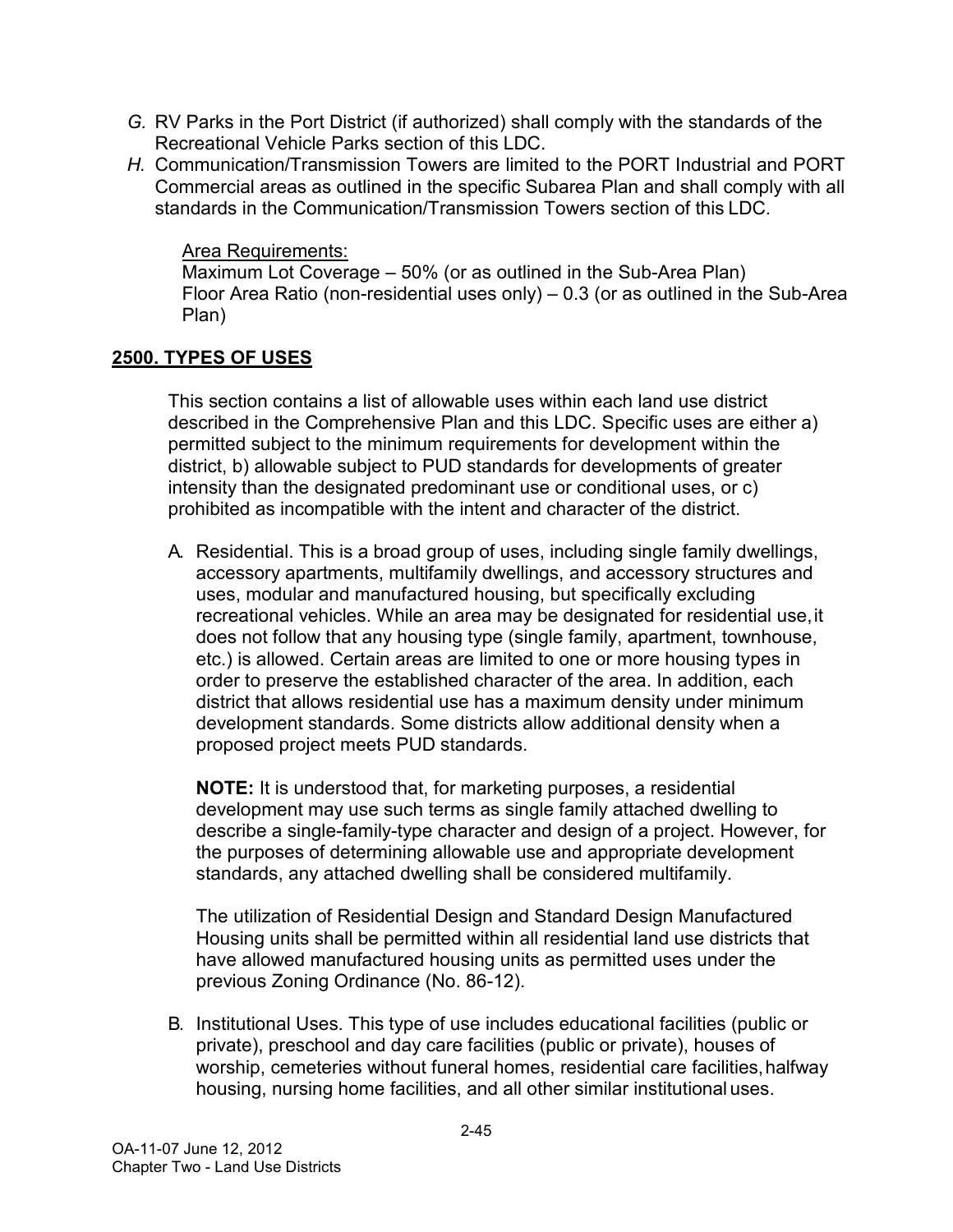- C. Recreational Uses. These uses include areas for outdoor recreational activities such as picnicking, jogging, cycling, arboretums, hiking, golf courses, play grounds, ball fields, outdoor ball courts, stables, outdoor swimming pools, and water related or water dependent uses such as boat ramps, fishing docks and piers, and all similar outdoor recreational uses, whether public or private. Other recreational uses such as firing ranges, marinas, miniature golf courses, race tracks, and similar recreational or quasi-recreational activities may be allowable subject to PUD standards for developments of greater intensity than the designated predominant use or conditional use.
- D. Professional Service and Office Uses. This group of uses includes business and professional offices, medical offices or clinics, government offices, financial institutions without drive-up facilities, and personal service businesses where the service is performed on an individual-to-individualbasis as opposed to services that are performed on objects or personal property. Examples of personal service businesses are barbershops, beauty shops, or photography studios. This group of uses may include a dispatching/communications/office center for the distribution of goods, but specifically excludes warehousing or actual distribution of goods.
- E. Neighborhood Commercial Uses. A wide variety of neighborhood commercial, service businesses, and related activities are included in this group of uses. Examples include the professional and office uses listed above as well as the following specific uses and all substantially similar types of uses.
	- 1. Grocery or discount retail stores having less than 7,000 square feet gross floor area. A grocery or discount retail store can exceed the gross floor area standard by securing a Conditional Use approval.
	- 2. Pharmacy or drugstores having less than 7,000 square feet gross floor area. A pharmacy or drugstore can exceed the gross floor area standard by securing a Conditional Use approval.
	- 3. Spas/health clubs, etc.
	- 4. Community centers, fraternal lodges, etc.
	- 5. Dance studios, martial arts, etc.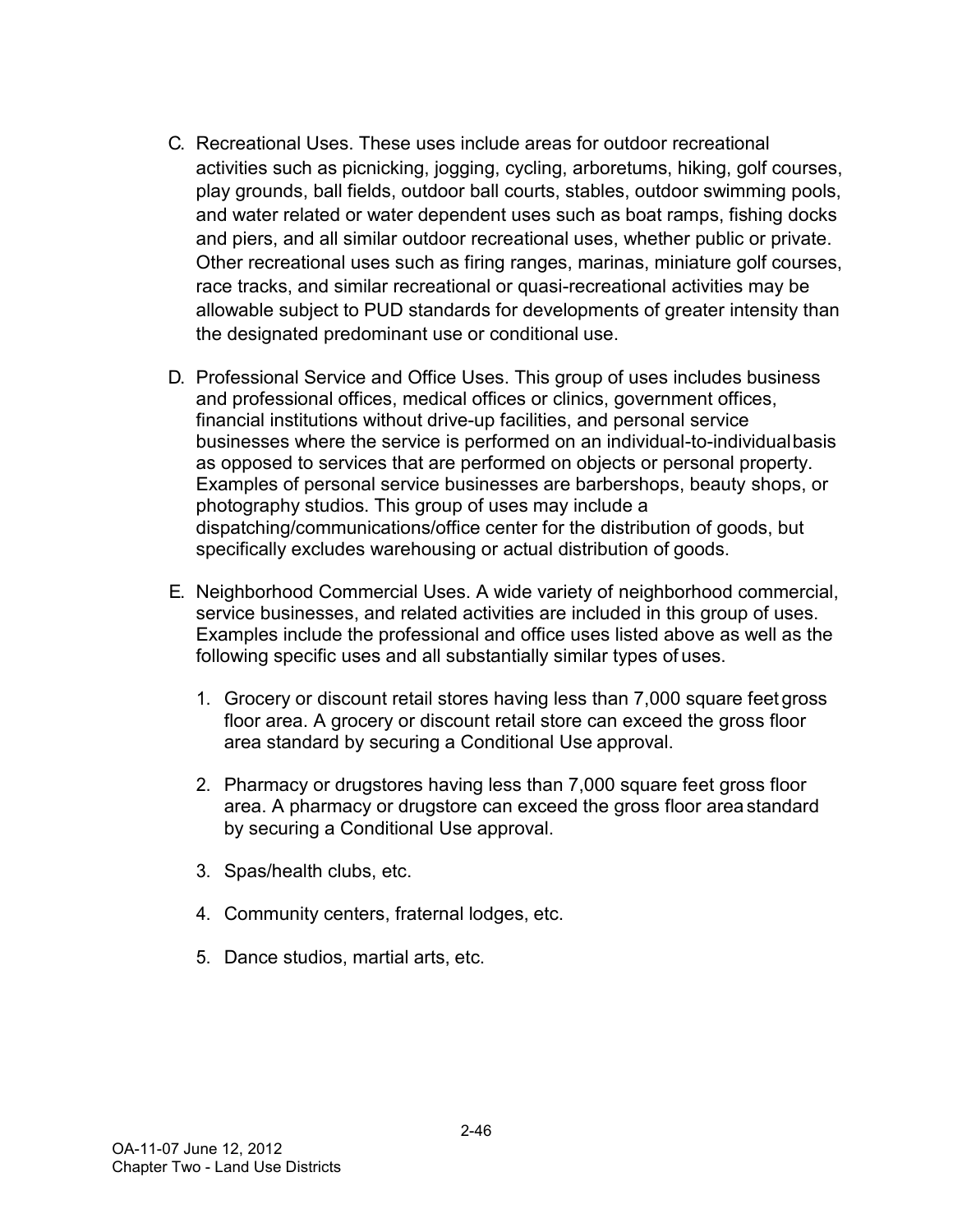- 6. Small retail shops, such as shoe stores, clothing stores, florists, book stores, etc. In the Floral City PSA, these uses are limited to less than 3,000 square feet per individual use. Where developed as part of a multiple-use facility/strip center the total square feet of gross floor area shall not exceed 12,800 square feet.
- 7. Funeral homes and mortuaries.
- 8. Specialty food stores such as meat markets, bakeries, etc.
- 9. Service businesses such as blueprint, printing (excludingpublishing), catering, tailoring, travel agencies, upholstery shops, laundries/dry cleaners, and light mechanical repair stores such as camera, TV, or bicycle repair shops.
- 10. Restaurants (standard sit-down and high-turnover sit-down, including open air cafés, but excluding all restaurants with drive-upfacilities).
- 11. Art gallery, museum, library.
- 12. Fish and bait shops, etc.
- 13. Veterinary offices and animal hospitals, provided the facility has no outside kennels.
- 14. Convenience stores.
- F. General Commercial. The uses in this group include those activities that require outdoor storage, have higher trip generations than neighborhood commercial listed above, or have potential for greater nuisance effect on adjacent properties due to noise, light and glare, or typical hours of operation. This group of uses includes the following list of specific uses and all substantially similar activities based upon similarity of characteristics:
	- 1. Sales, rental, service, and repair of: new or used automobiles, boats, buses, farm equipment, motorcycles, trucks, recreational vehicles, and mobile homes including truck stops, body shops, road services, andcar wash facilities
	- 2. Gasoline sales and services, combination gasoline sale and foodmarts, and similar facilities.
	- 3. Taverns, bars, lounges, night clubs, and dance halls.
	- 4. Financial institutions with drive-up facilities.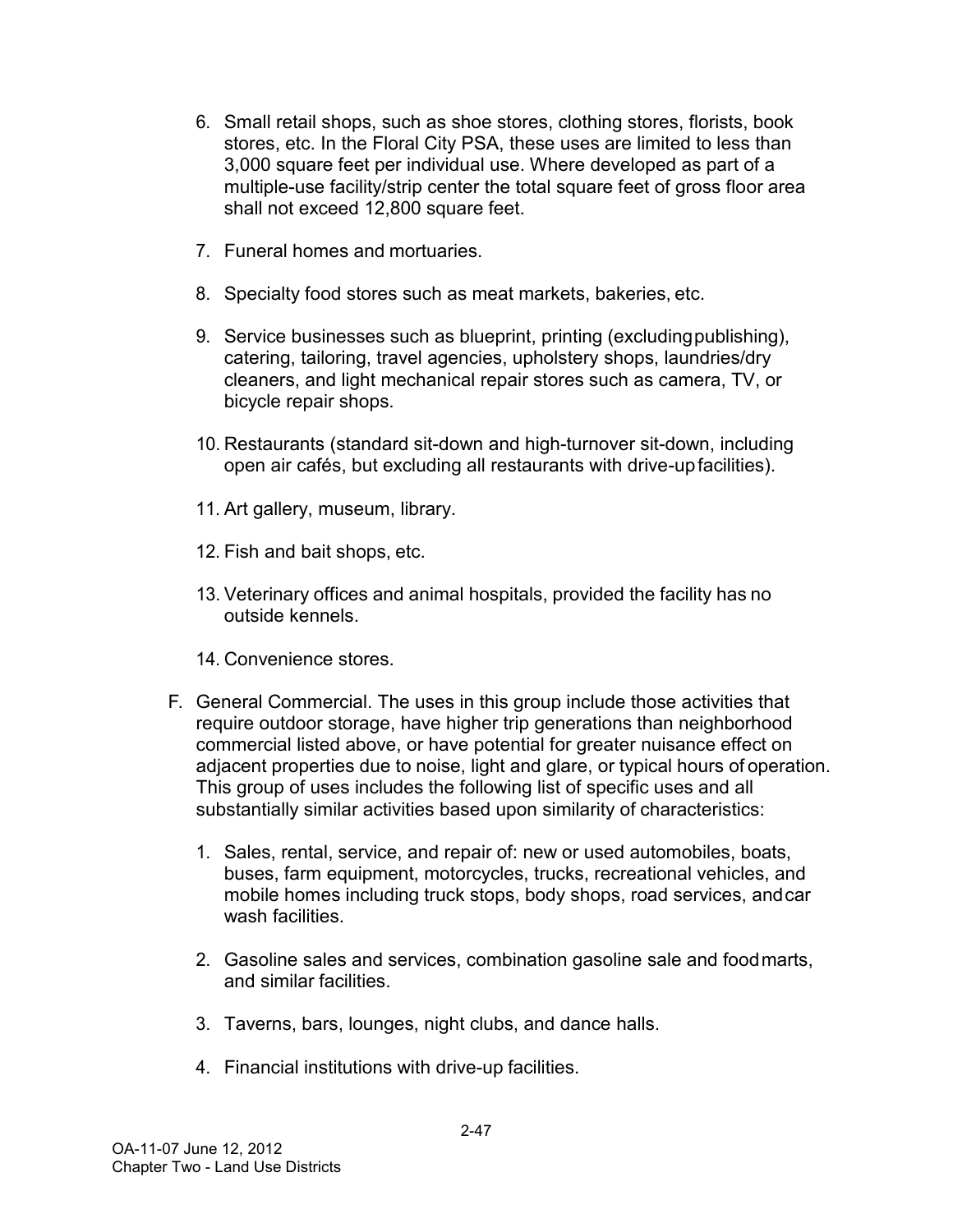- 5. Restaurants with drive-up facilities.
- 6. Roadside produce stands, temporary or permanent.
- 7. Outdoor arenas, rodeo grounds, livestock auction facilities, race tracks (auto, dog, go-kart, horse, motorcycle, shooting and firing ranges,etc.)
- 8. Veterinary offices and animal hospitals with outside kennels.
- 9. Storage yards for equipment, machinery, and supplies for building and trades contractors, garbage haulers, etc.
- 10. Flea markets or similar outdoor or indoor/outdoor sales complexes.
- 11. Hotel, motels.
- 12. Hospitals.
- 13. Theaters and auditoriums.
- 14. Marinas.
- 15. Miniature golf courses, golf driving ranges.
- 16. Plant nurseries.
- 17. Commercial or trade schools.
- 18. Department stores and other retail sales stores greater than 3,000square feet gross area.
- 19. Shopping center.
- 20. Grocery stores, supermarkets.
- 21. Mini-warehouses.
- 22. Distribution centers.
- G. Public Service/Utility Uses. This group of activities includes those uses that provide essential or important public services, and that may have the characteristics of outdoor storage, or create a potential nuisance toadjacent properties due to noise, light and glare, or appearance. Government offices or government agency offices are specifically not included in this group of uses. Uses include the following substantially similar activities based upon similarity of characteristics: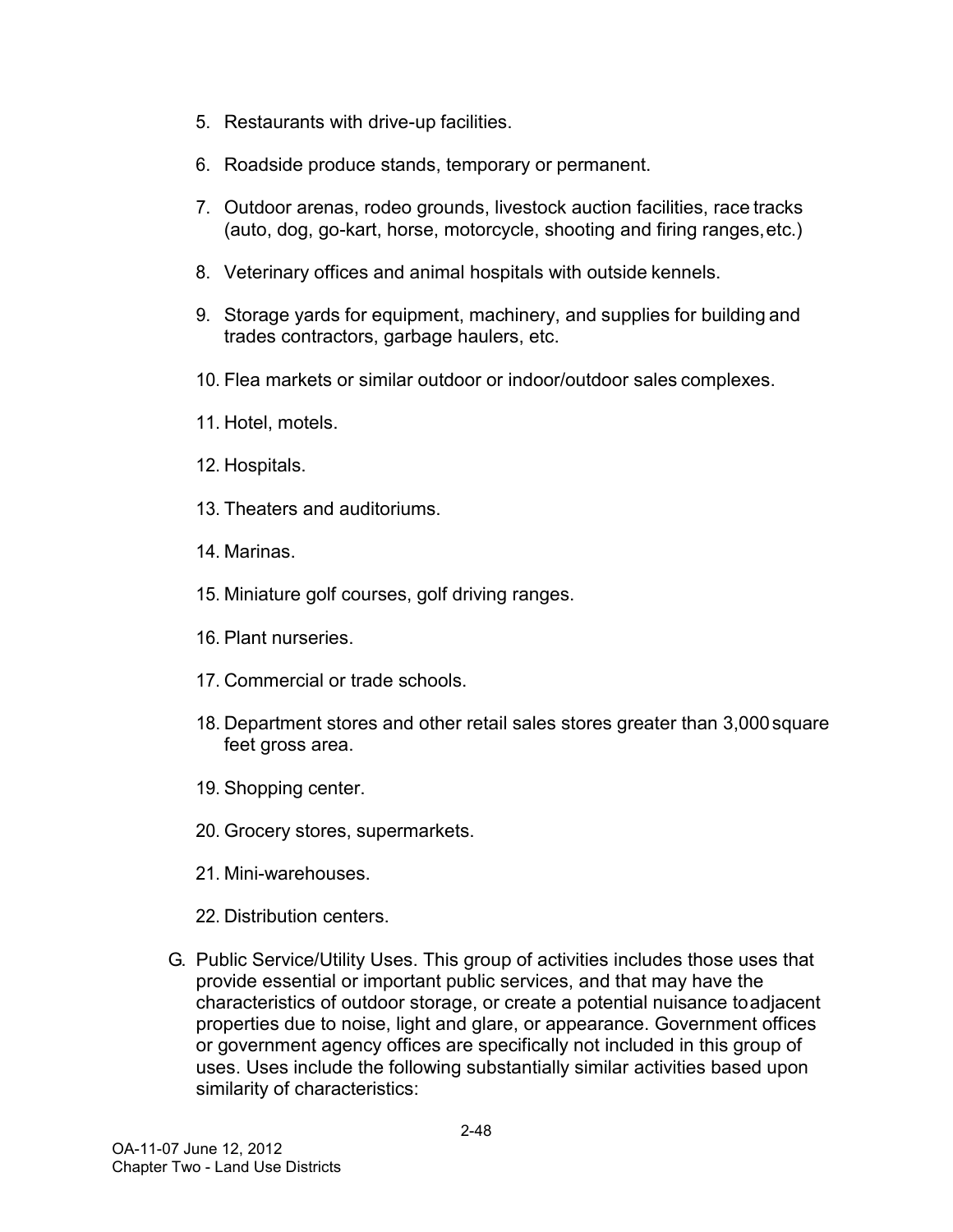- 1. Emergency service activities such as buildings, garages, parking,and/or dispatch centers for ambulances, fire, police, rescue, etc.
- 2. Broadcasting stations and transmission towers.
- 3. Utility facilities such as water plants, wastewater treatmentplants, electricity substations serving 230 KV or greater.
- 4. Maintenance facilities and storage yards for schools,government agencies, telephone and cable companies, etc.
- 5. LP gas storage and/or distribution facilities for up to 1,000 gallons.

**NOTE:** This should not be construed to prevent retail sales of LP gas in canisters or similar prefilled containers.

- 6. Airports, airfields, truck or bus terminals, etc.
- H. Agricultural Uses. Agricultural uses include croplands, pastures, forestry, aquaculture, silviculture, viticulture, feed lots, and buildings that are an accessory to these agricultural uses. This category of uses does not include processing or distribution plants for agricultural products and supplies unless the processing is for products on the agricultural site having a minimum lot size of ten acres. Residential use of the land is included at a density of one unit per 10 acres.
- I. Industrial Uses. This type of use includes those wholesale and retail businesses for manufacturing, processing, storing, or distributing goods. Included in this category are uses which require primarily outdoor storageor when the industrial activity itself is conducted outdoors. Such uses include, for example, LP gas storage and/or distribution exceeding 1,000 gallons, junkyard or salvage yards, recycling centers, landfills, and hazardous waste collection and handling centers.
- J. Mining Uses. The types of uses in this group include surface mining,rock quarries, strip mining, and any extractive activities as may be permitted pursuant to the mining standards found in this LDC. Buildings and businesses for refinement, processing, packaging, and transportation of extracted materials are included in this group of uses.

**(Ordinance No. 2013-A08, Sections 2100, 2300, 2413, 2415, 2419, adopted April 23, 2013)**

**(Ordinance No. 2014-A10, Section 2416, adopted June 24, 2014)**